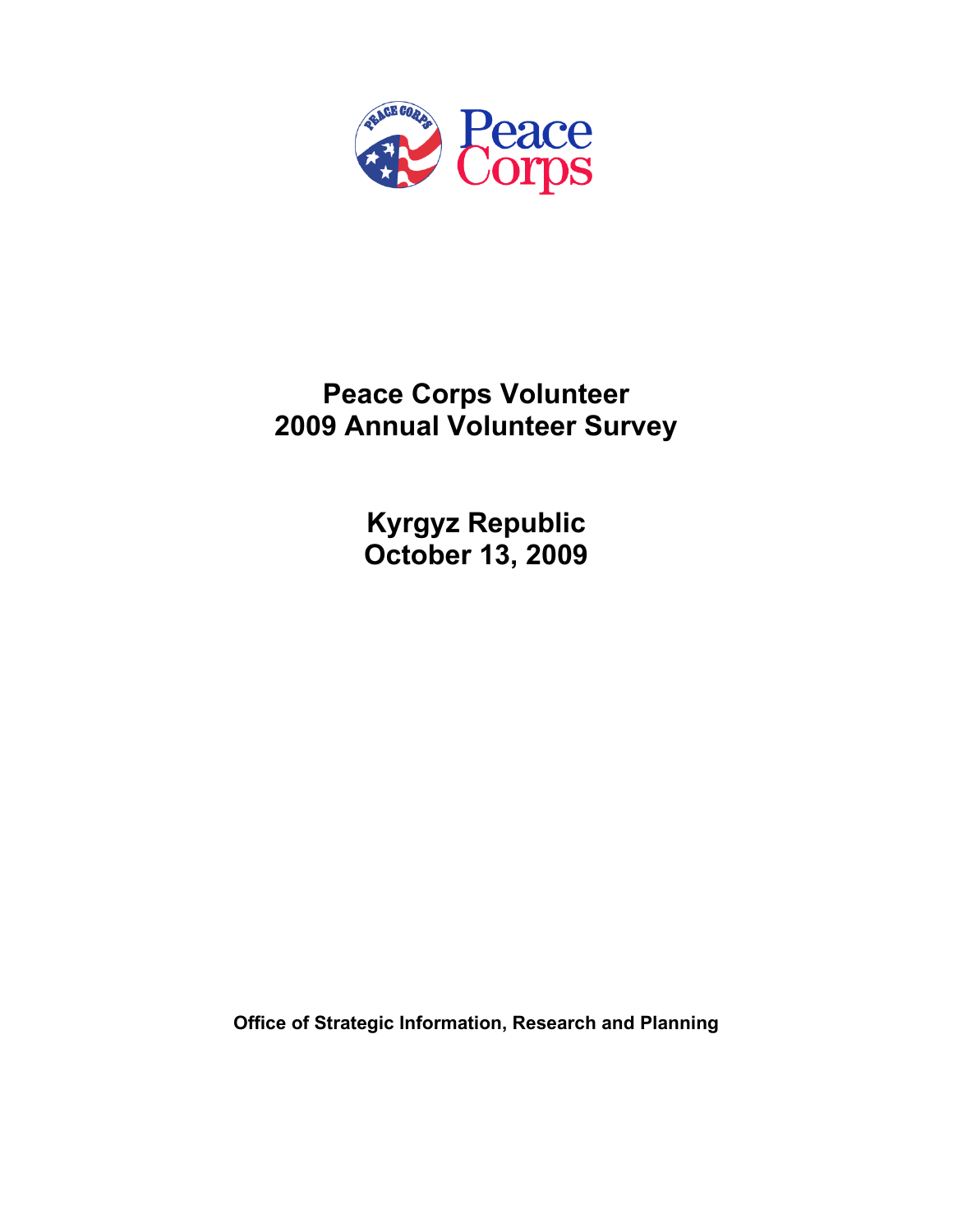# **Table of Contents**

| Introduction to the 2009 Annual Volunteer Survey Report 3 |    |
|-----------------------------------------------------------|----|
| Overview of the Post's 2009 Volunteer Survey Respondents4 |    |
|                                                           |    |
|                                                           |    |
|                                                           |    |
|                                                           |    |
|                                                           |    |
|                                                           | 23 |
|                                                           |    |
|                                                           |    |
|                                                           |    |
| J. Overall Assessment of Peace Corps Service42            |    |
|                                                           |    |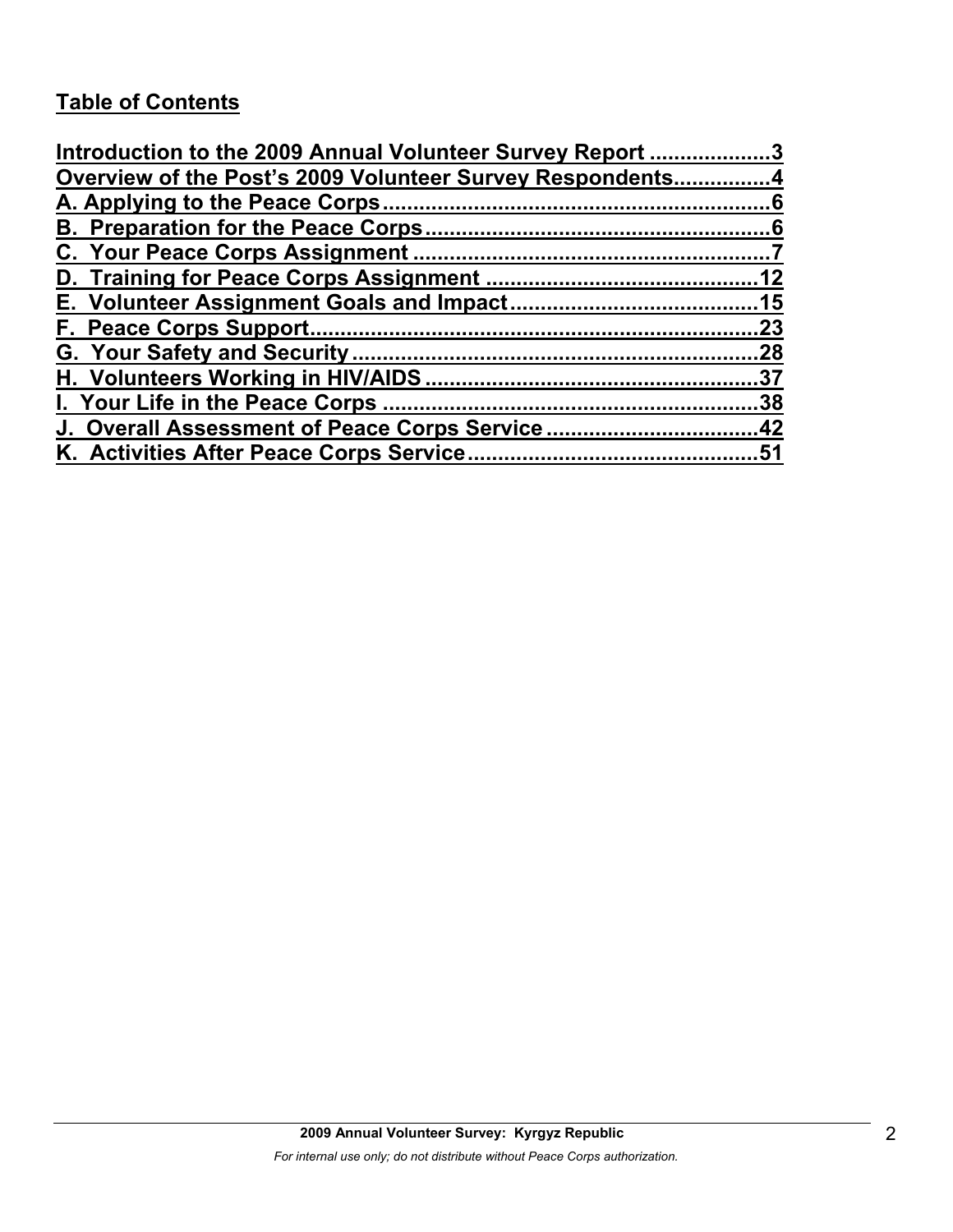# **Introduction to the 2009 Annual Volunteer Survey Report**

This country report contains the tables and charts from the Volunteers in your country who completed the 2009 Annual Volunteer Survey (AVS). The results provide a picture of the activities, experiences and views of Peace Corps Volunteers in 2009. The results show areas where Volunteers' needs are met and identify areas where improvements may be needed. The survey was fielded from May through August 2009.

A core set of questions was asked of all Volunteers. For the first time, Volunteers were also asked a series of questions relevant to their time in country:

- Volunteers in country 8 or less months were asked about applying to and preparing for the Peace Corps.
- Volunteers in country 18 or less months were asked about the effectiveness of their preservice training (PST).
- Volunteers in country 19 or more months were asked about their post-service plans, as well as the Peace Corps' resources for their post-service transition.

Tables and graphs are labeled by survey section and the survey question. The tables show the percent of post respondents that selected each choice and the total number of post respondents that answered the question. The number of responses for each question will vary, depending on:

- whether the question was asked of all Volunteers or only the Volunteers in-country a certain number of months and
- how many of the Volunteers who were "eligible" to answer the question did respond.

Most survey questions asked respondents to select only one from a set of choices. The percentages for the "select one" responses add up to 100 percent. Other questions asked Volunteers to "mark all that apply" in situations, for example, where it is likely that respondents are involved in more than one secondary activity. The percentages of the "mark all that apply" responses will total more than 100 percent; each percentage equals the number of respondents selecting that choice divided by the number of respondents who answered the question.

Posts are encouraged to compare these 2009 results with the 2006 and 2008 survey results to note trends and changes over time. Because questions are revised from one survey to the next, a crosswalk between the 2008 and 2009 questions is posted on the OSIRP intranet page under 2009 AVS Reports "Reference Documents." The earlier 2008 survey global, regional and post reports are also posted on the OSIRP Intranet page.

Volunteers' extensive narrative responses to the 29 open-ended questions on the survey are in the post's 2009 Annual Volunteer Survey Open Ended Reponses report. All Volunteers' narrative responses to key questions will be analyzed for global themes and presented in a later report.

The number of surveys for each post includes surveys submitted online by Volunteers and completed paper surveys sent to the Peace Corps headquarters for hand-entry into the online survey system. The final count may include mostly completed partial surveys added to the final dataset after the survey closed.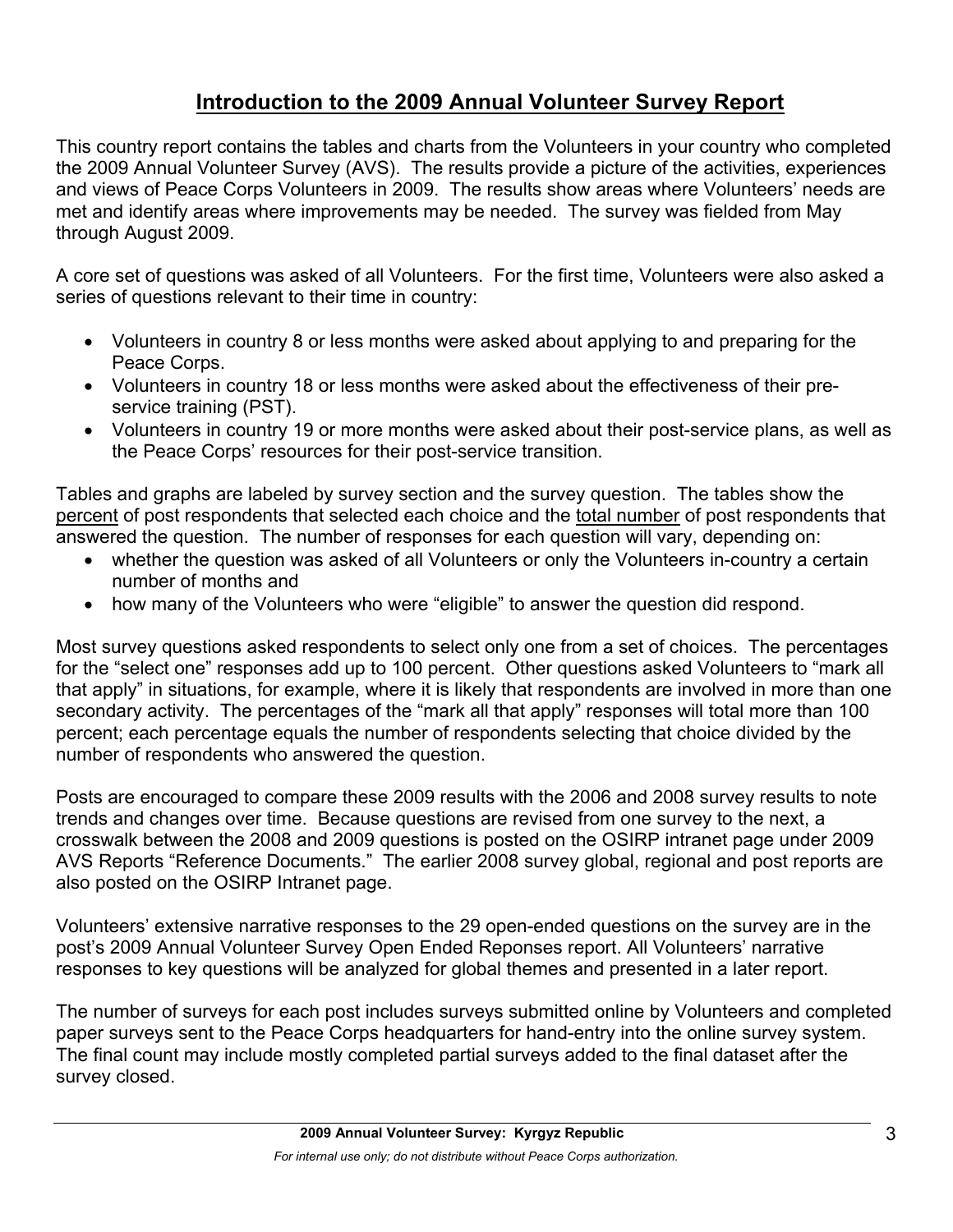## **Overview of the Post's 2009 Volunteer Survey Respondents**

This overview presents basic information about the characteristics of Volunteers who completed the 2009 Annual Volunteer Survey at post.

|            | 8 months or less |         | 9 to 18 months |         |           | 19 months or more |        | Total   |  |
|------------|------------------|---------|----------------|---------|-----------|-------------------|--------|---------|--|
|            | Number           | Percent | Number         | Percent | Number    | Percent           | Number | Percent |  |
| Months3grp |                  |         | 43             | 61%     | <b>28</b> | 39%               | 74     | 100%    |  |

## **Completed Surveys by Months in Country**

## **L1: What is your age?**

|         | 20-29 | 30-49 | $50+$ | Total |
|---------|-------|-------|-------|-------|
| AGE3grp | 84%   | 10%   | $6\%$ | 68    |

## **L2: What is your gender?**

|                 | Female | Male | Total |  |
|-----------------|--------|------|-------|--|
| <b>I</b> GENDER | 51%    | 49%  |       |  |

## **Completed surveys by project.**

|                                                                | Count | Column N % |
|----------------------------------------------------------------|-------|------------|
| <b>Health Promotion</b>                                        | 14    | 20%        |
| Sustainable Organizational and<br><b>Community Development</b> | 16    | 23%        |
| <b>TEFL Education</b>                                          | 40    | 57%        |
| Other. Please specify                                          |       |            |
| Total                                                          | 70    | 100%       |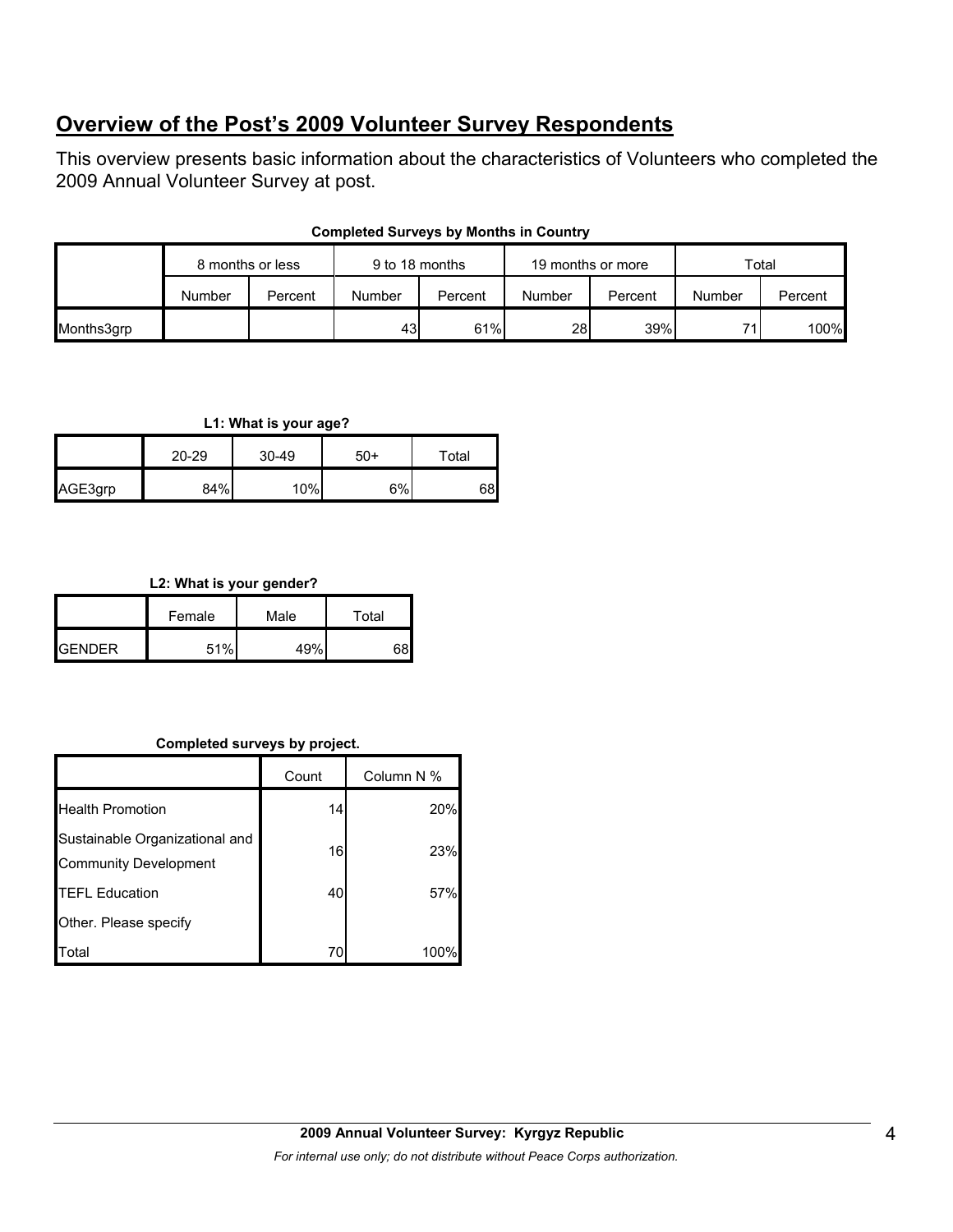|                |                                                 | Percent | Number         |
|----------------|-------------------------------------------------|---------|----------------|
| C <sub>2</sub> | English teaching                                | 54%     | 38             |
|                | Health extension                                | 13%     | 9              |
|                | NGO development                                 | 9%      | $6 \mid$       |
|                | Youth development                               | 6%      | 4              |
|                | Teacher training                                | 6%      |                |
|                | Business education/advising                     | 3%      | $\overline{a}$ |
|                | Other: Please specify                           | 3%      | $\overline{c}$ |
|                | <b>HIV/AIDS</b>                                 | 3%      | $\overline{a}$ |
|                | Water sanitation                                | 1%      |                |
|                | Environmental education                         | 1%      |                |
|                | Community development                           | 1%      |                |
|                | Urban & regional planning/municipal development |         |                |
|                | Forestry/parks                                  |         |                |
|                | Other education                                 |         |                |
|                | Math/science teaching                           |         |                |
|                | Agroforestry                                    |         |                |
|                | Information & communications technology (ICT)   |         |                |
|                | Agriculture/fish/livestock                      |         |                |
|                | Total                                           | 100%    | 70             |

#### **C2: Which best describes the focus of your primary assignment/work?**

#### **C2.TEXT: Which of the following initiatives does your**

| primary work include? Other (specify) |                                                |                |               |  |  |
|---------------------------------------|------------------------------------------------|----------------|---------------|--|--|
|                                       |                                                | <b>PERCENT</b> | <b>NUMBER</b> |  |  |
| C <sub>2</sub> .TEXT                  | Open-ended results. Not responsive to request. |                |               |  |  |
|                                       | Total                                          | 100%           |               |  |  |

#### **primary work include? Other (specify)**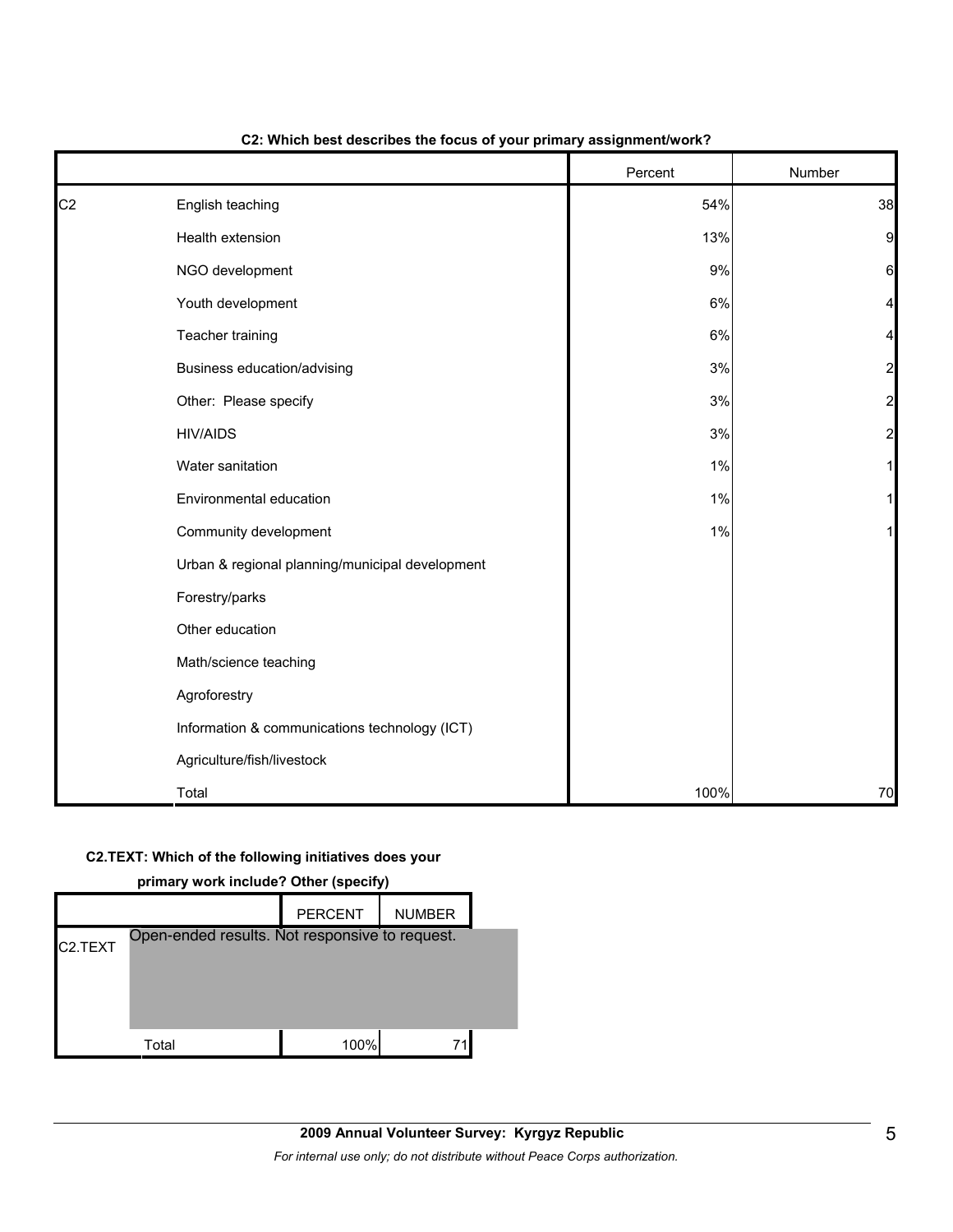# **A. Applying to the Peace Corps**

*This section reports Volunteers' motivations in applying and accepting a Peace Corps assignment.* 

## **B. Preparation for the Peace Corps**

*This section reports on Volunteers' assessment of the materials and information available before their service.* 

*Sections A and B are only completed by Volunteers who have been in country less than 9 months. No Volunteers in the Kyrgyz Republic reported they had been in country 8 months or less.*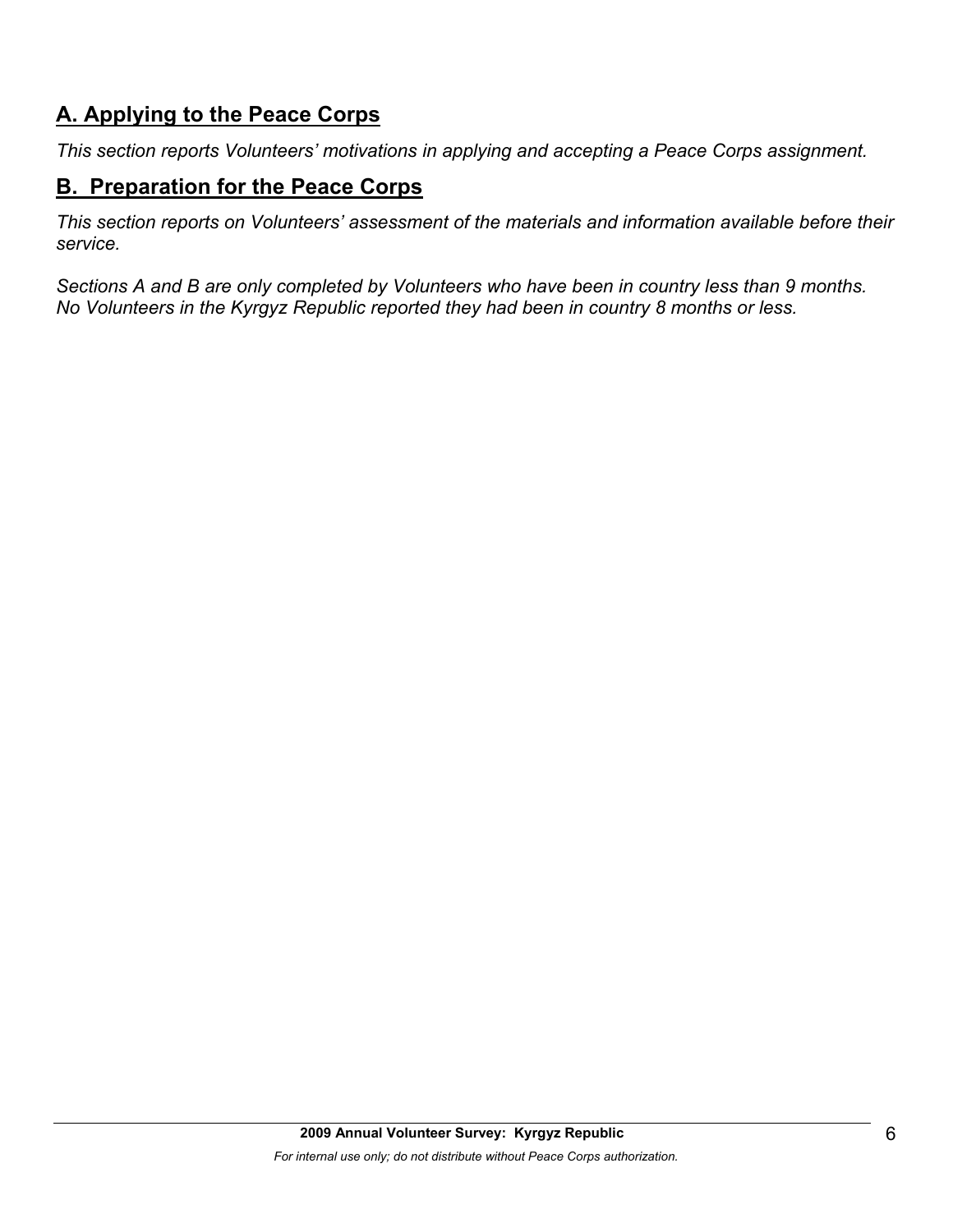# **C. Your Peace Corps Assignment**

*This section reports Volunteers' primary assignment work and secondary activities. The term "primary assignment" refers to the Volunteers' assignment which is part of an overall project plan designed by your host country partners and in-country Peace Corps staff.* 

|            |                                                                                         | apply.        |               |                   |
|------------|-----------------------------------------------------------------------------------------|---------------|---------------|-------------------|
|            |                                                                                         |               | % Involved in | <b>Total PCVs</b> |
|            |                                                                                         | PCV Responses | Initiative    | Responding        |
| \$C3PrmAct | English teaching                                                                        | 53            | 75%           |                   |
|            | Working with youth                                                                      | 40            | 56%           |                   |
|            | Girls' education                                                                        | 24            | 34%           |                   |
|            | World Wise Schools/<br>Correspondence Match                                             | 19            | 27%           |                   |
|            | <b>HIV/AIDS</b>                                                                         | 18            | 25%           |                   |
|            | Literacy                                                                                | 16            | 23%           |                   |
|            | Working with NGO(s)                                                                     | 16            | 23%           |                   |
|            | Nutrition education                                                                     | 14            | 20%           |                   |
|            | Sports/fitness                                                                          | 11            | 15%           |                   |
|            | WID/GAD                                                                                 | 11            | 15%           |                   |
|            | Environment work                                                                        | 10            | 14%           |                   |
|            | Mobilize host country nationals<br>(HCNs) to volunteer                                  | 10            | 14%           |                   |
|            | Working with special groups<br>(e.g., disabled, elderly, ethnic<br>minorities, orphans) | 10            | 14%           |                   |
|            | Other: Please specify                                                                   | 10            | 14%           |                   |
|            | Library development                                                                     | 9             | 13%           |                   |
|            | Income generation                                                                       | 8             | 11%           |                   |
|            | Arts                                                                                    | 6             | 8%            |                   |
|            | Child survival                                                                          | 5             | 7%            |                   |
|            | Rural development                                                                       | 5             | 7%            |                   |
|            | Water and sanitation                                                                    | 5             | 7%            |                   |

## **C3: Which of the following activities does your primary assignment/work include? Mark all that**

**2009 Annual Volunteer Survey: Kyrgyz Republic**  *For internal use only; do not distribute without Peace Corps authorization.*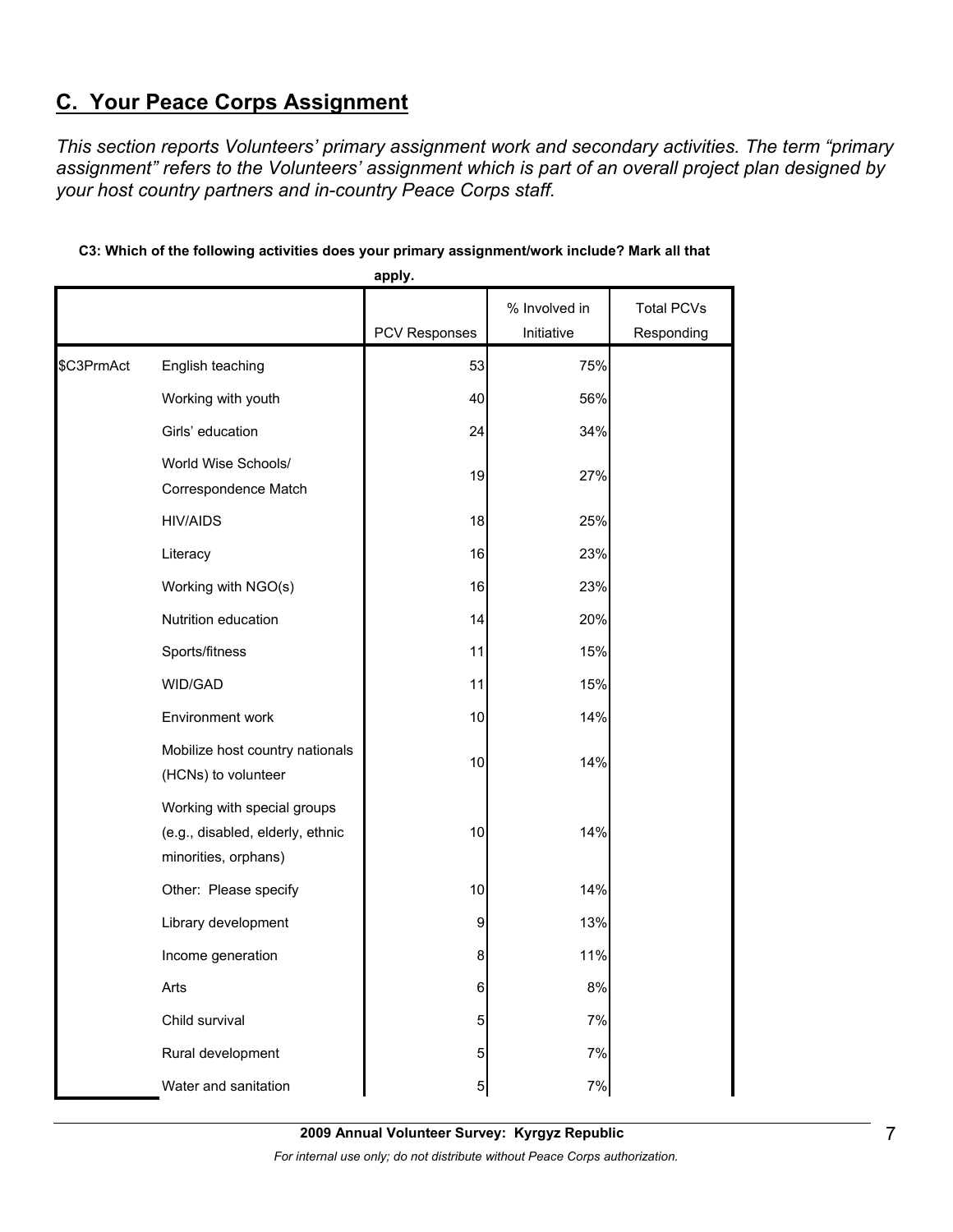| Information and              |   |       |    |
|------------------------------|---|-------|----|
| communications technology    |   | 6%    |    |
| (ICT)                        |   |       |    |
| Microenterprise development  |   | 6%    |    |
| <b>Business advertising</b>  | 3 | 4%    |    |
| Natural resources management | 3 | 4%    |    |
| Household food security      |   | 3%    |    |
| Biodiversity conservation    |   | $1\%$ |    |
| Community food security      |   |       |    |
| (production/marketing)       |   |       |    |
| Urban development/municipal  |   |       |    |
| development                  |   |       |    |
| Total                        |   |       | 71 |

Percents may total to more than 100% since Volunteers were asked to "Mark all that apply."

#### **C3: Which of the following activities does your primary assignment/work include? Other**

|              | (specify)                                      |            |       |         |
|--------------|------------------------------------------------|------------|-------|---------|
|              |                                                | Column N % | Count | Row N % |
| C3.OTHER.TEX | Open-ended results. Not responsive to request. |            |       |         |
|              |                                                |            |       |         |
|              |                                                |            |       |         |
|              |                                                |            |       |         |
|              |                                                |            |       |         |
|              |                                                |            |       |         |
|              |                                                |            |       |         |
|              |                                                |            |       |         |
|              |                                                |            |       |         |
|              |                                                |            |       |         |
|              |                                                |            |       |         |
|              |                                                |            |       |         |
|              |                                                |            |       |         |
|              |                                                |            |       |         |
|              | Total                                          |            | 71    | 100%    |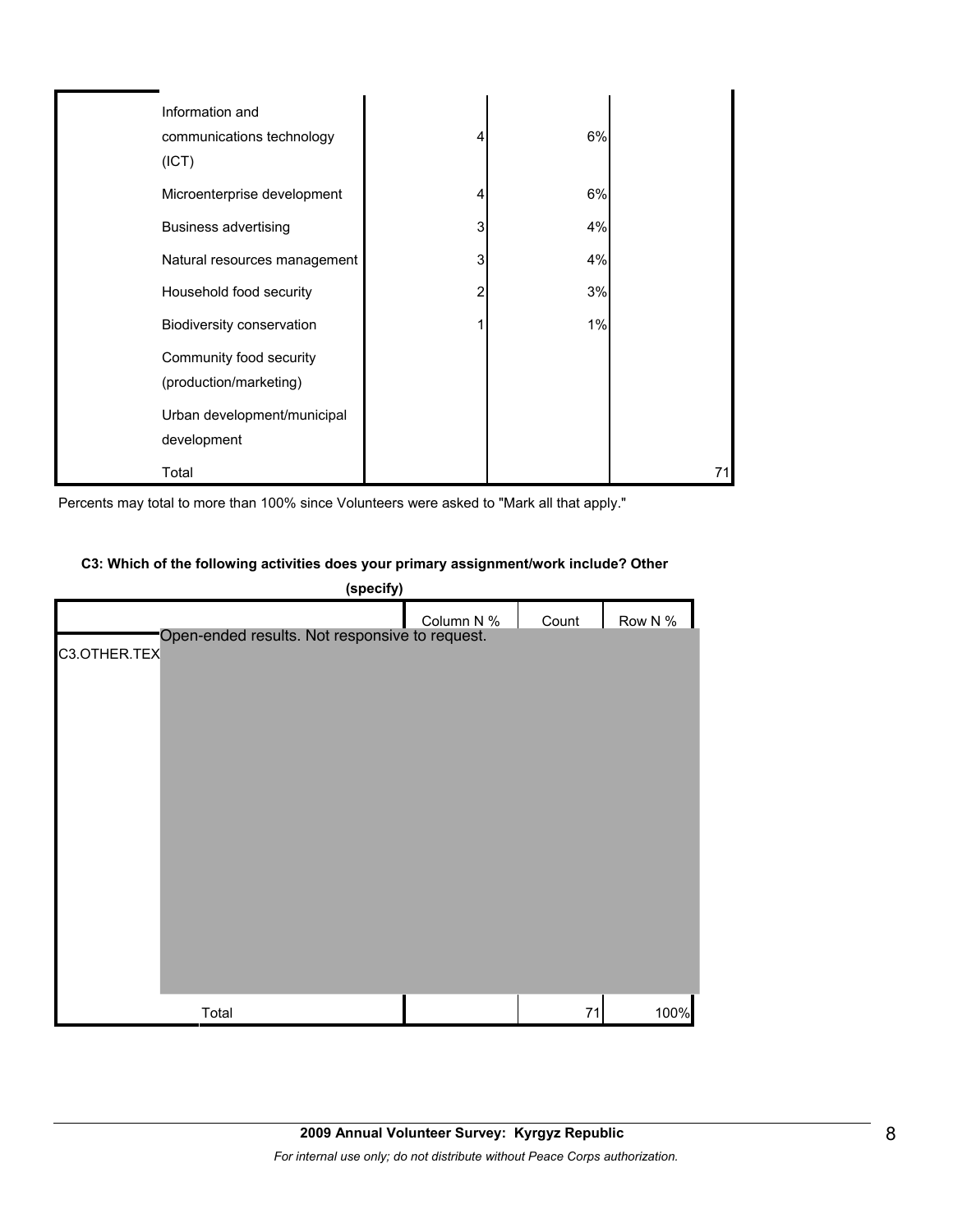None | 1-10 hrs | 11-20 hrs | 21-30 hrs | 31-40 hrs | More than 40 hrs | Total C4Hrs6grp | | 10%| 48%| 36%| 4%| 1%| 69

#### **C4: Hours Spent on Primary Assignment During Average Work Week**

## **C4: How many hours do you spend on your primary assignment during an average work**

**week?**

|                | <b>All Volunteers</b> | Average | Lowest reported | Highest reported | Did not answer |
|----------------|-----------------------|---------|-----------------|------------------|----------------|
| C <sub>4</sub> | 74                    | 21.51   |                 | 50               | പ              |

## **C5: Which of the following do your secondary activities (other than your primary assignment work) include? Mark all that**

|            |                                                                                         | apply.        |                          |                                 |
|------------|-----------------------------------------------------------------------------------------|---------------|--------------------------|---------------------------------|
|            |                                                                                         | PCV Responses | % Involved in Initiative | <b>Total PCVs</b><br>Responding |
| \$C5SecAct | English teaching                                                                        | 44            | 67%                      |                                 |
|            | Working with youth                                                                      | 36            | 55%                      |                                 |
|            | Girls' education                                                                        | 21            | 32%                      |                                 |
|            | Sports/fitness                                                                          | 21            | 32%                      |                                 |
|            | Arts                                                                                    | 18            | 27%                      |                                 |
|            | Working with NGO(s)                                                                     | 16            | 24%                      |                                 |
|            | <b>HIV/AIDS</b>                                                                         | 15            | 23%                      |                                 |
|            | WID/GAD                                                                                 | 15            | 23%                      |                                 |
|            | Nutrition education                                                                     | 12            | 18%                      |                                 |
|            | World Wise Schools/ Correspondence<br>Match                                             | 12            | 18%                      |                                 |
|            | Environment work                                                                        | 11            | 17%                      |                                 |
|            | Working with special groups (e.g.,<br>disabled, elderly, ethnic minorities,<br>orphans) | 11            | 17%                      |                                 |
|            | Literacy                                                                                | 10            | 15%                      |                                 |
|            | Mobilize host country nationals (HCNs)<br>to volunteer                                  | 10            | 15%                      |                                 |

**2009 Annual Volunteer Survey: Kyrgyz Republic**  *For internal use only; do not distribute without Peace Corps authorization.*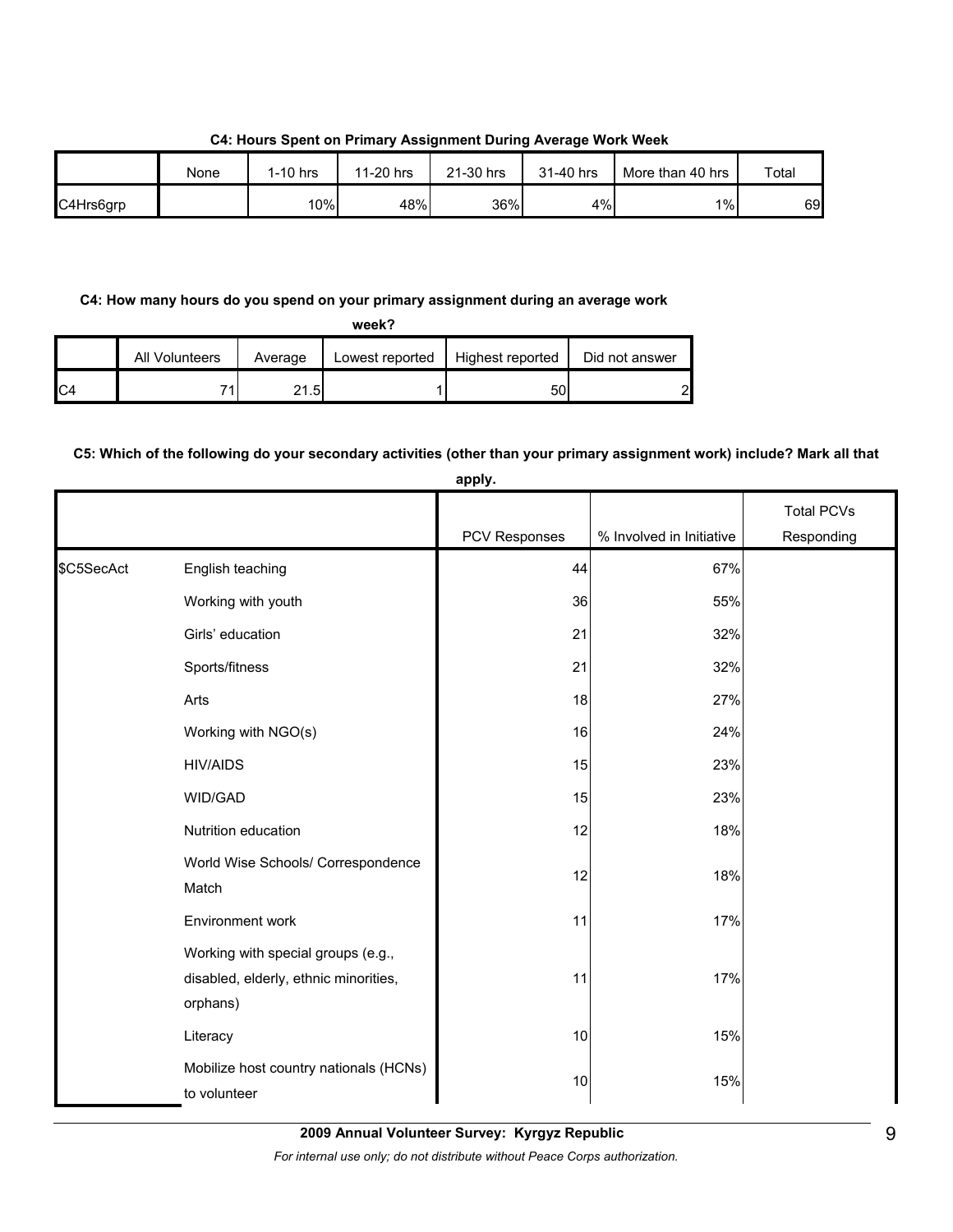| <b>Business advertising</b>                        | 8 | 12% |    |
|----------------------------------------------------|---|-----|----|
| Information and communications<br>technology (ICT) | 8 | 12% |    |
| Rural development                                  |   | 11% |    |
| Other: Please specify                              |   | 11% |    |
| Library development                                | 6 | 9%  |    |
| Water and sanitation                               | 3 | 5%  |    |
| Income generation                                  |   | 3%  |    |
| Urban development/municipal<br>development         | 2 | 3%  |    |
| Biodiversity conservation                          |   | 2%  |    |
| Microenterprise development                        |   | 2%  |    |
| Child survival                                     |   |     |    |
| Community food security<br>(production/marketing)  |   |     |    |
| Household food security                            |   |     |    |
| Natural resources management                       |   |     |    |
| Total                                              |   |     | 66 |

Percents may total to more than 100% since Volunteers were asked to "Mark all that apply."

## **C5: Which of the following do your secondary activities include? Other (specify)**

|               |                                                | Column N % | Count | Row N % |
|---------------|------------------------------------------------|------------|-------|---------|
| C5.OTHER.TEXT | Open-ended results. Not responsive to request. |            |       |         |
|               | Total                                          |            | 71    | 100%    |

*For internal use only; do not distribute without Peace Corps authorization.*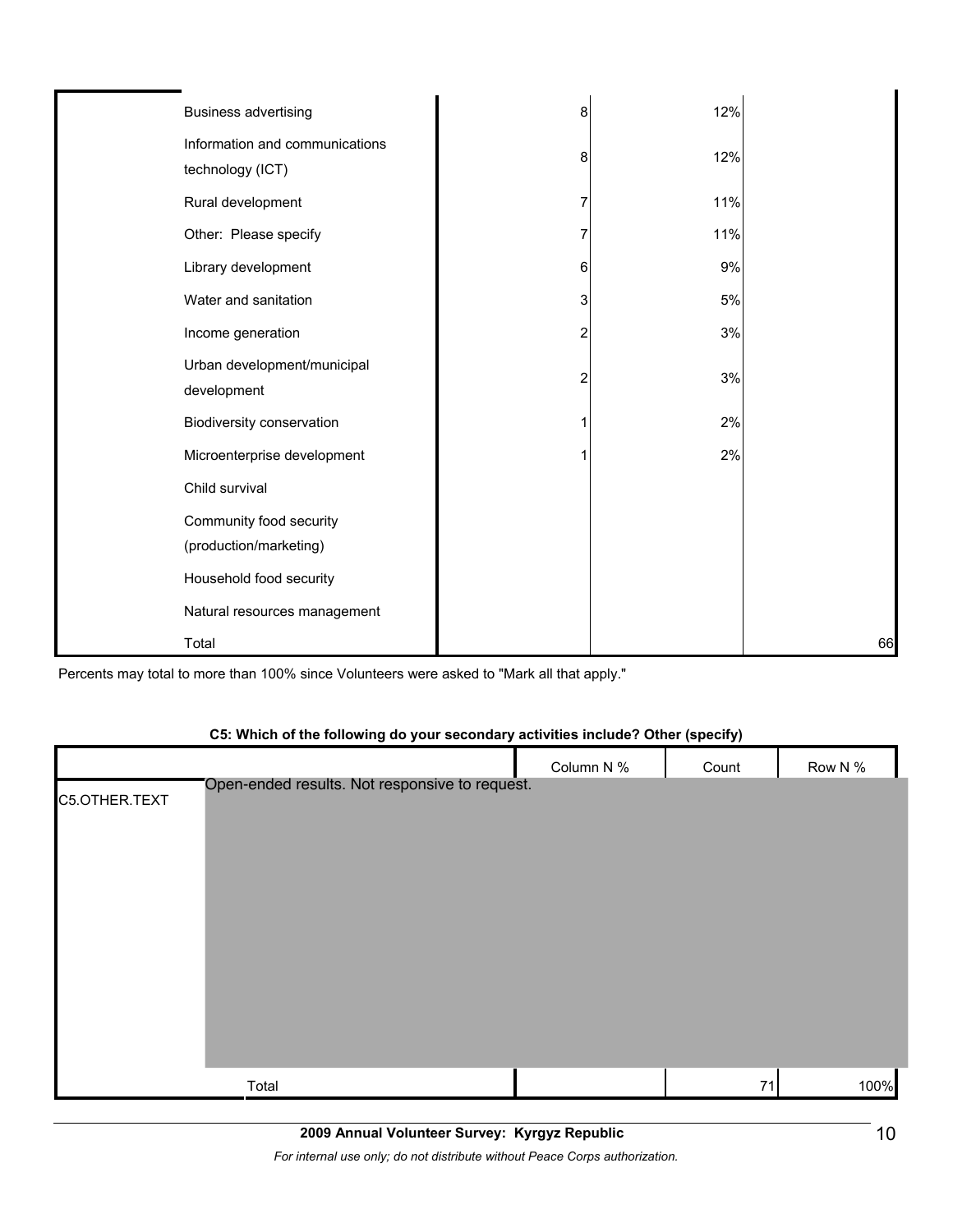#### **C5: No Secondary Activities**

|         |                                        | Percent | Number |
|---------|----------------------------------------|---------|--------|
| C5.NONE | No                                     | 96%     | 68     |
|         | Yes, I have no secondary<br>activities | 4%      |        |
|         | Total                                  | 100%    |        |

#### **C6: Hours Spent on Secondary Activities During Average Work Week**

|           | None | $1-10$ hrs | 11-20 hrs | 21-30 hrs | 31-40 hrs | More than 40 hrs | Total |
|-----------|------|------------|-----------|-----------|-----------|------------------|-------|
| C6Hrs6grp |      | 64%        | 28%       | 6%        | 2%        |                  | 64    |

## **C6. How many hours do you spend on secondary activities during an average work week?**

|     | All Volunteers | Average          | Lowest reported | Highest reported | Did not answer |
|-----|----------------|------------------|-----------------|------------------|----------------|
| IC6 | 74             | 1.0 <sub>1</sub> |                 | 35               |                |

## **C7: How personally satisfying is your--?**

|                              | Not at all 1 |     | ∽   |     | Exceptionally 5 | Total |
|------------------------------|--------------|-----|-----|-----|-----------------|-------|
| <b>Primary assignment</b>    | 4%           | 20% | 32% | 30% | 14%             | 71    |
| Secondary project/activities |              | 3%  | 18% | 48% | 31%             | 67    |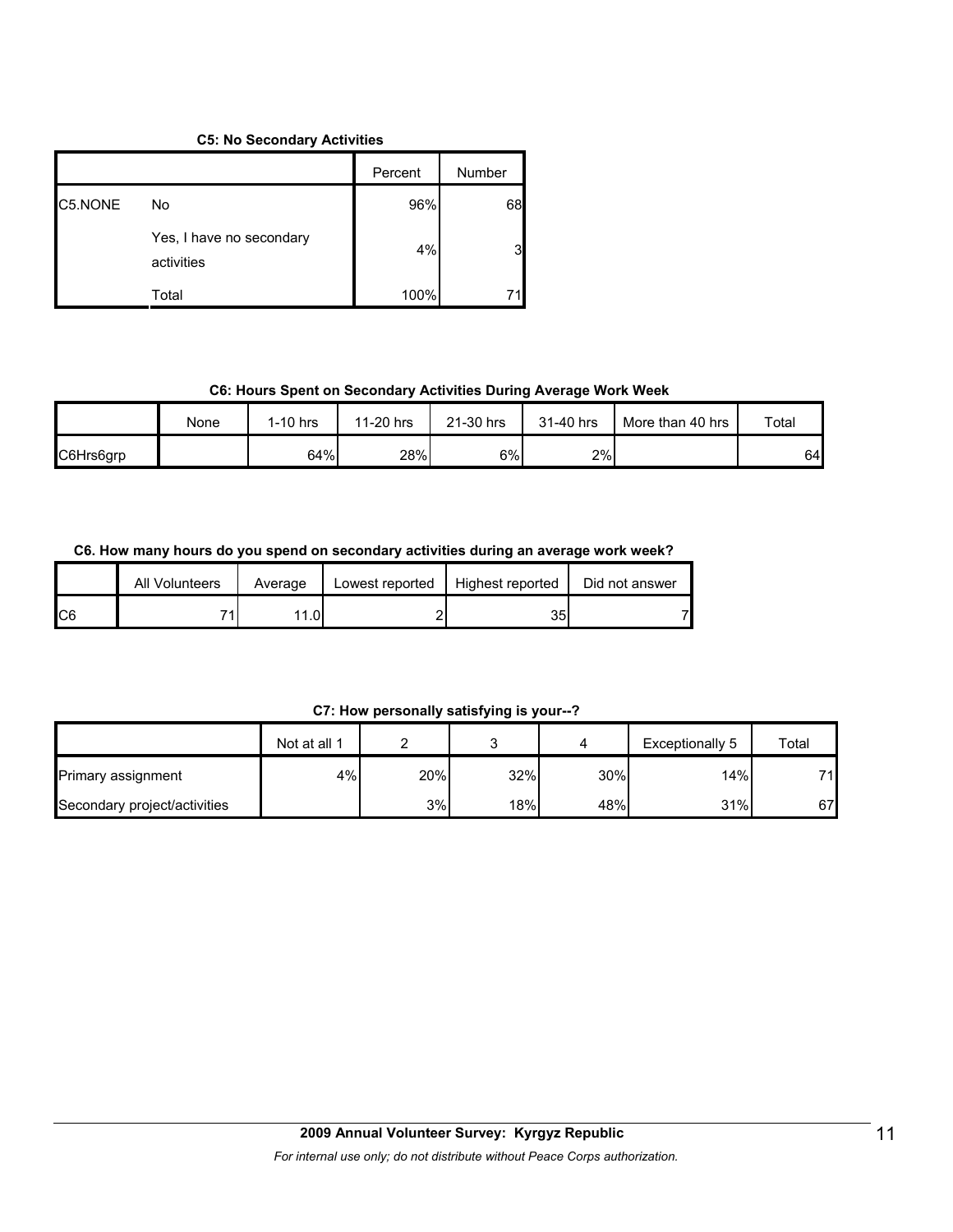# **D. Training for Peace Corps Assignment**

*This section reports Volunteers' assessments of the effectiveness of their Pre-Service Training and In-Service Training at post. In-Service Training (IST) includes: Reconnect; Technical IST; Mid-Service and Close of Service conferences; project management/leadership conferences; and other post-sponsored training sessions.* 

|                               | Not effective | Poor | Adequate | Effective | Very Effective | NA/No training | Total |
|-------------------------------|---------------|------|----------|-----------|----------------|----------------|-------|
| Manage cultural differences   |               | 2%   | 21%      | 51%       | 26%            |                | 43    |
| Deal with adjustment issues   |               |      | 26%      | 56%       | 19%            |                | 43    |
| Work with                     |               |      |          |           |                |                |       |
| counterparts/community        |               | 26%  | 44%      | 26%       | 5%             |                | 43    |
| partners                      |               |      |          |           |                |                |       |
| Use language needed in        |               | 7%   | 21%      | 36%       | 36%            |                | 42    |
| work and social interactions  |               |      |          |           |                |                |       |
| Perform technical aspects of  | 2%            | 23%  | 33%      | 26%       | 16%            |                | 43    |
| your work                     |               |      |          |           |                |                |       |
| Work on your project goals    | 2%            | 7%   | 44%      | 33%       | 9%             | 5%             | 43    |
| and objectives                |               |      |          |           |                |                |       |
| Conduct a participatory       |               |      |          |           |                |                |       |
| community needs               |               | 16%  | 42%      | 23%       | 19%            |                | 43    |
| assessment (e.g., PACA)       |               |      |          |           |                |                |       |
| Monitor your project goals    | $5\%$         | 12%  | 33%      | 33%       | 12%            | 7%             | 43    |
| and outcomes                  |               |      |          |           |                |                |       |
| Maintain your physical health |               | 7%   | 28%      | 30%       | 35%            |                | 43    |
| Maintain your                 |               |      |          |           |                |                |       |
| mental/emotional health       | 2%            | 2%   | 37%      | 37%       | 21%            |                | 43    |
| Maintain your personal safety | 2%            |      | 26%      | 40%       | 33%            |                | 43    |
| and security                  |               |      |          |           |                |                |       |

**D1: (PCVs at post 18 months or less) How effective was your Pre-Service Training (PST) in preparing you to--**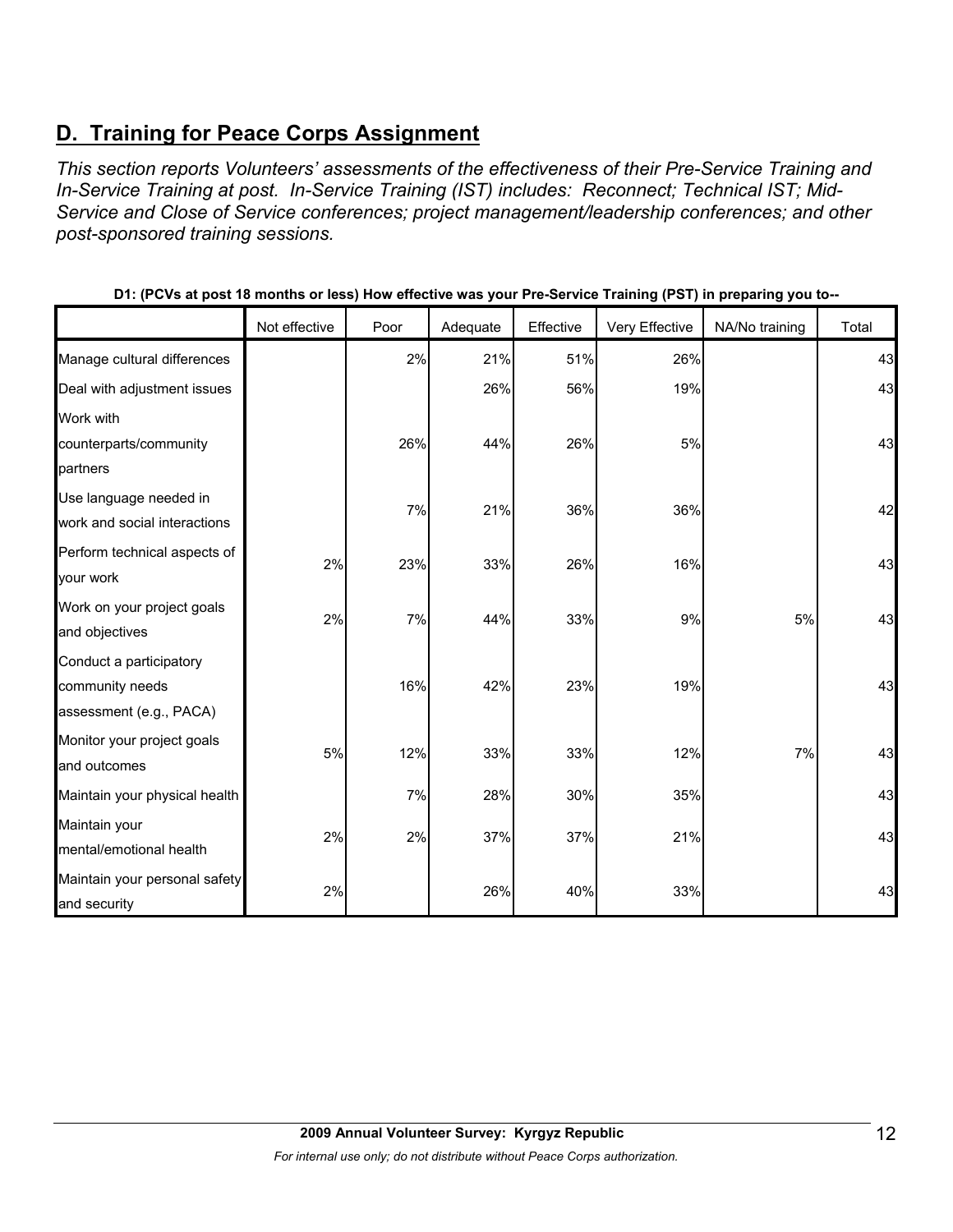|                                                                                          | Not effective | Poor  | Adequate | Effective | Very Effective | NA/No training | Total |
|------------------------------------------------------------------------------------------|---------------|-------|----------|-----------|----------------|----------------|-------|
| Manage cultural differences                                                              | 1%            | 6%    | 37%      | 39%       | 7%             | 9%             | 67    |
| Deal with adjustment issues                                                              | 1%            | 4%    | 38%      | 41%       | 10%            | 4%             | 68    |
| Build and strengthen working<br>relationships with<br>counterparts/community<br>partners | 1%            | 6%    | 34%      | 41%       | 13%            | 4%             | 68    |
| Use language needed in<br>work and social interactions                                   | 2%            | 5%    | 36%      | 36%       | 21%            |                | 66    |
| Perform technical aspects of<br>your work                                                | 4%            | 9%    | 31%      | 42%       | 10%            | 3%             | 67    |
| Work on your project goals<br>and objectives                                             | 3%            | 7%    | 34%      | 38%       | 16%            | $1\%$          | 68    |
| Conduct a participatory<br>community needs<br>assessment (e.g., PACA)                    | 4%            | $9\%$ | 33%      | 34%       | 13%            | 6%             | 67    |
| Monitor project goals and<br>outcomes                                                    | 3%            | 9%    | 31%      | 37%       | 15%            | 4%             | 67    |
| Maintain your physical health                                                            |               | 4%    | 31%      | 42%       | 19%            | 3%             | 67    |
| Maintain your<br>mental/emotional health                                                 |               | 4%    | 35%      | 44%       | 13%            | 3%             | 68    |
| Maintain your personal safety<br>and security                                            | 1%            | $3%$  | 32%      | 40%       | 24%            |                | 68    |

## **D5: How effective was your In-Service Training (IST) in preparing you to--**

## **D8: Did you have this skill before joining the Peace Corps?**

|                                               | No/ No answer | Yes             | Total |
|-----------------------------------------------|---------------|-----------------|-------|
| Skills specific to my assignment              | 30            | 39 <sub>l</sub> | 69    |
| Assessing community needs                     | 50            | 19 <sup>l</sup> | 69    |
| Organizing/implementing community activities  | 31            | 37              | 68    |
| Building capacity of local organizations      | 54            | 161             | 70    |
| Monitoring, reporting, and evaluating my work | 26            | 43              | 69    |
| Designing and implementing training sessions  | 45            | 25              | 70    |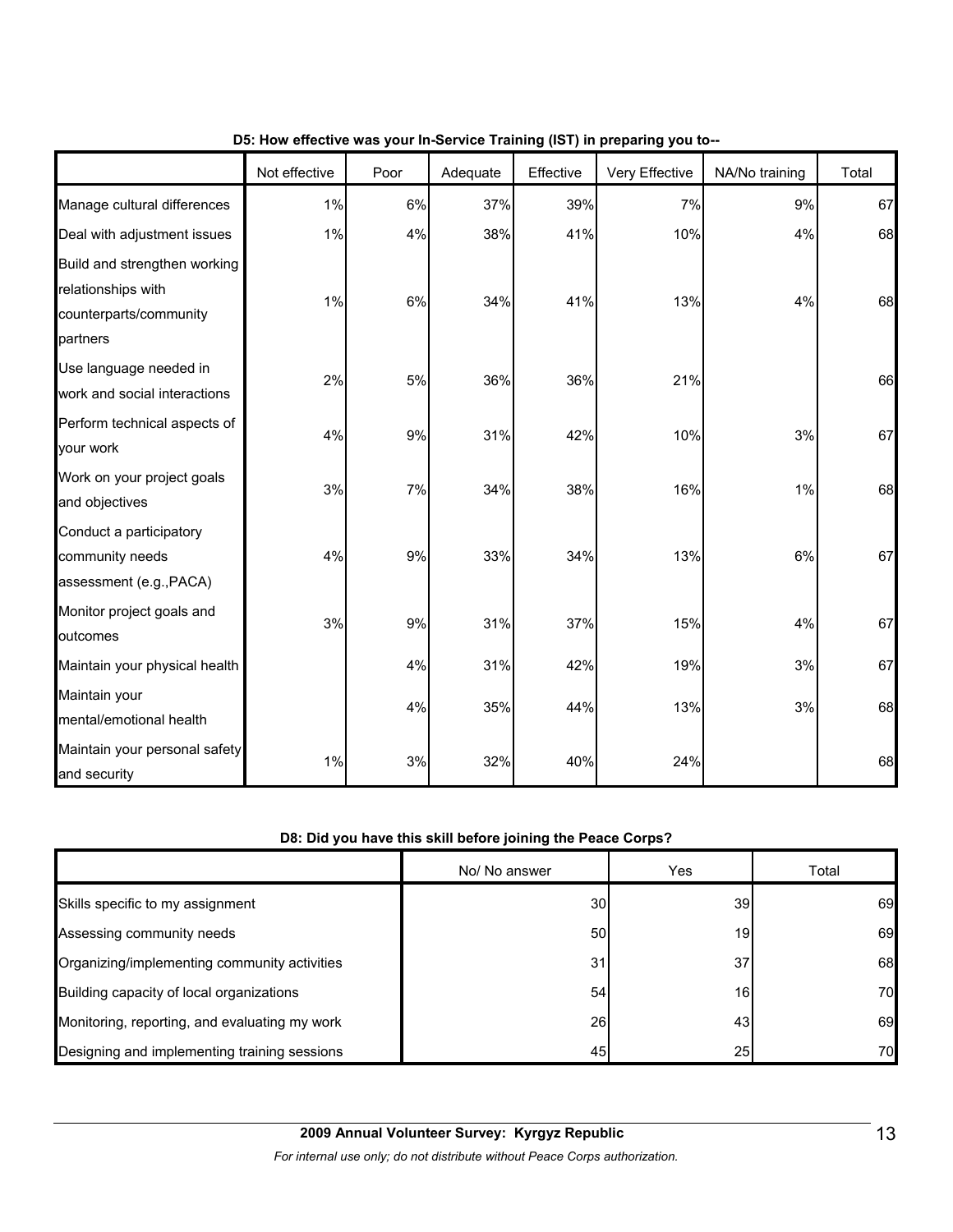#### **D8: Is the skill needed for your Peace Corps work?**

|                                                  | No/ No answer | Yes | Total |
|--------------------------------------------------|---------------|-----|-------|
| Skills specific to my assignment                 | 4             | 53  | 57    |
| Assessing community needs                        | 3             | 65  | 68    |
| Organizing/implementing<br>community activities  | 8             | 57  | 65    |
| Building capacity of local<br>organizations      | 17            | 50  | 67    |
| Monitoring, reporting, and<br>evaluating my work | 7             | 62  | 69    |
| Designing and implementing<br>training sessions  | 11            | 56  | 67    |

#### **D8: Have you had adequate Peace Corps training to acquire the skill?**

|                                                  | No/ No answer | Yes | Total |
|--------------------------------------------------|---------------|-----|-------|
| Skills specific to my assignment                 | 11            | 46  | 57    |
| Assessing community needs                        | 12            | 50  | 62    |
| Organizing/implementing<br>community activities  | 11            | 48  | 59    |
| Building capacity of local<br>organizations      | 10            | 47  | 57    |
| Monitoring, reporting, and<br>evaluating my work | 6             | 53  | 59    |
| Designing and implementing<br>training sessions  | 4             | 54  | 58    |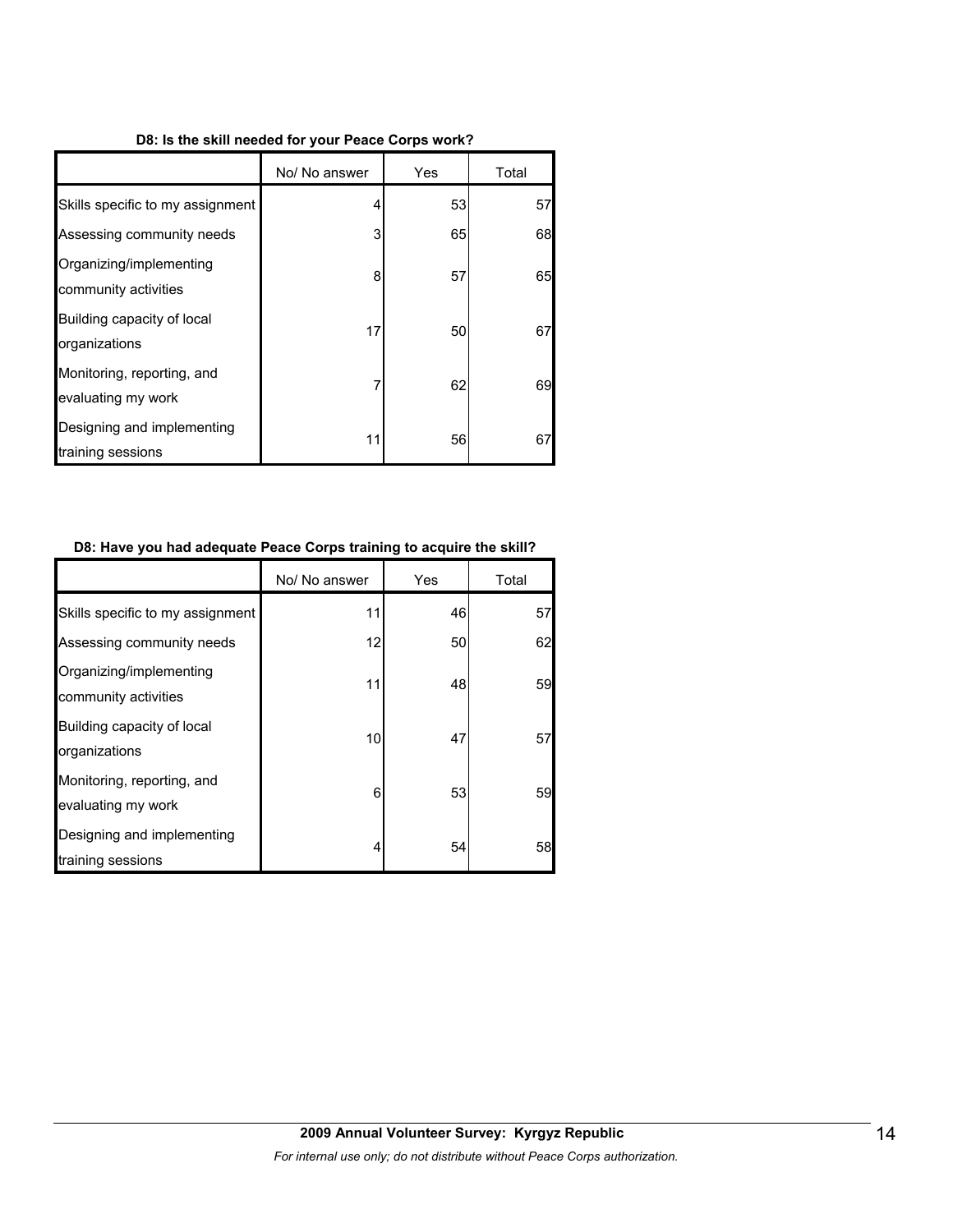# **E. Volunteer Assignment Goals and Impact**

*This section reports Volunteers' self-assessments of their impact on the individuals and organizations in the communities in which they serve. At the end of this section, Volunteers' third goal activities, participation in Coverdell World Wise School/Correspondence Match (CWWS/CM) and use of Peace Corps resources to support their work are reported in questions.* 

|                                                                                                       | Not at all 1 | 2   | 3   | 4   | <b>Exceptionally 5</b> | <b>NA</b> | Total |
|-------------------------------------------------------------------------------------------------------|--------------|-----|-----|-----|------------------------|-----------|-------|
| Meets the objectives of the<br>project plan                                                           | 3%           | 4%  | 26% | 45% | 17%                    | 4%        | 69    |
| Builds local capacity for<br>sustainability                                                           | 8%           | 8%  | 35% | 34% | 11%                    | 3%        | 71    |
| Involves local people in<br>planning and implementing<br>activities                                   | 6%           | 9%  | 21% | 47% | 16%                    | 1%        | 70    |
| Complements other local<br>development activities                                                     | 7%           | 16% | 29% | 27% | 13%                    | 9%        | 70    |
| Transfers skills to host country<br>individuals and organizations                                     | 4%           | 9%  | 26% | 37% | 22%                    | 1%        | 68    |
| Mobilizes host country<br>nationals (HCNs) to volunteer                                               | 19%          | 20% | 21% | 19% | 17%                    | 4%        | 70    |
| Helps promote a better<br>understanding of Americans<br>on the part of the peoples<br>served (goal 2) | 1%           | 6%  | 20% | 41% | 30%                    | 1%        | 70    |
| Helps promote a better<br>understanding of other<br>peoples on the part of<br>Americans (goal 3)      | 7%           | 7%  | 18% | 37% | 24%                    | 7%        | 71    |

### **E1: To what extent does your Volunteer work assignment address the following?**

#### **E2: To what extent does your host community--?**

|                                          | Not at all 1 | ົ   | ົ   | 4   | Exceptionally 5 | <b>NA</b> | Total |
|------------------------------------------|--------------|-----|-----|-----|-----------------|-----------|-------|
| Need the assistance that you<br>provided |              | 12% | 19% | 38% | 31%             |           | 26    |
| Want the assistance that you<br>provided | 4%           |     | 30% | 30% | 30%             | $7\%$     | 27    |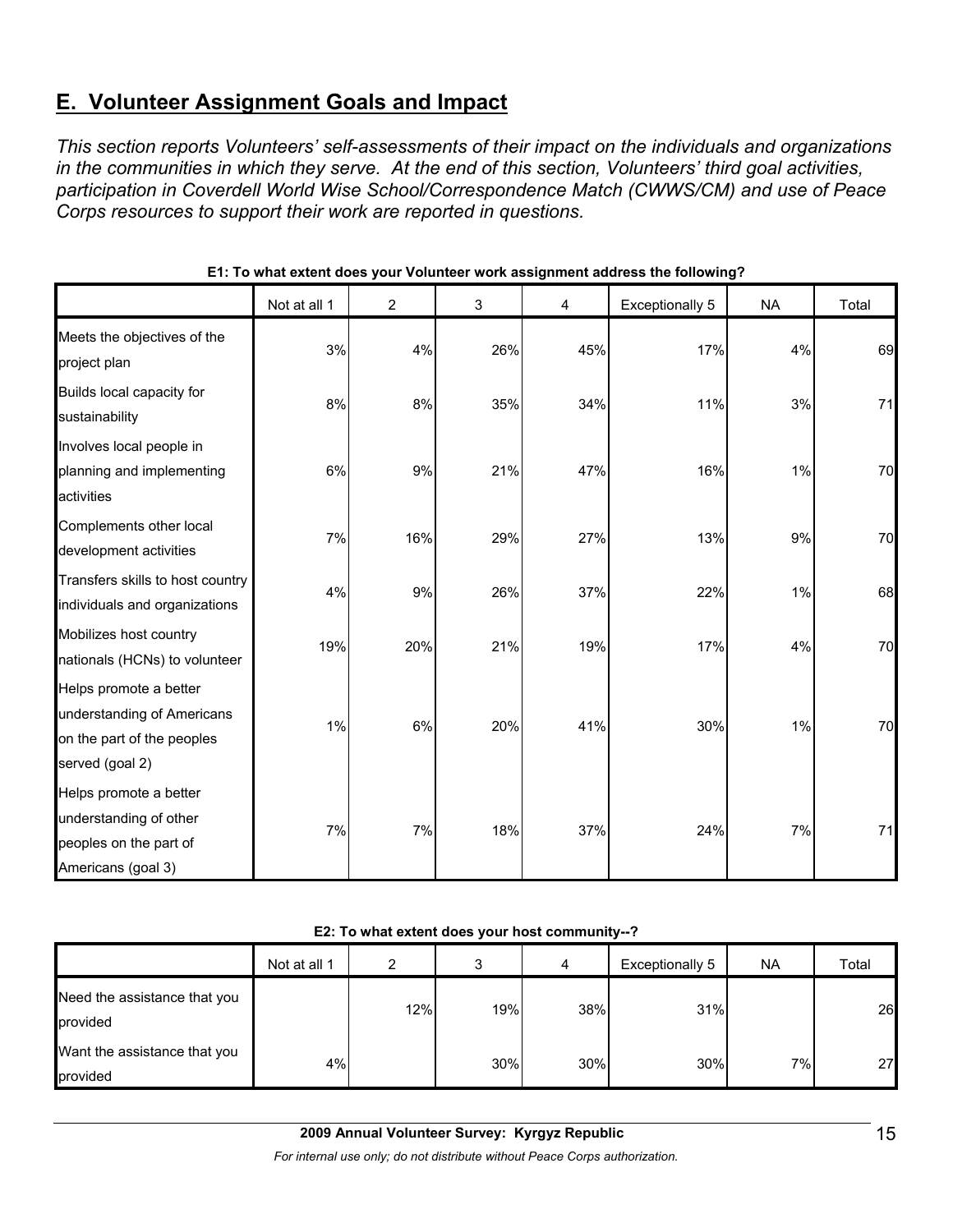|                                                                  | None 1 | $\overline{2}$ | 3   | 4   | Exceptional 5 | NA  | Total |
|------------------------------------------------------------------|--------|----------------|-----|-----|---------------|-----|-------|
| Ability to access information<br>(e.g., library, Internet, etc.) | 11%    | 14%            | 25% | 32% | 13%           | 4%  | 71    |
| Leadership skills                                                | 9%     | 4%             | 29% | 36% | 19%           | 4%  | 70    |
| Planning and management                                          | 6%     | 3%             | 30% | 48% | 13%           | 1%  | 71    |
| Problem solving/critical thinking                                | 4%     | 11%            | 25% | 41% | 17%           | 1%  | 71    |
| Self-esteem                                                      | 7%     | 10%            | 25% | 38% | 15%           | 4%  | 71    |
| <b>Technical skills</b>                                          | 6%     | 13%            | 32% | 30% | 17%           | 3%  | 71    |
| Use of local resources                                           | 4%     | 13%            | 46% | 29% | 6%            | 3%  | 70    |
| Use of external resources (e.g.,<br>grants, international NGOs)  | 4%     | 4%             | 30% | 37% | 19%           | 6%  | 70    |
| Better understanding of<br>Americans                             | 1%     | 4%             | 14% | 41% | 37%           | 1%  | 70    |
| Other: Please specify below                                      | 5%     |                | 10% | 15% | 5%            | 65% | 20    |

**E3: How much impact does your assignment have on the capacities of your host counterparts/community partners?**

## **E3: How much impact does your assignment have on the capacities of your host**

**counterparts/community partners? Other (specify)**

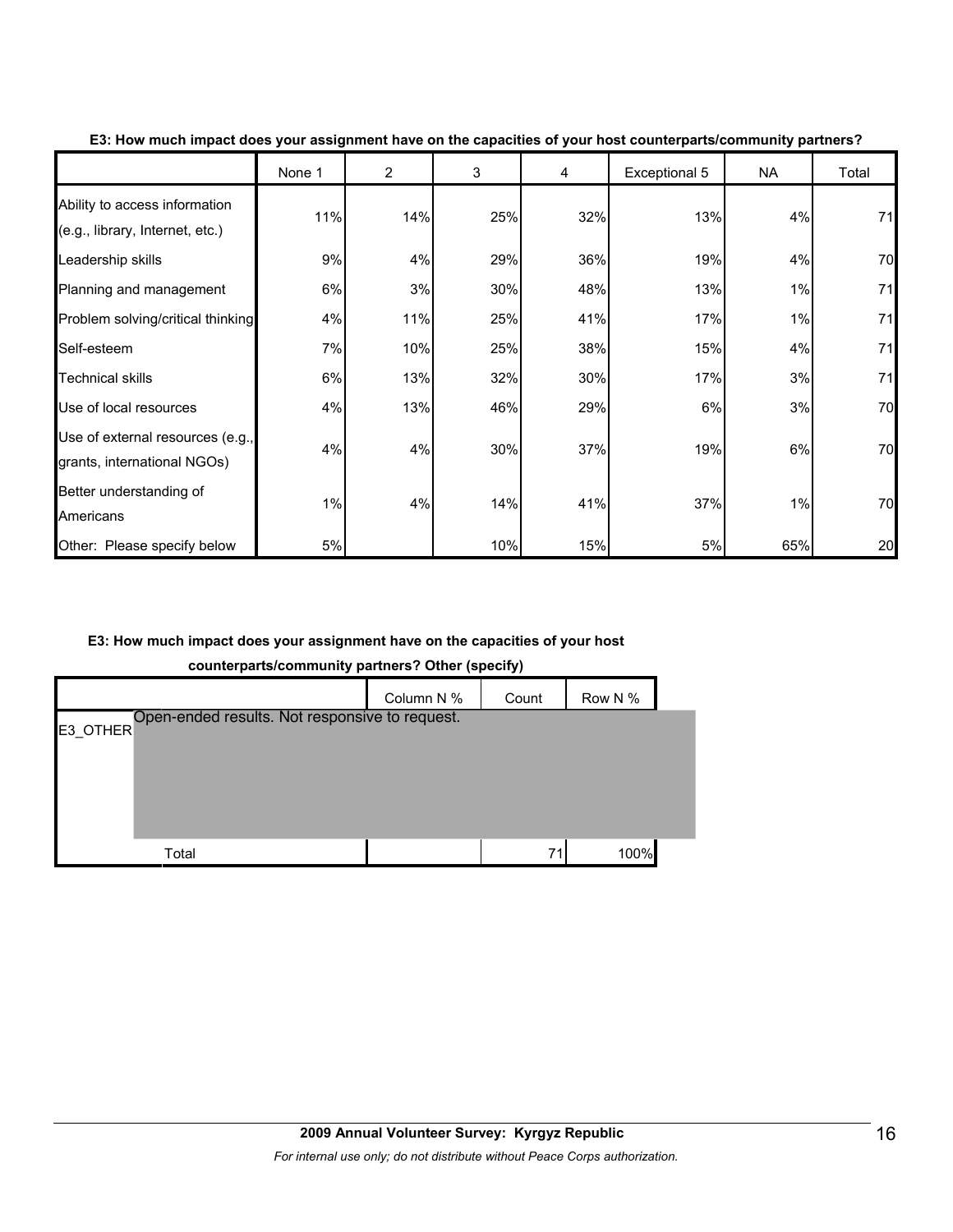|                                                                  | None 1 | $\overline{2}$ | 3   | 4   | Exceptional 5 | NA  | Total |
|------------------------------------------------------------------|--------|----------------|-----|-----|---------------|-----|-------|
| Ability to access information<br>(e.g., library, Internet, etc.) | 13%    | 11%            | 31% | 23% | 13%           | 9%  | 70    |
| Leadership skills                                                | 6%     | 4%             | 34% | 40% | 13%           | 3%  | 70    |
| Planning and management                                          | 4%     | 11%            | 39% | 33% | 4%            | 9%  | 70    |
| Problem solving/critical thinking                                | 1%     | 16%            | 25% | 37% | 19%           | 1%  | 68    |
| Self-esteem                                                      | 1%     | 4%             | 31% | 49% | 13%           | 1%  | 68    |
| <b>Technical skills</b>                                          | 7%     | 17%            | 32% | 29% | 6%            | 9%  | 69    |
| Use of local resources                                           | 6%     | 18%            | 34% | 28% | 7%            | 7%  | 68    |
| Use of external resources (e.g.,<br>grants, international NGOs)  | 12%    | 19%            | 16% | 24% | 16%           | 12% | 67    |
| Better understanding of<br>Americans                             | 1%     | 1%             | 7%  | 38% | 51%           | 1%  | 69    |
| Other: Please specify below                                      |        |                | 7%  | 13% | 7%            | 73% | 15    |

**E4: How much impact does your assignment have on the capacities of your host individuals with whom you work?**

## **E4: How much impact does your assignment have on the capacities of your host**

**individuals with whom you work? Other (specify)**

|                                                           | Column N % | Count | Row N $%$ $\blacksquare$ |
|-----------------------------------------------------------|------------|-------|--------------------------|
| Open-ended results. Not responsive to request.<br>E4 OTHE |            |       |                          |
|                                                           |            |       |                          |
|                                                           |            |       |                          |
| Total                                                     |            | 71    | 100%                     |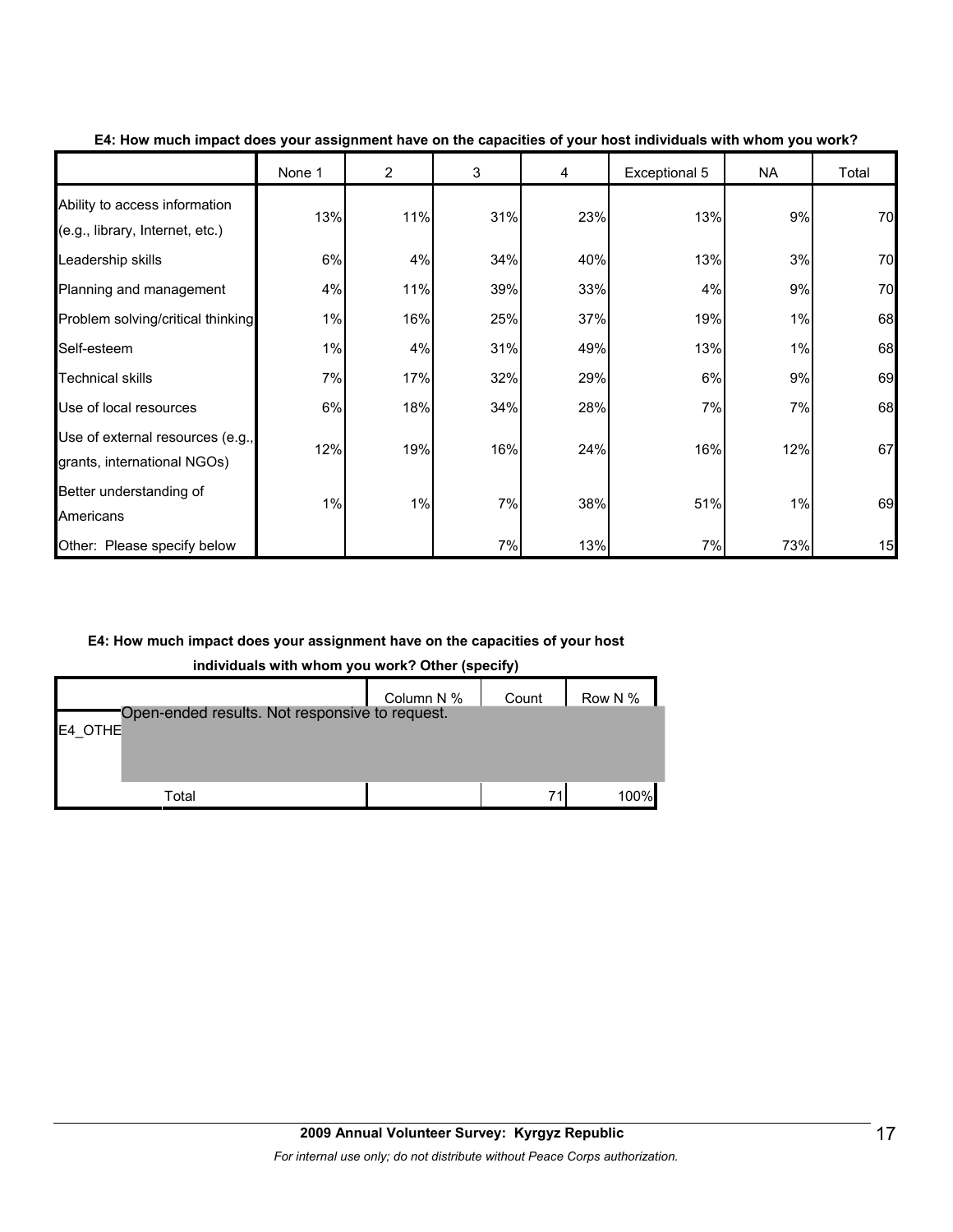|                                                              | None 1 | $\overline{2}$ | 3   | 4   | Exceptional 5 | <b>NA</b> | Total |
|--------------------------------------------------------------|--------|----------------|-----|-----|---------------|-----------|-------|
| Identifying and prioritizing<br>organizational needs         | 12%    | 9%             | 46% | 28% | 1%            | 4%        | 69    |
| Leadership                                                   | 13%    | 12%            | 39% | 23% | 7%            | 6%        | 69    |
| Management                                                   | 14%    | 10%            | 39% | 28% | 3%            | 6%        | 69    |
| Monitoring and evaluation                                    | 9%     | 13%            | 41% | 25% | 6%            | 6%        | 68    |
| Planning and implementing<br>organizational activities       | 9%     | 9%             | 40% | 34% | 4%            | 4%        | 68    |
| Teamwork/participatory<br>decision-making                    | 7%     | 9%             | 38% | 32% | 10%           | 4%        | 69    |
| Use of local resources                                       | 7%     | 13%            | 39% | 26% | 9%            | 6%        | 69    |
| Ability to mobilize, manage,<br>and sustain local volunteers | 15%    | 16%            | 31% | 24% | 7%            | 6%        | 67    |
| Other: Please specify below                                  | 7%     |                | 21% |     |               | 71%       | 14    |

**E5: To what extent does your assignment enhance the capacities of organizations with whom you work?**

#### **E5: To what extent does your assignment enhance the capacities of**

#### **organizations with whom you work? Other (specify)**

|                 | Column N % | Count | Row N % |
|-----------------|------------|-------|---------|
| <b>E5 OTHER</b> | 100%       |       |         |
| Total           |            |       | 100%    |

## **E6: How effective have you been in transferring knowledge and skills to help the following persons or groups build their**

**capacities?**

|                                       | Not at all 1 | 2   | 3   | 4   | Exceptionally 5 | NA  | Total |
|---------------------------------------|--------------|-----|-----|-----|-----------------|-----|-------|
| Your counterpart/community<br>partner | 7%           | 10% | 17% | 33% | 30%             | 3%  | 70    |
| Another institution/organization      | 11%          | 9%  | 30% | 29% | 13%             | 9%  | 70    |
| Members of your host<br>community     | 3%           | 11% | 26% | 41% | 16%             | 3%  | 70    |
| Other: Please specify below           |              |     | 13% |     | 20%             | 67% | 15    |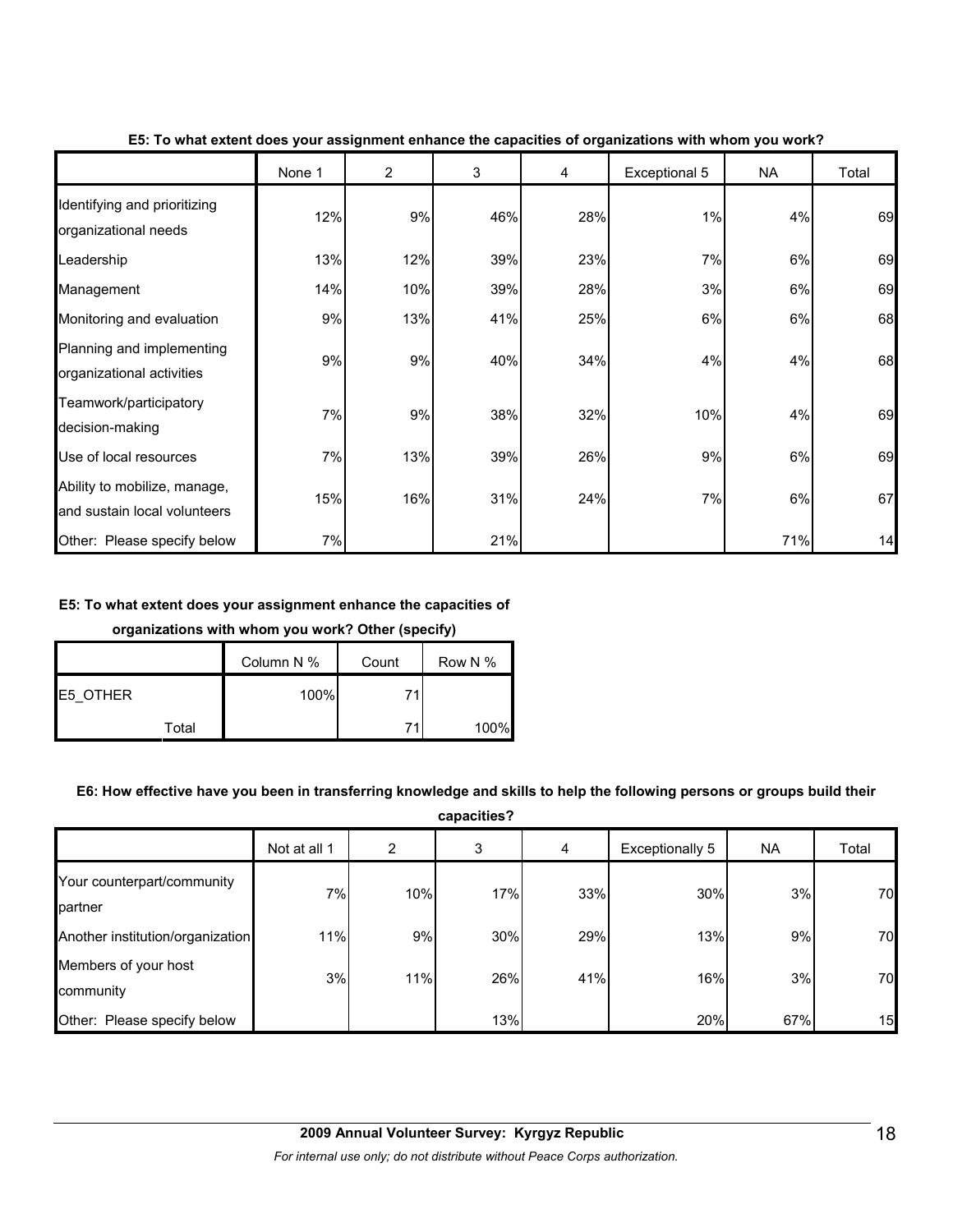|  |  |  | E7: To what extent have HC individuals gained a better understanding of Americans? Includes "Too early to tell." |  |
|--|--|--|------------------------------------------------------------------------------------------------------------------|--|
|  |  |  |                                                                                                                  |  |
|  |  |  |                                                                                                                  |  |

|                 | Not at all | Minimally | Moderatelv | Considerablv | Exceptionally | Too early to tell | Total |
|-----------------|------------|-----------|------------|--------------|---------------|-------------------|-------|
| $- -$<br>⊢<br>– | 0%l        | 3%        | 14%        | 53%          | 20%           | 10%               | 70.   |

## **E7: To what extent have HC individuals gained a better understanding of Americans? Excludes**

**"Too early to tell."**

|    | Not at all | Minimally | Moderately | Considerablv | Exceptionally | $\tau$ otal |
|----|------------|-----------|------------|--------------|---------------|-------------|
| E7 |            | 3%        | 16%        | 59%          | 22%           | 63          |

|               |                                                              | <b>PCV Responses</b> | % Doing This | <b>Total PCVs</b><br>Responding |
|---------------|--------------------------------------------------------------|----------------------|--------------|---------------------------------|
| \$E9Goal3Acts | Electronic updates                                           | 64                   | 94%          |                                 |
|               | Hard copy/paper update                                       | 30                   | 44%          |                                 |
|               | Enrollment in the CWWS/CMS<br>program                        | 29                   | 43%          |                                 |
|               | Hosting American visitors                                    | 29                   | 43%          |                                 |
|               | Personal website or blog                                     | 26                   | 38%          |                                 |
|               | While on home leave, spoke at a<br>school or community group | 16                   | 24%          |                                 |
|               | Pen pal program/letter exchange                              | 7                    | 10%          |                                 |
|               | Other please specify                                         | 7                    | 10%          |                                 |
|               | Peace Corps Week activities                                  | 5                    | 7%           |                                 |
|               | Podcasted/created a slide show or<br>video posted online     |                      |              |                                 |
|               | Total                                                        |                      |              | 68                              |

#### **E9. In which of the following third goal activities have you participated during your PC service?**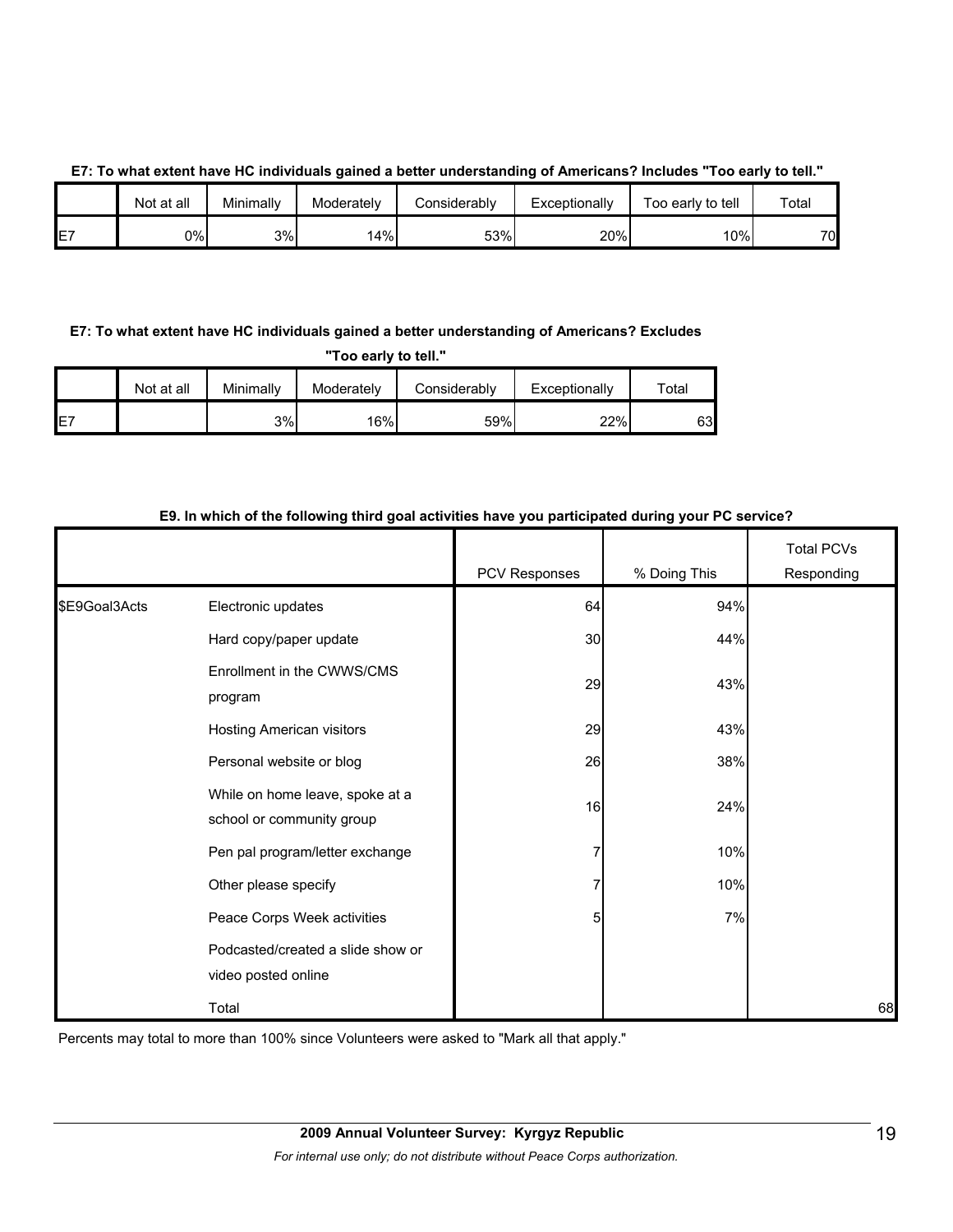# **E9: When asked about third goal activities, Volunteer answered "No**

|                                                                                                                                                                                                                                                                                       | Have done third<br>goal activities | No third goal<br>activities | Total |
|---------------------------------------------------------------------------------------------------------------------------------------------------------------------------------------------------------------------------------------------------------------------------------------|------------------------------------|-----------------------------|-------|
| Peace Corps' third goal is to<br>"help promote a better<br>understanding of other peoples<br>on the part of Americans." In<br>which of the following third goal<br>activities, including your contact<br>with family and friends, have<br>you participated during your<br>Peace Corps | 97%                                | 3%                          | 71    |

## **E10: Would you recommend participation in the CWWS CMS to other Volunteers?**

|     |                            | I have participated in | I have participated in |       |
|-----|----------------------------|------------------------|------------------------|-------|
|     | I have not participated in | CWWS/CM & would        | CWWS/CM and would      |       |
|     | CWWS/CM.                   | recommend it           | NOT recommend it       | Total |
| E10 | 58%                        | 37%                    | 6%                     | 71    |

**E11: To what extent have Americans gained a better understanding of HCNs? Includes "Too early to tell."**

|     | Not at all | Minimally | Moderately | Considerably | Exceptionally | Too early to tell | Total |
|-----|------------|-----------|------------|--------------|---------------|-------------------|-------|
| E11 | 0%         | 6%        | 13%        | 46%          | 30%           | 6%                | 70    |

## **E11: To what extent have Americans gained a better understanding of HCNs? Excludes "Too early**

**to tell."**

|             | Not at all | Minimally | Moderately | Considerablv | Exceptionally | $\tau$ otal |
|-------------|------------|-----------|------------|--------------|---------------|-------------|
| <b>IE11</b> |            | 6%        | 14%        | 48%          | 32%           | 66          |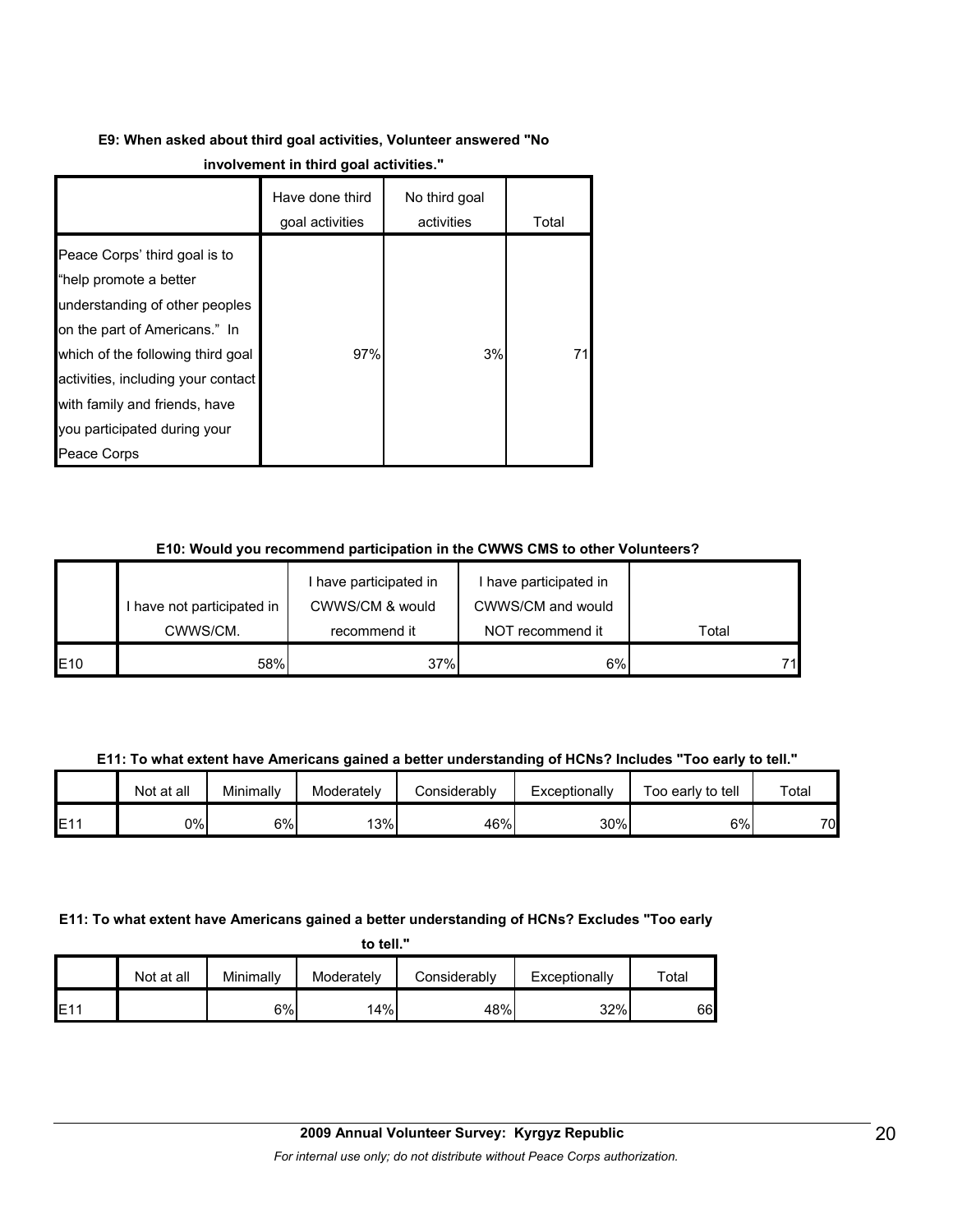|                                                                                | Yes |
|--------------------------------------------------------------------------------|-----|
| Coverdell World Wise Schools staff (Useful)                                    | 19  |
| Contact with other Peace Corps staff in Washington, D.C. (Useful)              | 7   |
| Information at staging (Useful)                                                | 18  |
| Information from your post sent to you before departure (Useful)               | 28  |
| Internet (Useful)                                                              | 50  |
| Invitation kits (Useful)                                                       | 30  |
| Material in staging packet (Useful)                                            | 24  |
| Peace Corps staff at post (e.g., World Wise School contact) (Useful)           | 22  |
| Recruiting (Useful)                                                            | 11  |
| Resources available from Coverdell World Wise Schools (Useful)                 | 8   |
| Resources available on Peace Corps website (e.g., third goal section) (Useful) | 15  |
| Training on third goal (Useful)                                                | 12  |
| Other: Please specify below (Useful)                                           |     |

## **E12: Which of the following resources have been useful to you in your third goal activities?**

## **E12: Which of the following resources would/will be helpful to you in your third goal activities?**

|                                                                                          | Yes |
|------------------------------------------------------------------------------------------|-----|
| Coverdell World Wise Schools staff (Would be helpful)                                    | 11  |
| Contact with other Peace Corps staff in Washington, D.C. (Would be helpful)              | 21  |
| Information at staging (Would be helpful)                                                |     |
| Information from your post sent to you before departure (Would be helpful)               | 10  |
| Internet (Would be helpful)                                                              | 61  |
| Invitation kits (Would be helpful)                                                       |     |
| Material in staging packet (Would be helpful)                                            |     |
| Peace Corps staff at post (e.g., World Wise School contact) (Would be helpful)           |     |
| Recruiting (Would be helpful)                                                            |     |
| Resources available from Coverdell World Wise Schools (Would be helpful)                 | 9   |
| Resources available on Peace Corps website (e.g., third goal section) (Would be helpful) | 12  |
| Training on third goal (Would be helpful)                                                | 16  |
| Other: Please specify below (Would/will be helpful)                                      |     |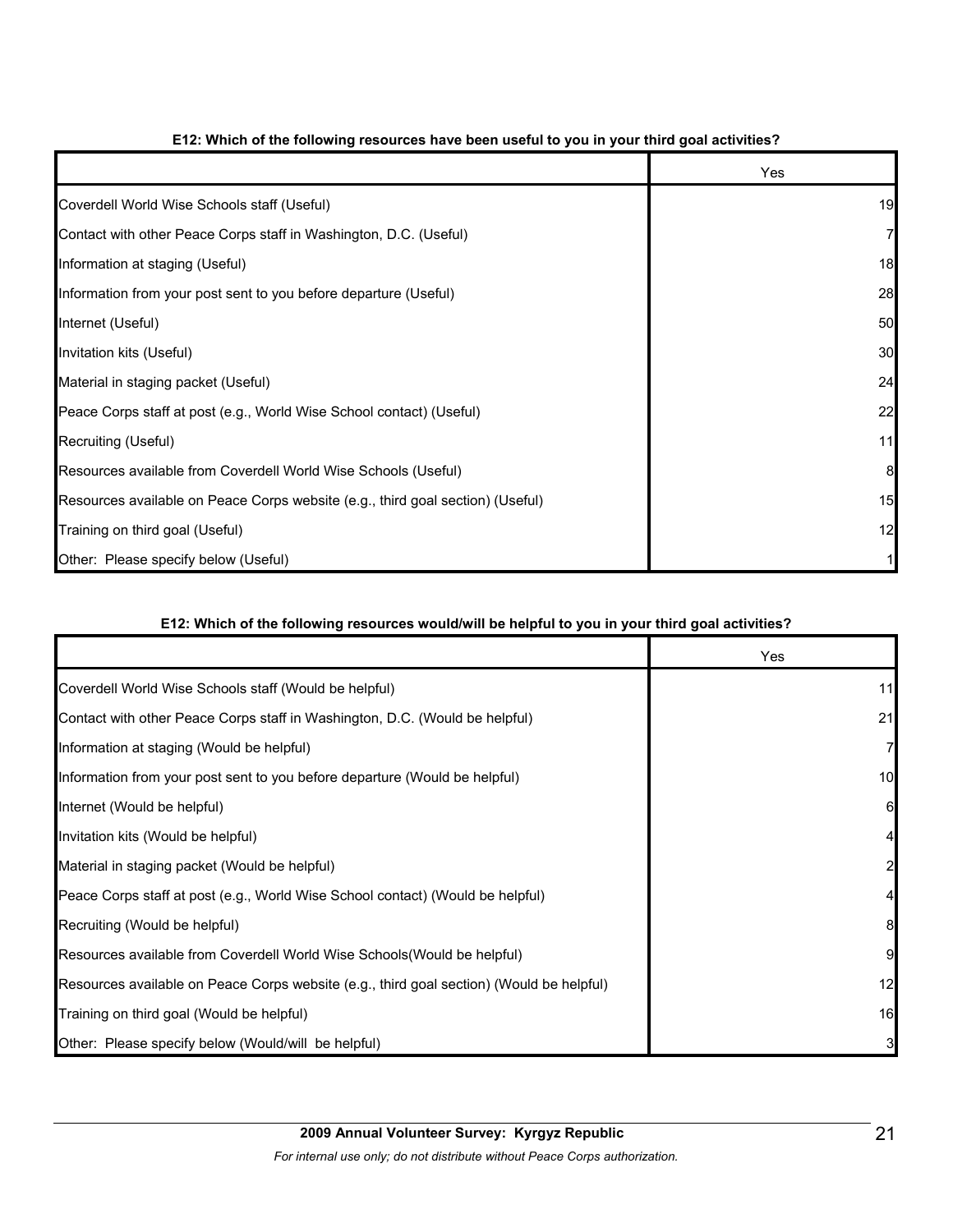## **E12: Other useful/helpful resources? Other (specify)**

|                                                             | Column N % | Count | Row N % |  |
|-------------------------------------------------------------|------------|-------|---------|--|
| Open-ended results. Not responsive to request.<br>E12_OTHER |            |       |         |  |
|                                                             |            |       |         |  |
|                                                             |            |       |         |  |
|                                                             |            |       |         |  |
|                                                             |            |       |         |  |
| Total                                                       |            | 71    | 100%    |  |

## **E13: Do you know about the Peace Corps Partnership Program (PCPP)?**

|     | No  | Yes, but I haven't used it. | Yes. I<br>I have used it. | ⊤otal |  |
|-----|-----|-----------------------------|---------------------------|-------|--|
| E13 | 8%l | 63%                         | 28%                       | 71    |  |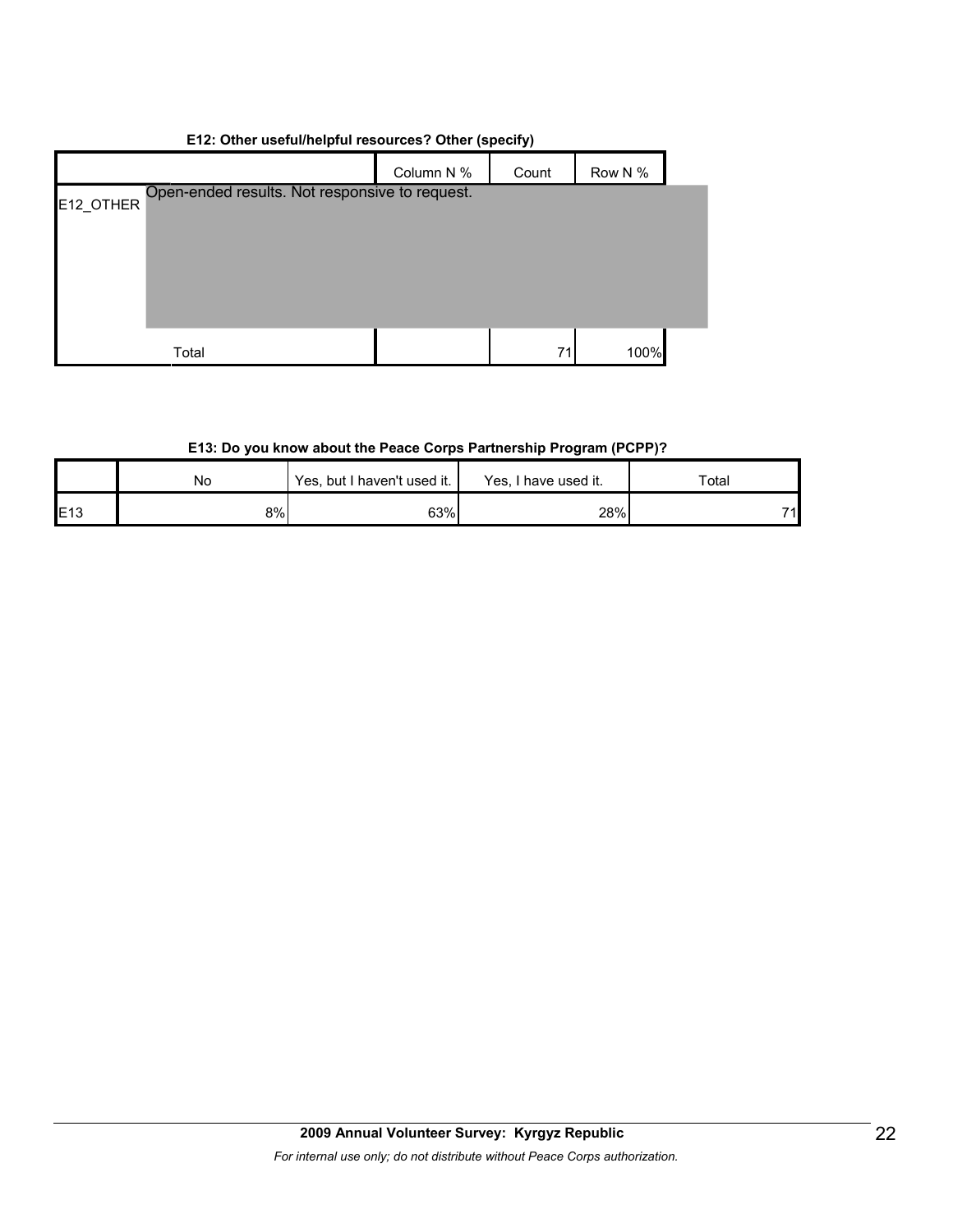# **F. Peace Corps Support**

*This section reports Volunteers' assessments of in-country Peace Corps.* 

|    |            |           |            | . =: v vullou u.v ; vu !!!!!! liiv !!vulli! vul v ; vu ! vvoltou !! v!!! ; vul !   *  v v; ! |               |          |             |
|----|------------|-----------|------------|----------------------------------------------------------------------------------------------|---------------|----------|-------------|
|    | Not at all | Minimally | Adeauatelv | Considerably                                                                                 | Exceptionally | Not Used | $\tau$ otal |
| 口つ |            | $1\%$     | 6%         | 28%                                                                                          | 65%           |          | 69          |

## **F2: How satisfied are you with the health care you received from your PCMO(s)?**

#### **F3: How satisfied are you with the following support provided by in-country PC staff?**

|                             | Not at all 1 | $\overline{2}$ | 3   | 4   | Completely 5 | NA. | Total |
|-----------------------------|--------------|----------------|-----|-----|--------------|-----|-------|
| Administrative/logistical   | 9%           | 10%            | 23% | 30% | 29%          |     | 70    |
| Cross-cultural              | 1%           | 8%             | 24% | 37% | 30%          |     | 71    |
| Emotional                   | 3%           | 11%            | 24% | 35% | 23%          | 4%  | 71    |
| Feedback on my work reports | 8%           | 15%            | 32% | 21% | 17%          | 6%  | 71    |
| Job assignment              | 7%           | 16%            | 20% | 39% | 17%          | 1%  | 70    |
| Language learning           | 3%           | 7%             | 14% | 36% | 40%          |     | 70    |
| Medical                     |              |                | 7%  | 25% | 68%          |     | 71    |
| Safety and security         | 3%           | 6%             | 7%  | 32% | 52%          |     | 71    |
| Site selection/preparation  | 13%          | 15%            | 25% | 18% | 28%          |     | 71    |
| <b>Technical skills</b>     | 4%           | 13%            | 34% | 41% | 8%           |     | 71    |

## **F4: How satisfied are you with the Peace Corps allocation of time and resources to mental**

| health/adjustment issues? |                      |        |     |     |                           |       |  |  |
|---------------------------|----------------------|--------|-----|-----|---------------------------|-------|--|--|
|                           | Not at all satisfied | ົ<br>ີ |     | 4   | Completely<br>satisfied 5 | Total |  |  |
| F <sub>4</sub>            | $1\%$                | 10%    | 18% | 42% | 28%                       | 71.   |  |  |

**F5: What level of PC support have you received to help cope with stress from issues such as HIV/AIDS, food insecurity, etc. in your community? (Including PCVs w/no need for support)**

|     |            |                 |                  | Considerable | Exceptional | NA/I have no     |       |
|-----|------------|-----------------|------------------|--------------|-------------|------------------|-------|
|     | No support | Minimal support | Adequate support | support      | support     | need for support | Total |
| IF5 |            | 3%              | 27%              | 13%          | 9%          | 48%              | 67    |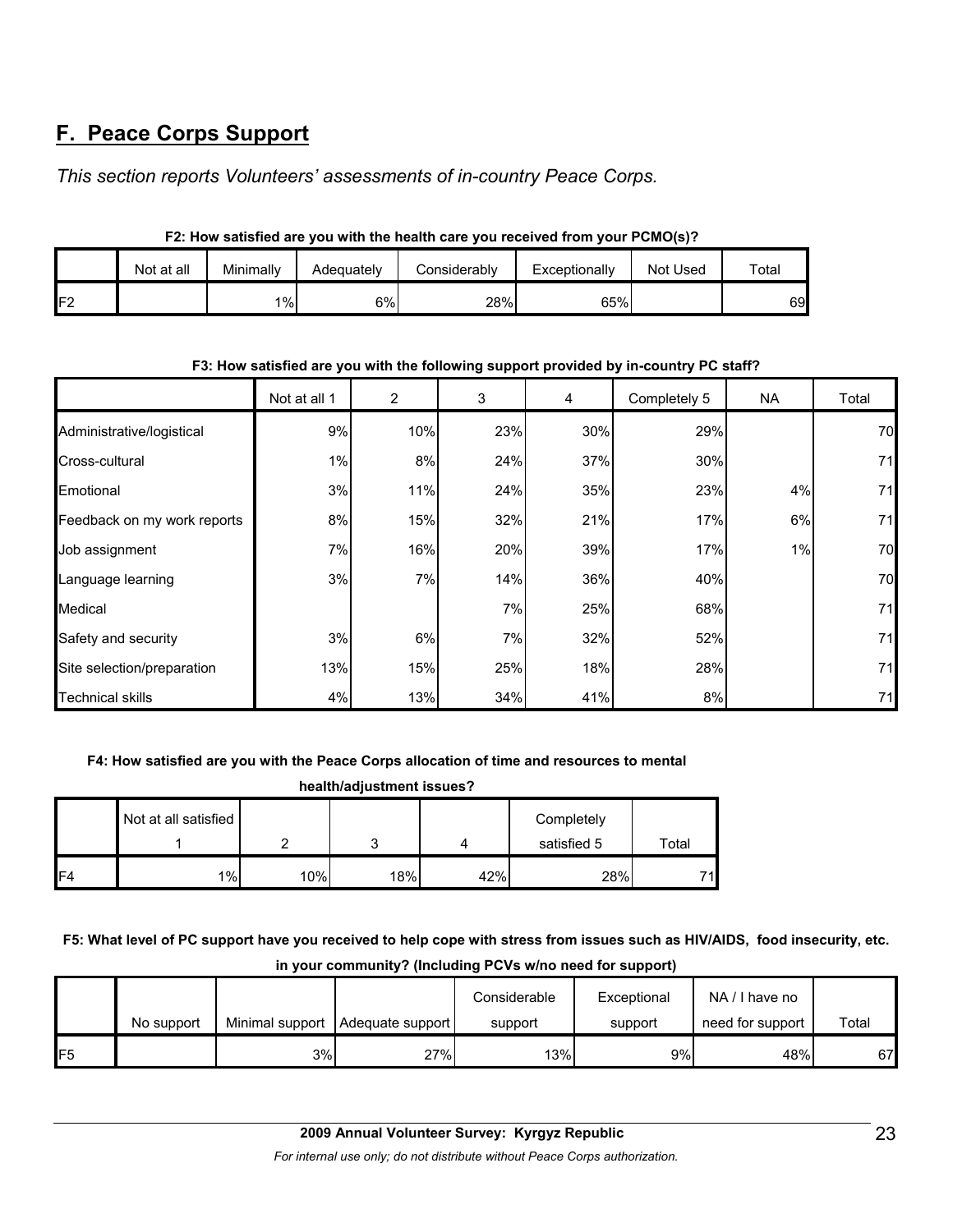## **F5: What level of PC support have you received to help cope with stress from issues such as HIV/AIDS, food insecurity, etc. in your community? (Excluding PCVs w/no need for support)**

|                 | No support | Minimal support | Adequate support | Considerable<br>support | Exceptional<br>support | Total |
|-----------------|------------|-----------------|------------------|-------------------------|------------------------|-------|
| IF <sub>5</sub> | 0%         | 6%              | 51%              | 26%                     | 17%                    | 35    |

## **F6: How would you rate your interaction with the Country Director in terms of the following?**

|                                    | Not adequate | Adequate | Total |
|------------------------------------|--------------|----------|-------|
| Responsiveness to my issues        | 14%          | 86%      | 70    |
| Informative content                | 22%          | 78%      | 69    |
| My comfort level discussing issues | 37%          | 63%      | 68    |
| Adequacy of visits                 | 41%          | 59%      | 69    |

## **F6b: How would you rate your interaction with the PTO/SRPTC in terms of the following?**

|                                    | Not adequate | Adequate | Total |
|------------------------------------|--------------|----------|-------|
| Responsiveness to my issues        | 8%           | 92%      | 62    |
| Informative content                | 14%          | 86%      | 63    |
| My comfort level discussing issues | 24%          | 76%      | 62    |
| Adequacy of visits                 | 21%          | 79%      | 62    |

## **F6c: How would you rate your interaction with the APCD/Program Manager in terms of the following?**

|                                    | Not adequate | Adequate | Total |
|------------------------------------|--------------|----------|-------|
| Responsiveness to my issues        | 13%          | 87%      | 67    |
| Informative content                | 13%          | 87%      | 68    |
| My comfort level discussing issues | 12%          | 88%      | 65    |
| Adequacy of visits                 | 12%          | 88%      | 67    |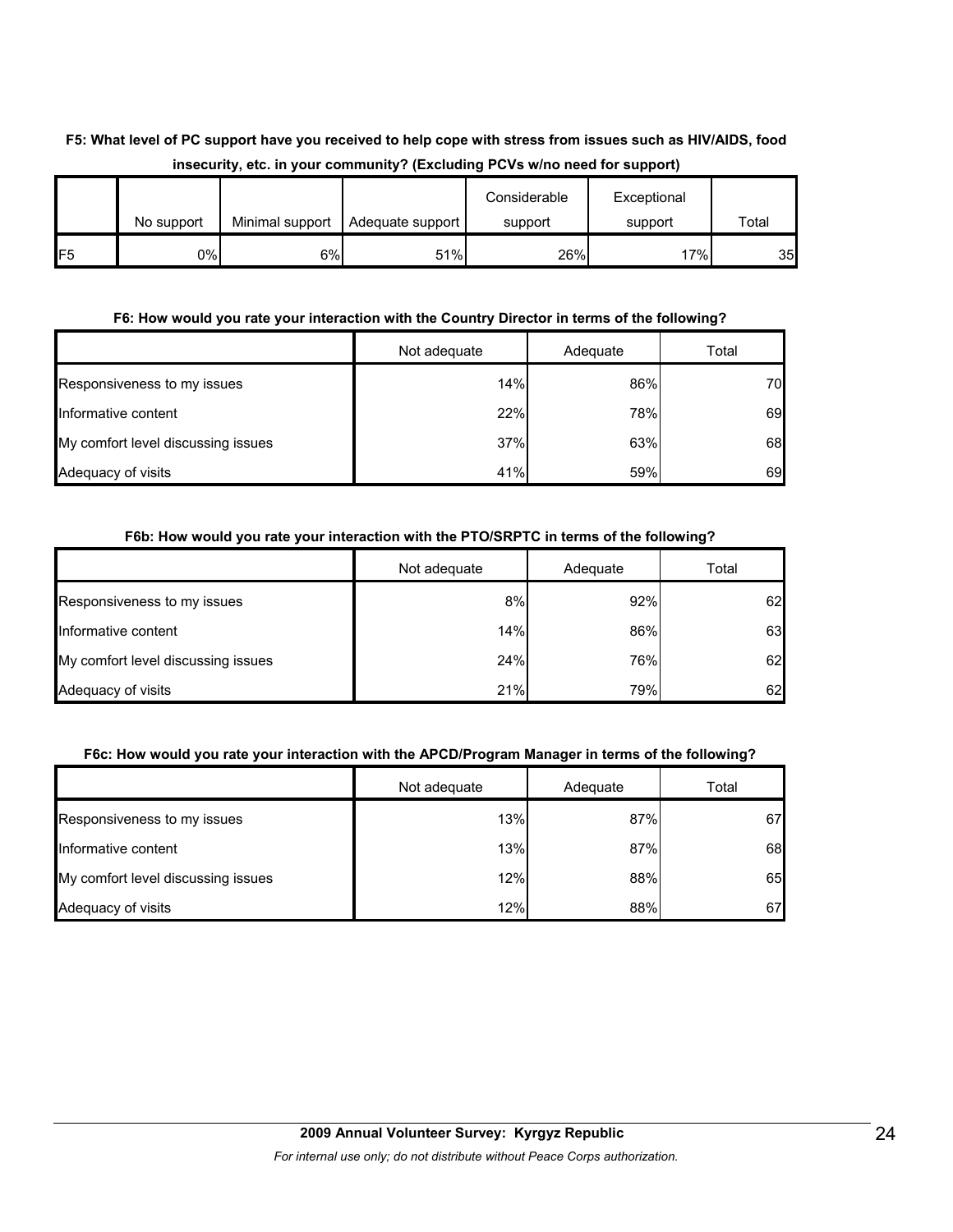|                                    | Not adequate | Adequate | Total |
|------------------------------------|--------------|----------|-------|
| Responsiveness to my issues        | 4%           | 96%      | 68    |
| Informative content                | 2%           | 98%      | 66    |
| My comfort level discussing issues | 6%           | 94%      | 68    |
| Adequacy of visits                 | 5%           | 95%      | 64    |

## **F6d: How would you rate your interaction with the PCMO in terms of the following?**

## **F6e: How would you rate your interaction with the Safety and Security Coordinator in terms of the**

**following?**

|                                    | Not adequate | Adequate | Total |
|------------------------------------|--------------|----------|-------|
| Responsiveness to my issues        | 3%           | 97%      | 70    |
| Informative content                | 6%           | 94%      | 70    |
| My comfort level discussing issues | 9%           | 91%      | 68    |
| Adequacy of visits                 | 17%          | 83%      | 69    |

## **F6f: How would you rate your interaction with the Training Manager in terms of the following?**

|                                    | Not adequate | Adequate | Total |
|------------------------------------|--------------|----------|-------|
| Responsiveness to my issues        | 4%           | 96%      | 67    |
| Informative content                | 6%           | 94%      | 68    |
| My comfort level discussing issues | 11%          | 89%      | 65    |
| Adequacy of visits                 | 14%          | 86%      | 66    |

#### **F6g: How would you rate your interaction with administrative staff in terms of the following?**

|                                    | Not adequate | Adequate | Total |
|------------------------------------|--------------|----------|-------|
| Responsiveness to my issues        | 6%           | 94%      | 68    |
| Informative content                | 10%          | 90%      | 68    |
| My comfort level discussing issues | 18%          | 82%      | 68    |
| Adequacy of visits                 | 18%          | 82%      | 68    |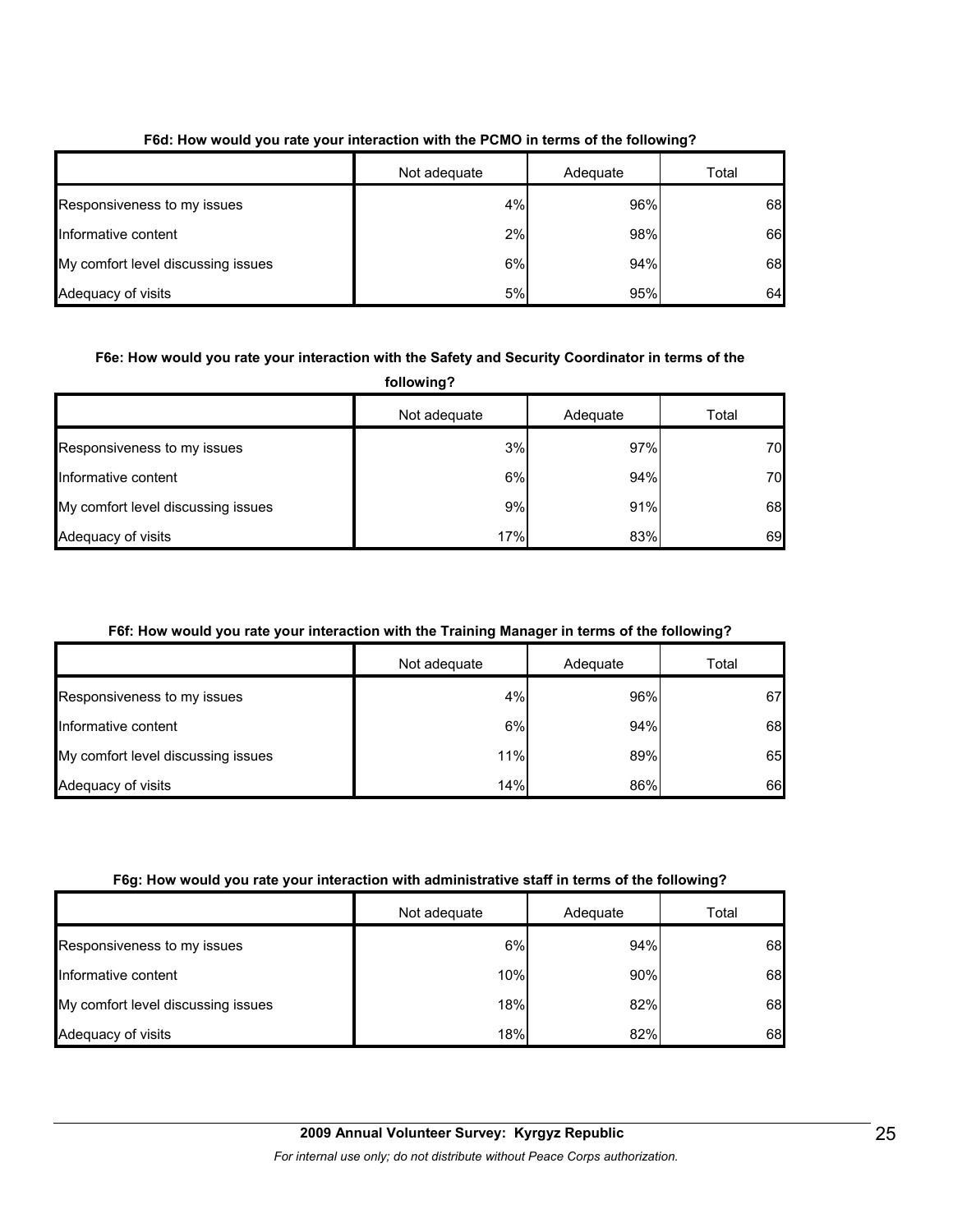|                                    |              | . .      | -     |
|------------------------------------|--------------|----------|-------|
|                                    | Not adequate | Adequate | Total |
| Responsiveness to my issues        | 0%           | 100%     | 9     |
| Informative content                | 8%           | 92%      | 12    |
| My comfort level discussing issues | 12%          | 88%      | 8     |
| Adequacy of visits                 | 14%          | 86%      | 14    |

**F6h: How would you rate your interaction with other post staff (please specify) in terms of the following?**

#### **F7: To what extent is your CD aware of Volunteer issues and concerns through interactions with**

**Volunteers?**

|     | Not at all | Minimally | Adequately | Considerablv | Completely | $\tau$ otal |
|-----|------------|-----------|------------|--------------|------------|-------------|
| IF7 | 7%         | 24%       | 39%        | 23%          | י (∂י      | 71          |

#### **F8: What is the most effective way you use to communicate with PC staff?**

| Most effective | Cellphone (voice)                     | 67%  | 47             |
|----------------|---------------------------------------|------|----------------|
|                | In-person visits                      | 14%  | 10             |
|                | Email/ Internet                       | 10%  | $\overline{7}$ |
|                | Text messaging                        | 4%   | 3              |
|                | Telephone not at residence or<br>work | 3%   | $\overline{2}$ |
|                | CB radio                              | 1%   | 1              |
|                | Other. Please specify                 |      |                |
|                | Telephone at residence or work        |      |                |
|                | Letters                               |      |                |
|                | Total                                 | 100% | 70             |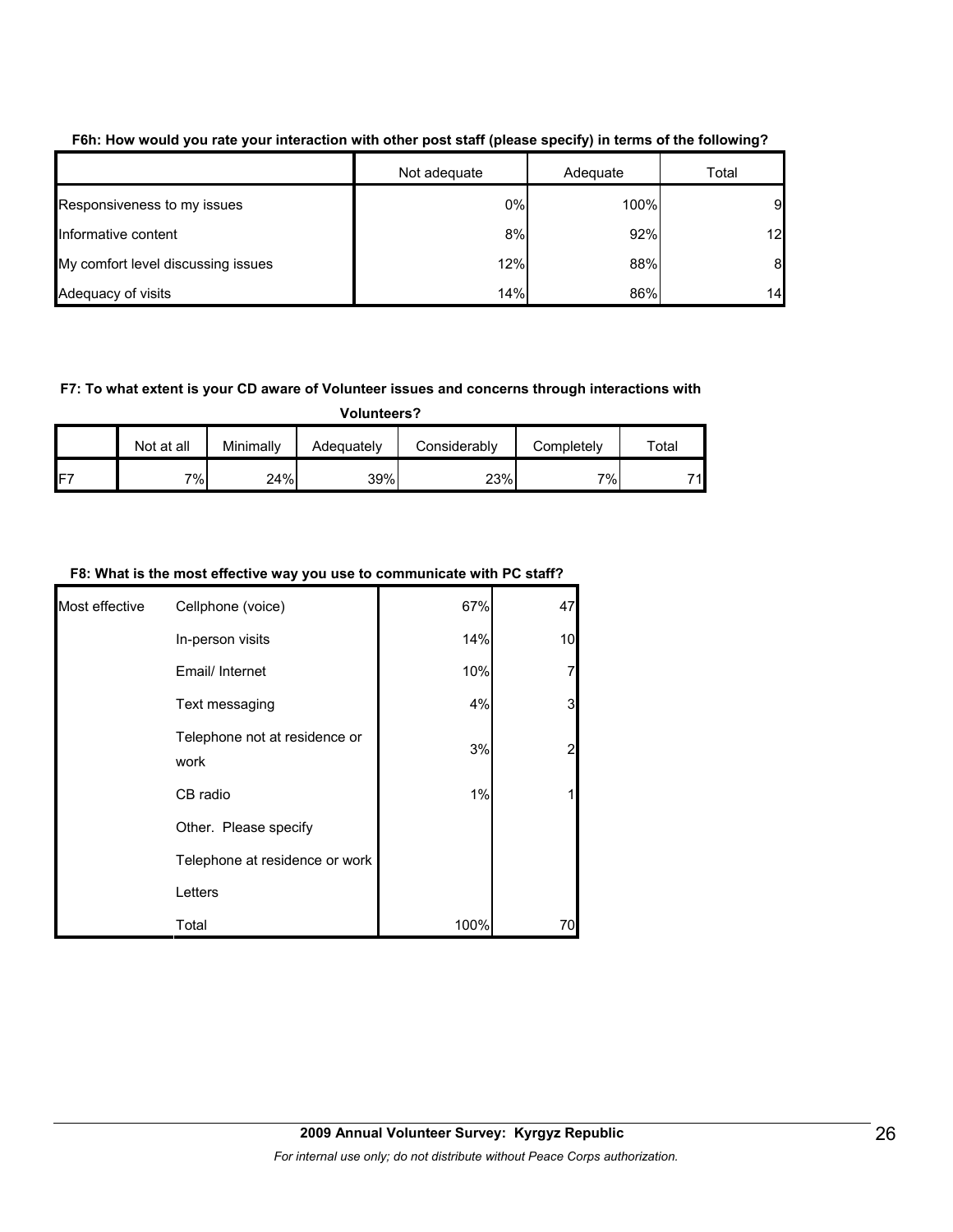| Second most effective | Email/ Internet                    | 49%  | 33             |
|-----------------------|------------------------------------|------|----------------|
|                       | Text messaging                     | 16%  | 11             |
|                       | Cellphone (voice)                  | 16%  | 11             |
|                       | In-person visits                   | 13%  | $\overline{9}$ |
|                       | Telephone at residence or work     | 4%   | 3              |
|                       | Telephone not at residence or work | 1%   | 1              |
|                       | Other. Please specify              |      |                |
|                       | Letters                            |      |                |
|                       | CB radio                           |      |                |
|                       | Total                              | 100% | 68             |

#### **F8: What is the second most effective way you use to communicate with PC staff?**

#### **F8: What is the third most effective way you use to communicate with PC staff?**

| (C11_THREE) Third most effective | Text messaging                     | 31%  | 22             |
|----------------------------------|------------------------------------|------|----------------|
|                                  | In-person visits                   | 29%  | 20             |
|                                  | Email/ Internet                    | 26%  | 18             |
|                                  | Cellphone (voice)                  | 10%  | $\overline{7}$ |
|                                  | Letters                            | 3%   | $\overline{2}$ |
|                                  | Telephone at residence or work     | 1%   |                |
|                                  | Other. Please specify              |      |                |
|                                  | Telephone not at residence or work |      |                |
|                                  | CB radio                           |      |                |
|                                  | Total                              | 100% | 70             |

## **F9: How do you rate the effectiveness of your communication resources for contacting in-country PC staff?**

|     | Very poor | Poor | Adequate | Good | Excellent | ™ota⊩ |
|-----|-----------|------|----------|------|-----------|-------|
| IF9 | $1\%$     | 4%   | 23%      | 49%  | 23%       | 74    |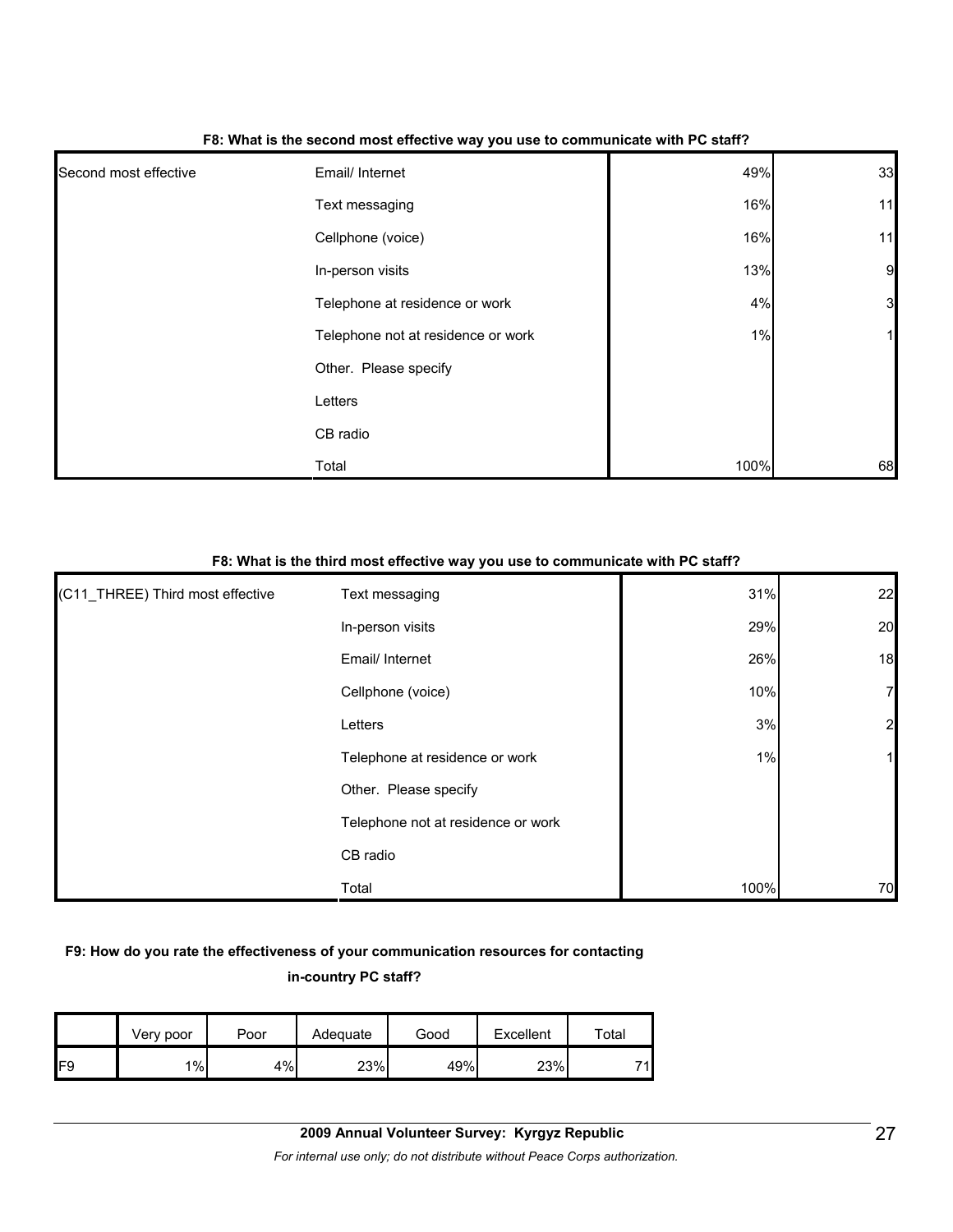# **G. Your Safety and Security**

*This section reports on how safe and informed about their safety Volunteers feel. Their experiences with reported and unreported crimes are summarized.* 

|                                                  | Not at All Safe | Often Safe | Adequately<br>Safe | Usually Safe | Very Safe | Total |
|--------------------------------------------------|-----------------|------------|--------------------|--------------|-----------|-------|
| Where you live                                   |                 | 4%         | 14%                | 38%          | 44%       | 71    |
| Where you work                                   |                 |            | 7%                 | 24%          | 69%       | 70    |
| When you travel in-country                       |                 | 7%         | 34%                | 44%          | 14%       | 70    |
| City where main Peace Corps<br>office is located | 1%              | 21%        | 26%                | 33%          | 19%       | 70    |

#### **G1: How safe do you feel...?**

**G2: Please indicate the number of times you experienced the following types of discrimination/harassment.**

|                    | Never  | Once  | 2-5 times | 6-10 times | 11-25 times | $26+$ times | Total |
|--------------------|--------|-------|-----------|------------|-------------|-------------|-------|
| Age                | 80.8%  | 5.8%  | 3.8%      | 1.9%       | 3.8%        | 3.8%        | 52    |
| Anti-American      | 46.3%  | 9.3%  | 31.5%     | 9.3%       |             | 3.7%        | 54    |
| <b>Disability</b>  | 100.0% |       |           |            |             |             | 48    |
| Gender             | 62.3%  | 9.4%  | 3.8%      | 5.7%       | 11.3%       | 7.5%        | 53    |
| Racial/color       | 82.4%  | 3.9%  | 3.9%      | 2.0%       | 2.0%        | 5.9%        | 51    |
| Religious          | 85.7%  | 10.2% | 2.0%      | 2.0%       |             |             | 49    |
| Sexual (verbal)    | 66.7%  | 9.3%  | 9.3%      | 7.4%       | 3.7%        | 3.7%        | 54    |
| Sexual (physical)  | 71.2%  | 19.2% | 9.6%      |            |             |             | 52    |
| Sexual orientation | 93.9%  |       | 4.1%      | 2.0%       |             |             | 49    |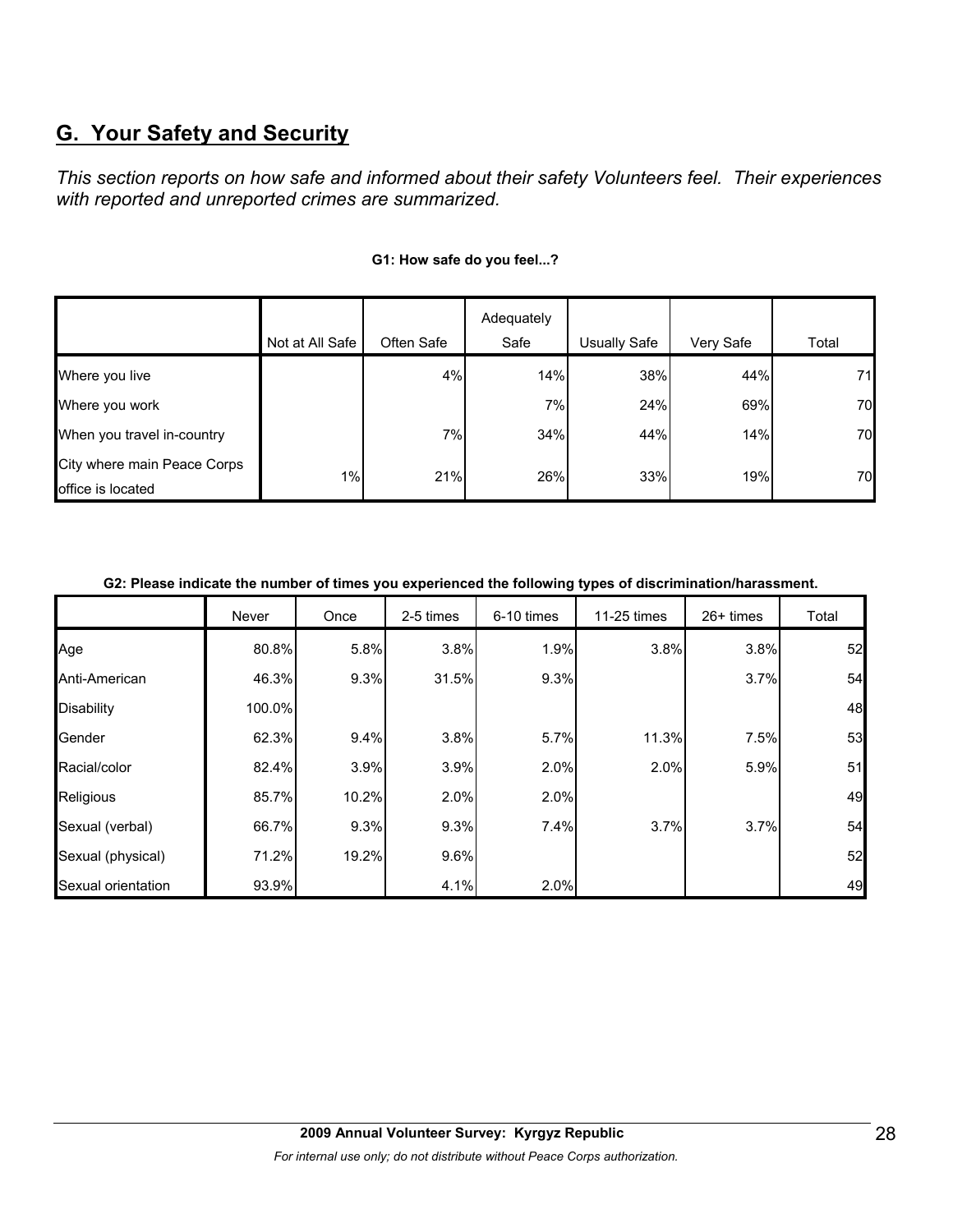|                    | Never  | Once  | 2-5 times | 6-10 times | 11-25 times | $26+$ times | Total          |
|--------------------|--------|-------|-----------|------------|-------------|-------------|----------------|
| Age                | 77.8%  | 22.2% |           |            |             |             | 9              |
| Anti-American      | 70.0%  | 15.0% | 15.0%     |            |             |             | 20             |
| Gender             | 94.1%  |       | 5.9%      |            |             |             | 17             |
| Racial/color       | 83.3%  | 16.7% |           |            |             |             | 6              |
| Religious          | 100.0% |       |           |            |             |             | 5 <sub>l</sub> |
| Sexual (verbal)    | 100.0% |       |           |            |             |             | 11             |
| Sexual (physical)  | 30.0%  | 50.0% | 20.0%     |            |             |             | 10             |
| Sexual orientation | 100.0% |       |           |            |             |             | $\overline{2}$ |

**G2: Please indicate the number of times you reported discrimination/harassment events to PC.**

## **G3: Please indicate the number of times you experienced the following types of crimes.**

|                    | Never  | Once  | 2-5 times | 6-10 times | 11-25 times | $26+$ times | Total |
|--------------------|--------|-------|-----------|------------|-------------|-------------|-------|
| <b>Burglary</b>    | 93.9%  | 4.1%  | 2.0%      |            |             |             | 49    |
| <b>Theft</b>       | 68.0%  | 26.0% | 6.0%      |            |             |             | 50    |
| Robbery            | 94.1%  | 5.9%  |           |            |             |             | 51    |
| Physical assault   | 70.6%  | 23.5% | 5.9%      |            |             |             | 51    |
| Aggravated assault | 97.9%  | 2.1%  |           |            |             |             | 48    |
| Sexual assault     | 78.4%  | 17.6% | 3.9%      |            |             |             | 51    |
| Rape               | 100.0% |       |           |            |             |             | 48    |

## **G3: Please indicate the number of times you reported the following crimes to Peace Corps.**

|                    | Never | Once   | 2-5 times | 6-10 times | 11-25 times | 26+ times | Total |
|--------------------|-------|--------|-----------|------------|-------------|-----------|-------|
| <b>Burglary</b>    | 66.7% | 33.3%  |           |            |             |           | 3     |
| <b>Theft</b>       | 50.0% | 35.7%  | 14.3%     |            |             |           | 14    |
| Robbery            | 50.0% | 50.0%  |           |            |             |           | 2     |
| Physical assault   | 42.9% | 42.9%  | 14.3%     |            |             |           | 14    |
| Aggravated assault |       | 100.0% |           |            |             |           | 11    |
| Sexual assault     | 28.6% | 71.4%  |           |            |             |           | 7     |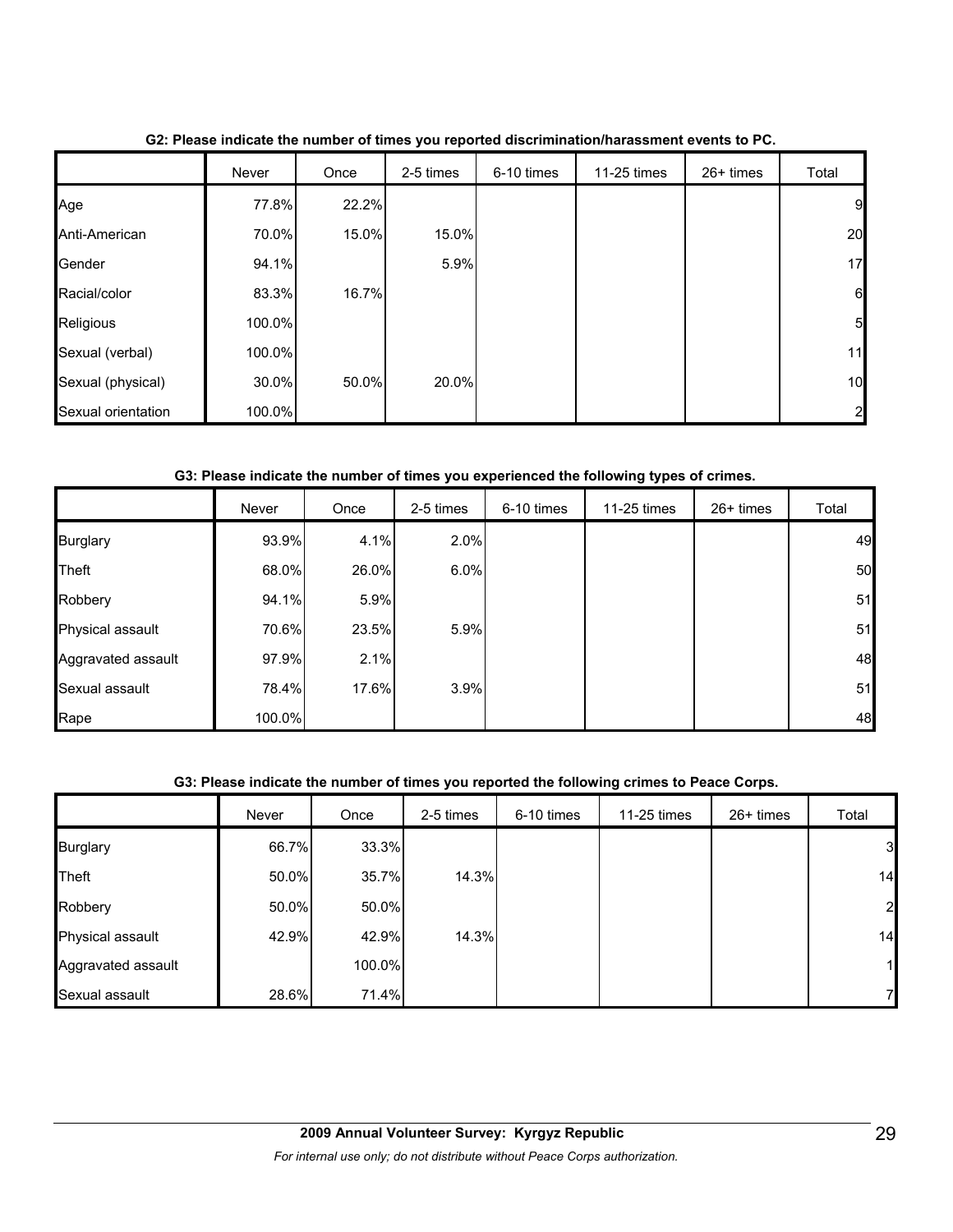|            |                                                             | PCV Responses | % Reason Not Rptd | <b>Total PCVs</b><br>Responding |
|------------|-------------------------------------------------------------|---------------|-------------------|---------------------------------|
| \$NoRpBurg | I felt it was too minor or common to<br>report              |               | 100%              |                                 |
|            | I did not think the PC could help                           |               | 50%               |                                 |
|            | Other                                                       |               | 50%               |                                 |
|            | I believed it could result in changing<br>sites             |               |                   |                                 |
|            | Concerns of a possible breach in<br>confidentiality         |               |                   |                                 |
|            | Reporting might result in disciplinary<br>action against me |               |                   |                                 |
|            | It might hurt my relationship with the<br>community         |               |                   |                                 |
|            | Total                                                       |               |                   | 2                               |

## **G4a: If you did not report your experience with burglary, please your reason(s) for not reporting.**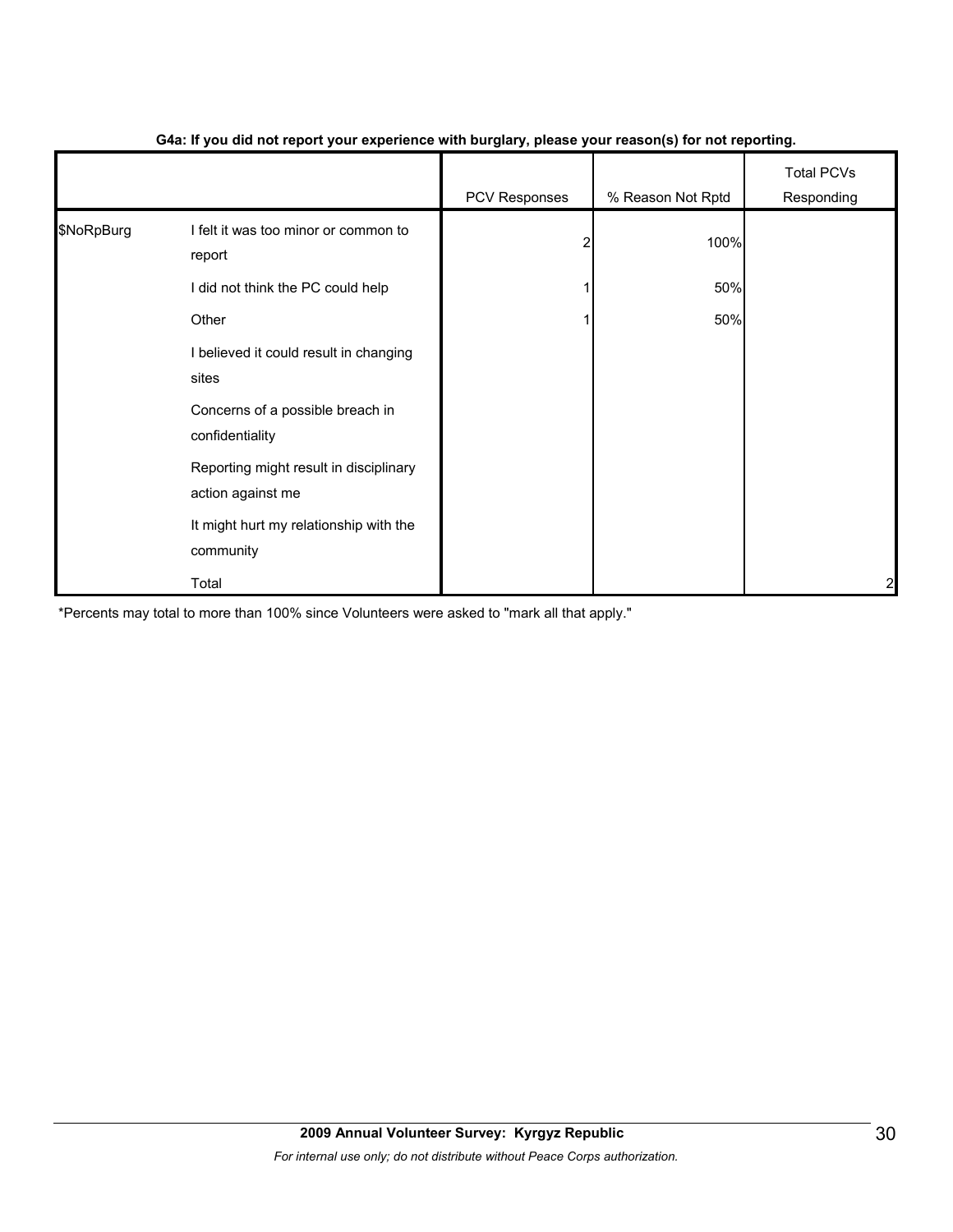|             |                                                             | PCV Responses | % Reason Not<br>Rptd | <b>Total PCVs</b><br>Responding |
|-------------|-------------------------------------------------------------|---------------|----------------------|---------------------------------|
| \$NoRpTheft | I felt it was too minor or<br>common to report              |               | 50%                  |                                 |
|             | I did not think the PC could help                           | 3             | 38%                  |                                 |
|             | Reporting might result in<br>disciplinary action against me | 2             | 25%                  |                                 |
|             | I believed it could result in<br>changing sites             |               | 12%                  |                                 |
|             | Concerns of a possible breach<br>in confidentiality         |               | 12%                  |                                 |
|             | It might hurt my relationship<br>with the community         |               | 12%                  |                                 |
|             | Other                                                       |               | 12%                  |                                 |
|             | Total                                                       |               |                      | 8                               |

## **G4b: If you did not report your experience with theft, please your reason(s) for not reporting.**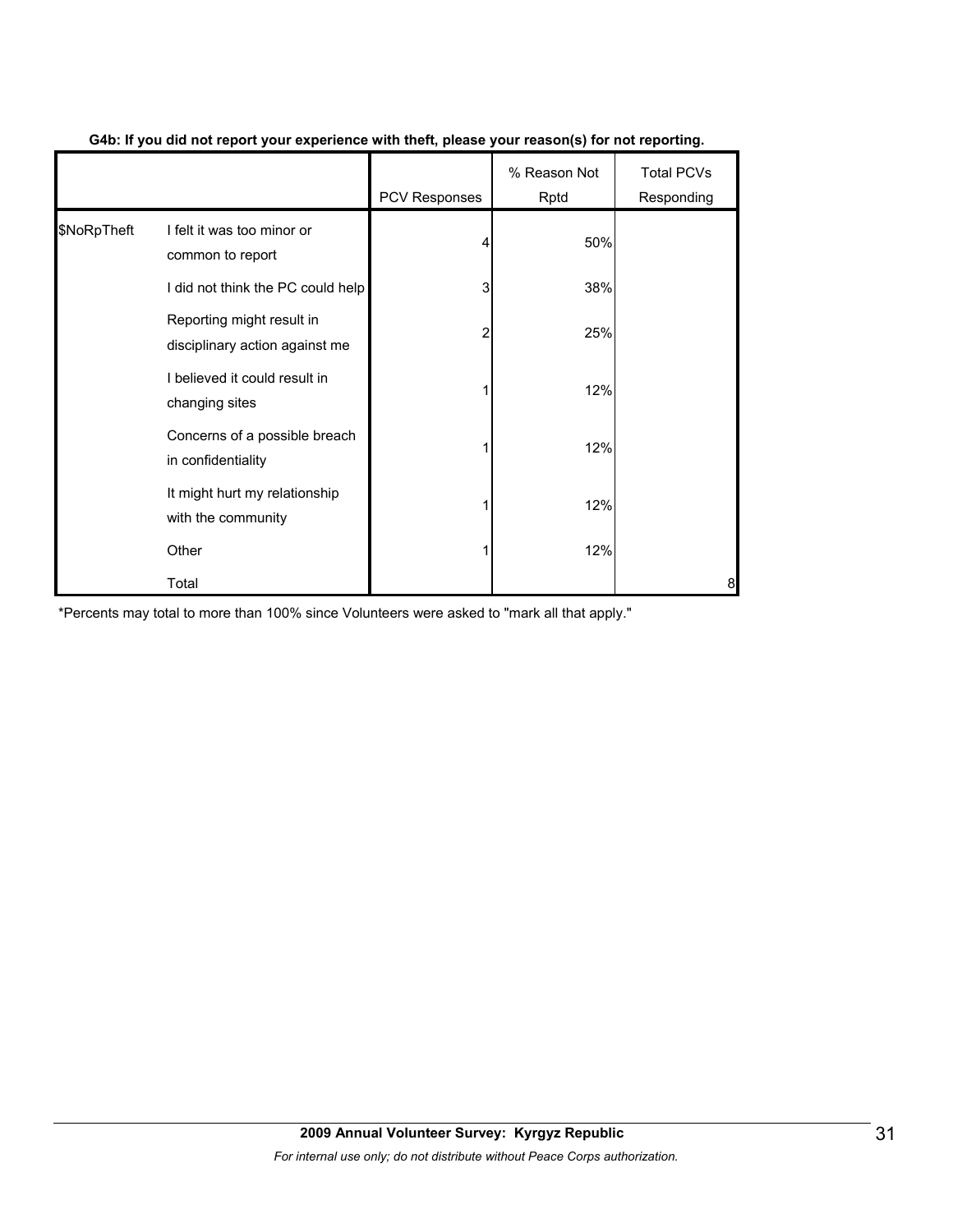|            |                                                             | <b>PCV Responses</b> | % Reason Not<br>Rptd | <b>Total PCVs</b><br>Responding |
|------------|-------------------------------------------------------------|----------------------|----------------------|---------------------------------|
| \$NoRpRobb | I felt it was too minor or<br>common to report              |                      | 50%                  |                                 |
|            | Other                                                       |                      | 50%                  |                                 |
|            | I did not think the PC could help                           |                      |                      |                                 |
|            | I believed it could result in<br>changing sites             |                      |                      |                                 |
|            | Concerns of a possible breach<br>in confidentiality         |                      |                      |                                 |
|            | Reporting might result in<br>disciplinary action against me |                      |                      |                                 |
|            | It might hurt my relationship<br>with the community         |                      |                      |                                 |
|            | Total                                                       |                      |                      | 2                               |

### **G4c: If you did not report your experience with robbery, please your reason(s) for not reporting.**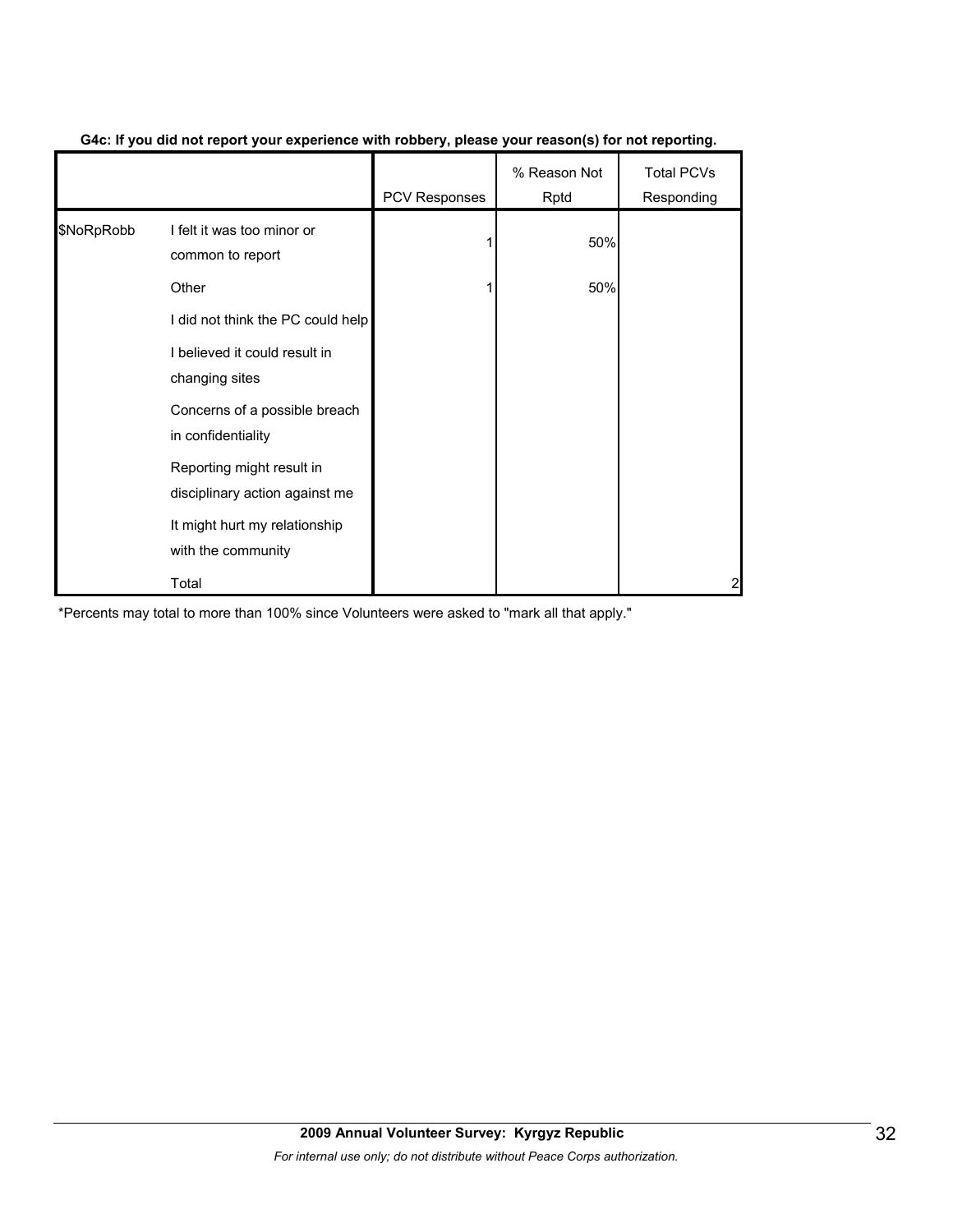|            |                                                             | pg.           |                      |                                 |
|------------|-------------------------------------------------------------|---------------|----------------------|---------------------------------|
|            |                                                             | PCV Responses | % Reason Not<br>Rptd | <b>Total PCVs</b><br>Responding |
| \$NoRpPhAs | I felt it was too minor or<br>common to report              | 6             | 86%                  |                                 |
|            | I did not think the PC could help                           | 3             | 43%                  |                                 |
|            | I believed it could result in<br>changing sites             |               | 29%                  |                                 |
|            | Reporting might result in<br>disciplinary action against me | 2             | 29%                  |                                 |
|            | Concerns of a possible breach<br>in confidentiality         |               | 14%                  |                                 |
|            | It might hurt my relationship<br>with the community         |               | 14%                  |                                 |
|            | Other                                                       |               |                      |                                 |
|            | Total                                                       |               |                      |                                 |

**G4d: If you did not report your experience with physical assault, please your reason(s) for not reporting.**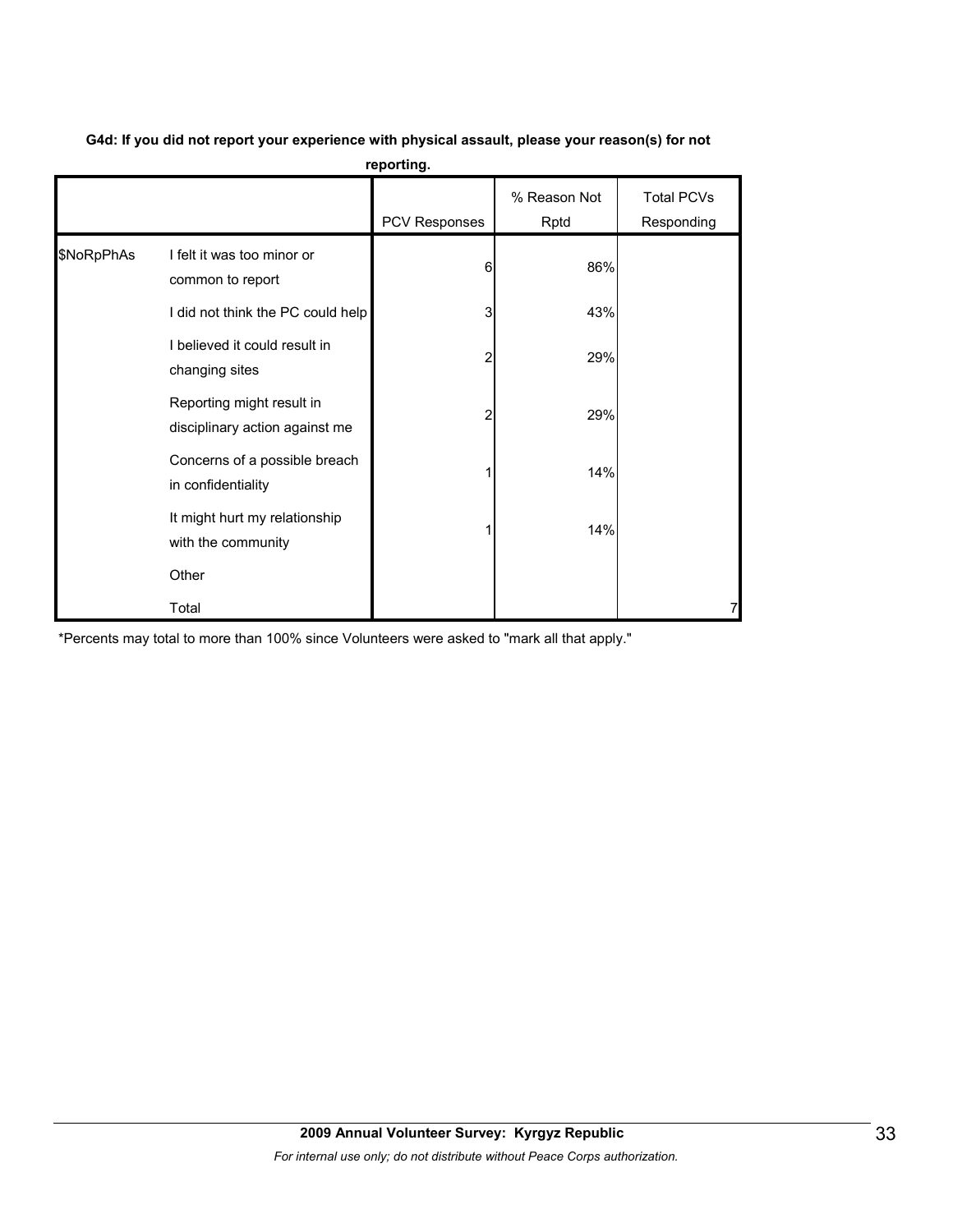# **G4: If you did not report your experience with aggravated assault, please your reason(s) for not**

**reporting.**

|            |                                                             | <b>PCV Responses</b> | % Reason Not<br>Rptd | <b>Total PCVs</b><br>Responding |
|------------|-------------------------------------------------------------|----------------------|----------------------|---------------------------------|
| \$NoRpAgAs | I did not think the PC could help                           |                      |                      |                                 |
|            | I believed it could result in<br>changing sites             |                      |                      |                                 |
|            | I felt it was too minor or<br>common to report              |                      |                      |                                 |
|            | Concerns of a possible breach<br>in confidentiality         |                      |                      |                                 |
|            | Reporting might result in<br>disciplinary action against me |                      |                      |                                 |
|            | It might hurt my relationship<br>with the community         |                      |                      |                                 |
|            | Other                                                       |                      |                      |                                 |
|            | Total                                                       |                      |                      |                                 |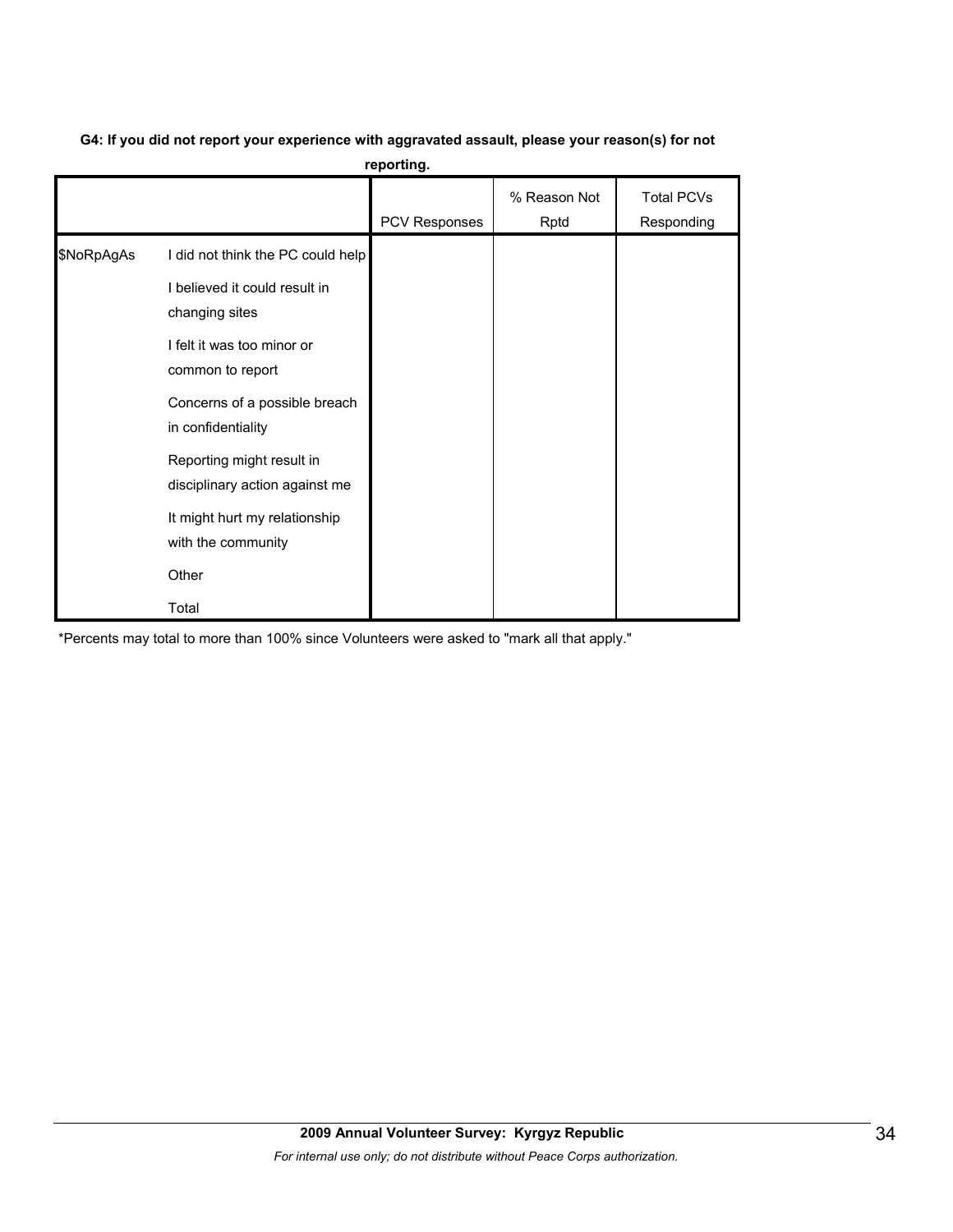|            |                                                             | reporting.    |                      |                                 |
|------------|-------------------------------------------------------------|---------------|----------------------|---------------------------------|
|            |                                                             | PCV Responses | % Reason Not<br>Rptd | <b>Total PCVs</b><br>Responding |
| \$NoRpSxAs | I felt it was too minor or<br>common to report              |               | 80%                  |                                 |
|            | I did not think the PC could help                           | 2             | 40%                  |                                 |
|            | I believed it could result in<br>changing sites             | 2             | 40%                  |                                 |
|            | Concerns of a possible breach<br>in confidentiality         |               | 20%                  |                                 |
|            | It might hurt my relationship<br>with the community         |               | 20%                  |                                 |
|            | Reporting might result in<br>disciplinary action against me |               |                      |                                 |
|            | Other                                                       |               |                      |                                 |
|            | Total                                                       |               |                      | 5                               |

## **G4e: If you did not report your experience with sexual assault, please your reason(s) for not**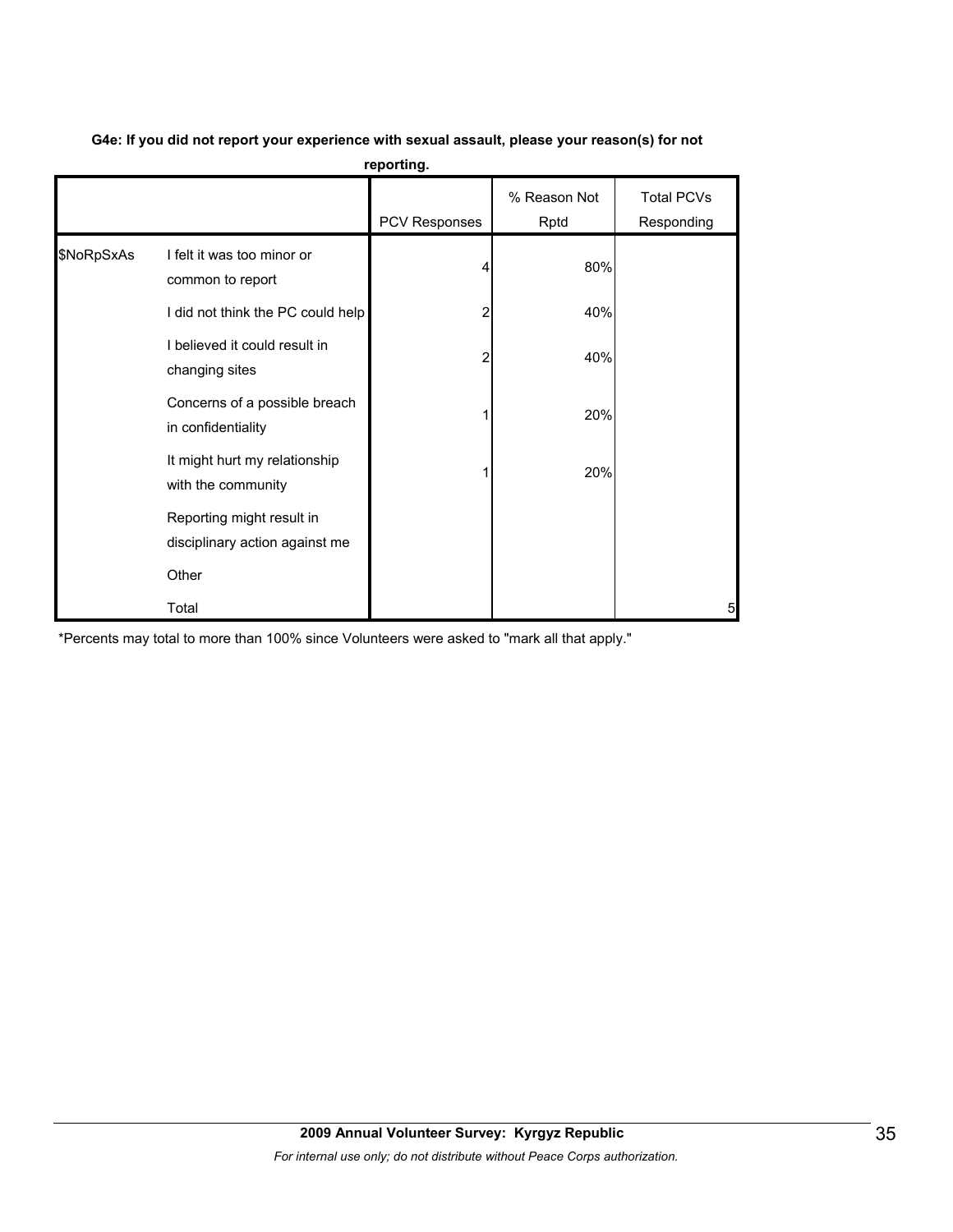|            |                                                             | <b>PCV Responses</b> | % Reason Not<br>Rptd | <b>Total PCVs</b><br>Responding |
|------------|-------------------------------------------------------------|----------------------|----------------------|---------------------------------|
| \$NoRpRape | I did not think the PC could help                           |                      |                      |                                 |
|            | I believed it could result in<br>changing sites             |                      |                      |                                 |
|            | I felt it was too minor or<br>common to report              |                      |                      |                                 |
|            | Concerns of a possible breach<br>in confidentiality         |                      |                      |                                 |
|            | Reporting might result in<br>disciplinary action against me |                      |                      |                                 |
|            | It might hurt my relationship<br>with the community         |                      |                      |                                 |
|            | Other                                                       |                      |                      |                                 |
|            | Total                                                       |                      |                      |                                 |

## **G4f: If you did not report your experience with rape, please your reason(s) for not reporting.**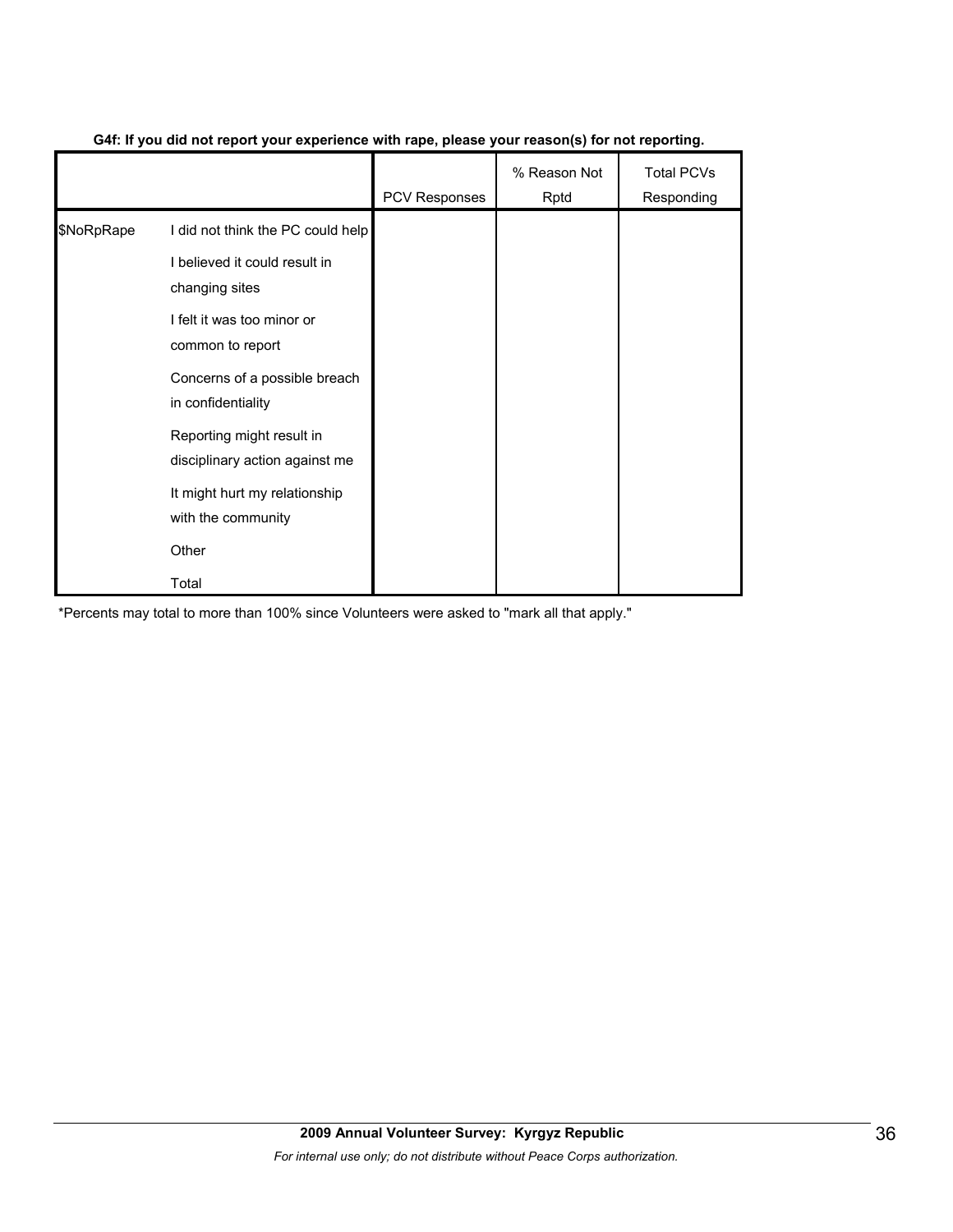# **H. Volunteers Working in HIV/AIDS**

*This section reports Volunteers' involvement in HIV/AIDS and their perceived effectiveness of their HIV/AIDS related activities.* 

## **H1: Which of the following best describes your involvement in HIV/AIDS activities?**

|                 |                  | HIV/AIDS work is | Involved in<br>HIV/AIDS efforts, |                    |       |
|-----------------|------------------|------------------|----------------------------------|--------------------|-------|
|                 | HIV/AIDS work is | part of my       | not                              | Not involved in    |       |
|                 | my primary       | secondary        | primary/secondary                | any HIV/AIDS       |       |
|                 | assignment.      | activities.      | work                             | related activities | Total |
| IH <sub>1</sub> | 16%              | 13%              | 43%                              | 28%                | 69    |

#### **H2: How well has PC training prepared you to undertake your HIV/AIDS activities?**

|                | Not at all | Poorly | Adequately | Well  | Verv well | <b>NA</b> | Total |
|----------------|------------|--------|------------|-------|-----------|-----------|-------|
| H <sub>2</sub> | 4%         | 10%    | 50%        | $7\%$ | 15%       | 4%        | 48    |

## **H3: In working with HC individuals or groups, how would you rate the effectiveness of your specific HIV/AIDS activities? (Including the "Don't Know" responses)**

|     | Seldom effective | Sometimes<br>effective | Often effective | Almost always<br>effective | Don't know | Total |
|-----|------------------|------------------------|-----------------|----------------------------|------------|-------|
| IH3 |                  | 43%                    | 29%             | 14%                        | 14%        | 49    |

## **H3: In working with HC individuals or groups, how would you rate the effectiveness of your specific HIV/AIDS activities? (Excluding the "Don't Know" responses)**

|                | Seldom effective | Sometimes<br>effective | Often effective | Almost always<br>effective | Total |
|----------------|------------------|------------------------|-----------------|----------------------------|-------|
| H <sub>3</sub> |                  | 50%                    | 33%             | 17%                        | 42    |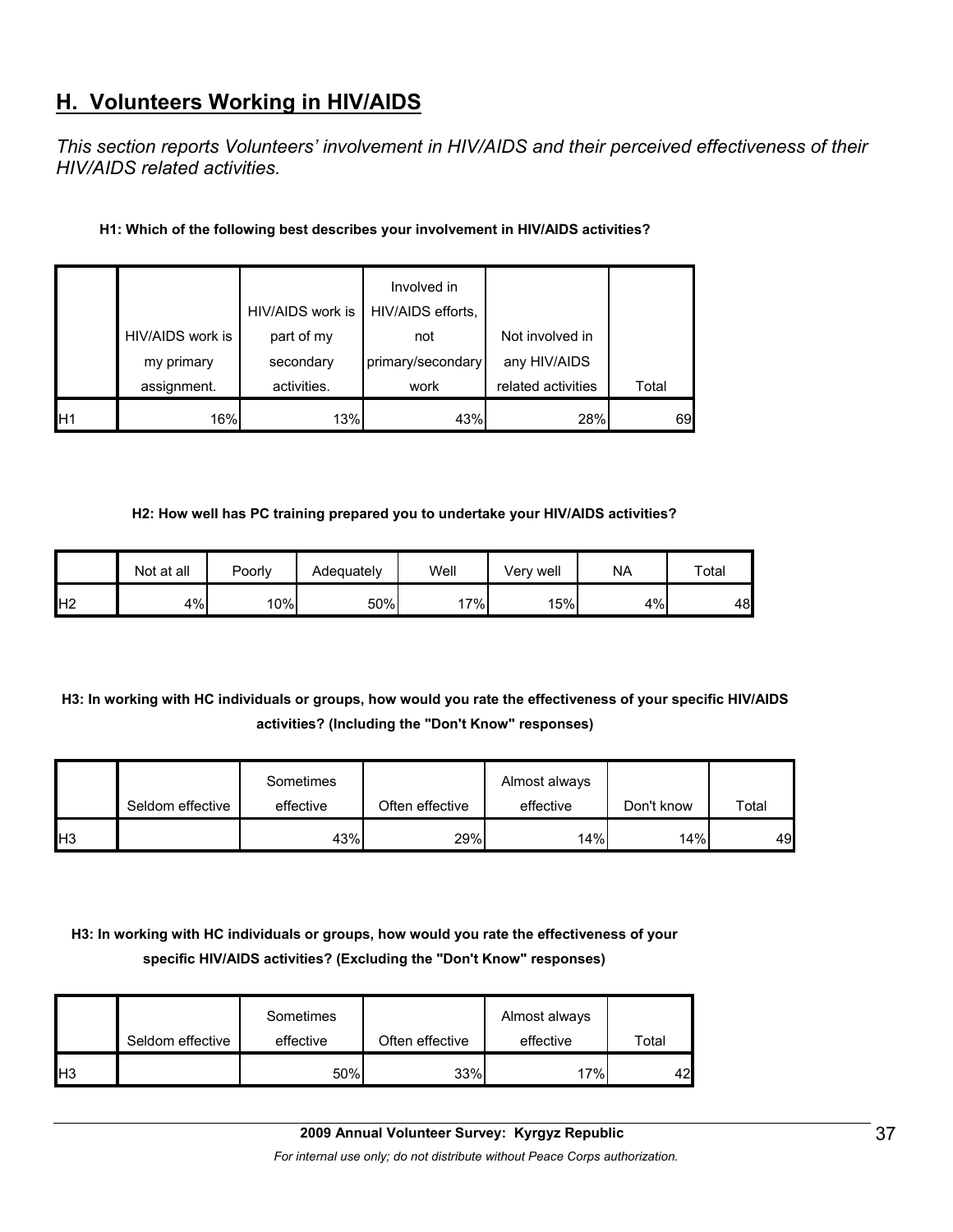# **I. Your Life in the Peace Corps**

*This section reports on Volunteers' descriptions of and adjustments to their living conditions, including stress factors and how Volunteers cope with stress.* 

## **I1: Have you lived with a host country individual or family?**

|                      | Yes, I lived with a  |                |                  |       |
|----------------------|----------------------|----------------|------------------|-------|
| Never lived with a   | host country         | Yes, in my     | Yes, both during |       |
| host country         | individual or family | community (not | PST and later in |       |
| individual or family | only                 | during PST).   | my community.    | Total |
|                      |                      |                | 100%             | 70    |

## **I2: How often do you interact with HCNs in community/family social events?**

|     |       | Several times a  |        | Several times a |         | Less than once a |       |
|-----|-------|------------------|--------|-----------------|---------|------------------|-------|
|     | Dailv | week             | Weekly | month           | Monthly | month            | Total |
| II2 | 50%   | 16% <sub>1</sub> | 10%    | 14%             | 4%      | 6%               | 70    |

## **I3: How well can you communicate in the language used by most people in your community?**

|     | Not at all | Poorly | Adeauatelv | Well | Very well | Total |
|-----|------------|--------|------------|------|-----------|-------|
| ll3 | $1\%$      | $17\%$ | 36%        | 29%  | $17\%$    | 70    |

## **I4: Do you have the following at your worksite?**

|                      | Never | Sometimes or more often | ™otal |
|----------------------|-------|-------------------------|-------|
| Electricity          |       | 100%                    | 711   |
| <b>Running water</b> | 31%   | 69%                     | 71I   |

#### **I4: Do you have the following at your residence?**

|               | Never | Sometimes or more often | Total |
|---------------|-------|-------------------------|-------|
| Electricity   |       | 100%                    | 65    |
| Running water | 20%   | 80%                     | 66    |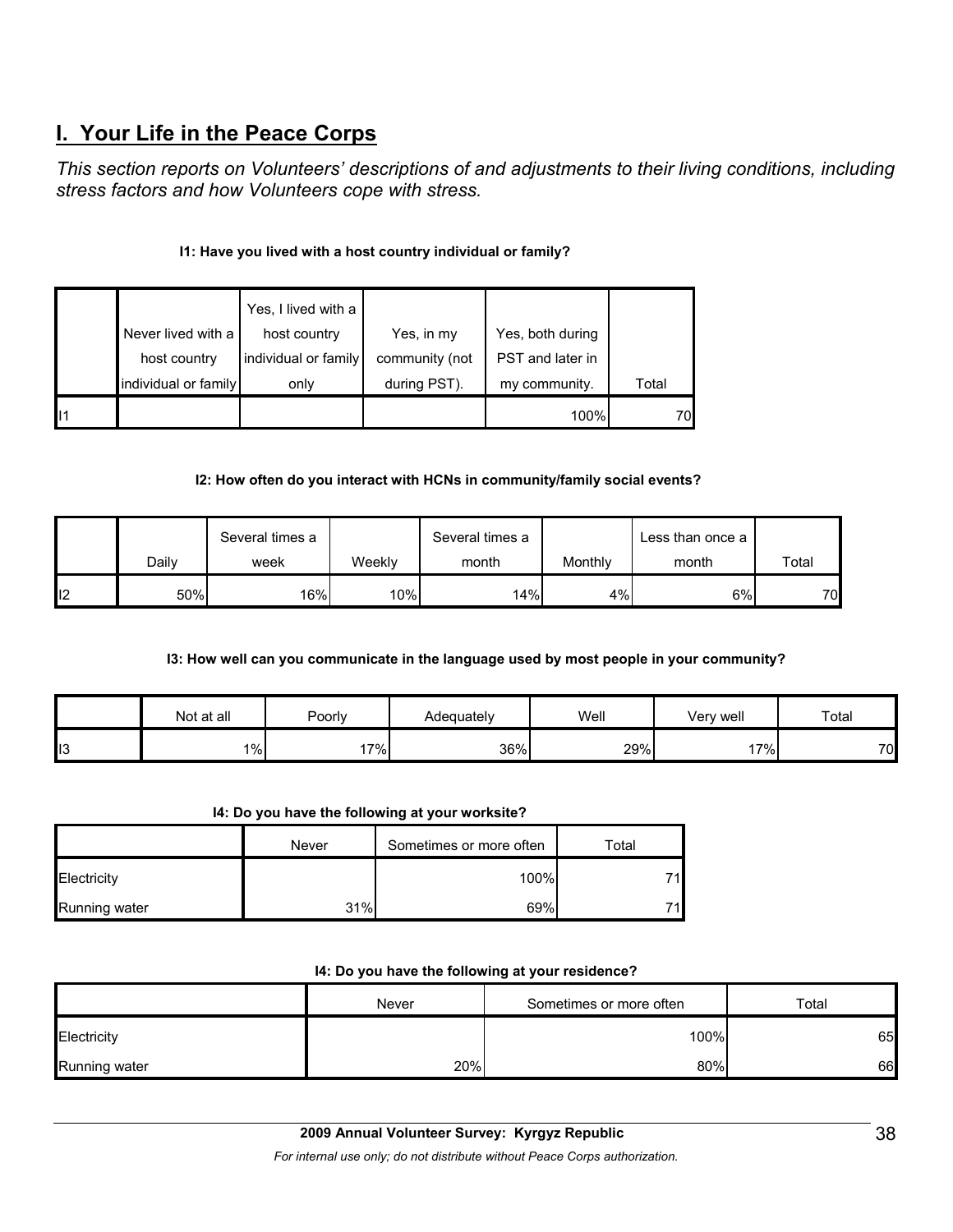## **I5: How well do your PC experiences match the expectations you had before you became a Volunteer?**

|                 | Not at all | Minimally | Moderately | Considerably | Exceptionally   | $\tau$ otal |
|-----------------|------------|-----------|------------|--------------|-----------------|-------------|
| II <sub>5</sub> | 4%         | 18%       | 44%        | 27%          | 7% <sub>I</sub> | 71          |

#### **I7: To what extent do the following create stress and/or emotional health issues for you?**

|                                                                            | Not at all<br>stressful 1 | $\overline{2}$ | 3   | 4   | Exceptionally<br>stressful 5 | <b>NA</b> | Total |
|----------------------------------------------------------------------------|---------------------------|----------------|-----|-----|------------------------------|-----------|-------|
| <b>Cultural issues</b>                                                     | 7%                        | 10%            | 49% | 24% | 10%                          |           | 71    |
| Dealing with violence in                                                   |                           |                |     |     |                              |           |       |
| country (e.g., civil unrest,<br>domestic violence, corporal<br>punishment) | 26%                       | 28%            | 25% | 16% | 3%                           | 3%        | 69    |
| Health/medical problems                                                    | 29%                       | 30%            | 24% | 9%  | 9%                           |           | 70    |
| Issues including family,<br>friends, loved ones in U.S.                    | 23%                       | 28%            | 23% | 18% | 8%                           |           | 71    |
| Isolation/loneliness                                                       | 20%                       | 28%            | 18% | 20% | 14%                          |           | 71    |
| Local language                                                             | 13%                       | 23%            | 27% | 24% | 13%                          |           | 70    |
| Primary assignment                                                         | 10%                       | 15%            | 34% | 27% | 14%                          |           | 71    |
| Romantic relationships in-<br>country                                      | 33%                       | 14%            | 22% | 7%  | 7%                           | 16%       | 69    |
| Interactions with other<br>Volunteers                                      | 28%                       | 30%            | 25% | 13% | 4%                           |           | 71    |
| Interactions with PC Staff                                                 | 19%                       | 34%            | 26% | 14% | 7%                           |           | 70    |
| Safety and security                                                        | 22%                       | 38%            | 23% | 14% | 3%                           |           | 69    |
| Other: Please specify below                                                | 9%                        |                | 36% | 18% | 27%                          | 9%        | 11    |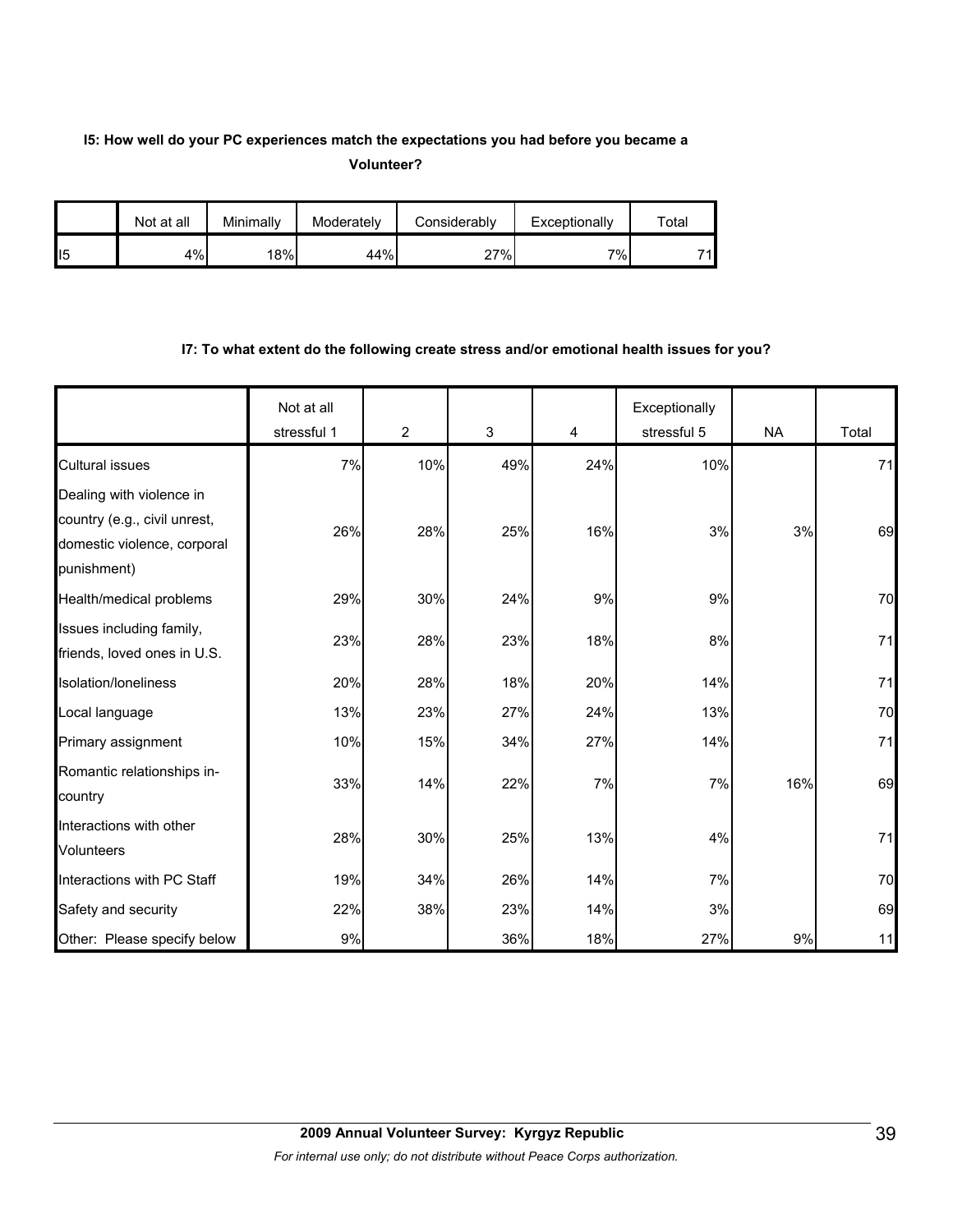|                |                                               | PCV Responses | % Using This Stress<br>Reducer | <b>Total PCVs</b><br>Responding |
|----------------|-----------------------------------------------|---------------|--------------------------------|---------------------------------|
| \$18LessStress | Talk with friends and family in US            | 52            | 78%                            |                                 |
|                | Talk with PCVs outside my community           | 48            | 72%                            |                                 |
|                | Pursue personal hobbies                       | 48            | 72%                            |                                 |
|                | Leave the community for a time                | 45            | 67%                            |                                 |
|                | Talk with PCVs in my community                | 43            | 64%                            |                                 |
|                | Do sports                                     | 37            | 55%                            |                                 |
|                | Get involved in other projects                | 32            | 48%                            |                                 |
|                | Talk with co-workers or friends (not<br>PCVs) | 23            | 34%                            |                                 |
|                | Talk with PC in-country staff                 | 17            | 25%                            |                                 |
|                | Talk with my host family                      | 17            | 25%                            |                                 |
|                | Meditate                                      | 11            | 16%                            |                                 |
|                | Do other activity (specify)                   | 10            | 15%                            |                                 |
|                | Pray                                          | 7             | 10%                            |                                 |
|                | Talk with Office of Special Services<br>staff |               |                                |                                 |
|                | Total                                         |               |                                | 67                              |

## **I8: Please mark all of the typical ways in which you cope with stress.**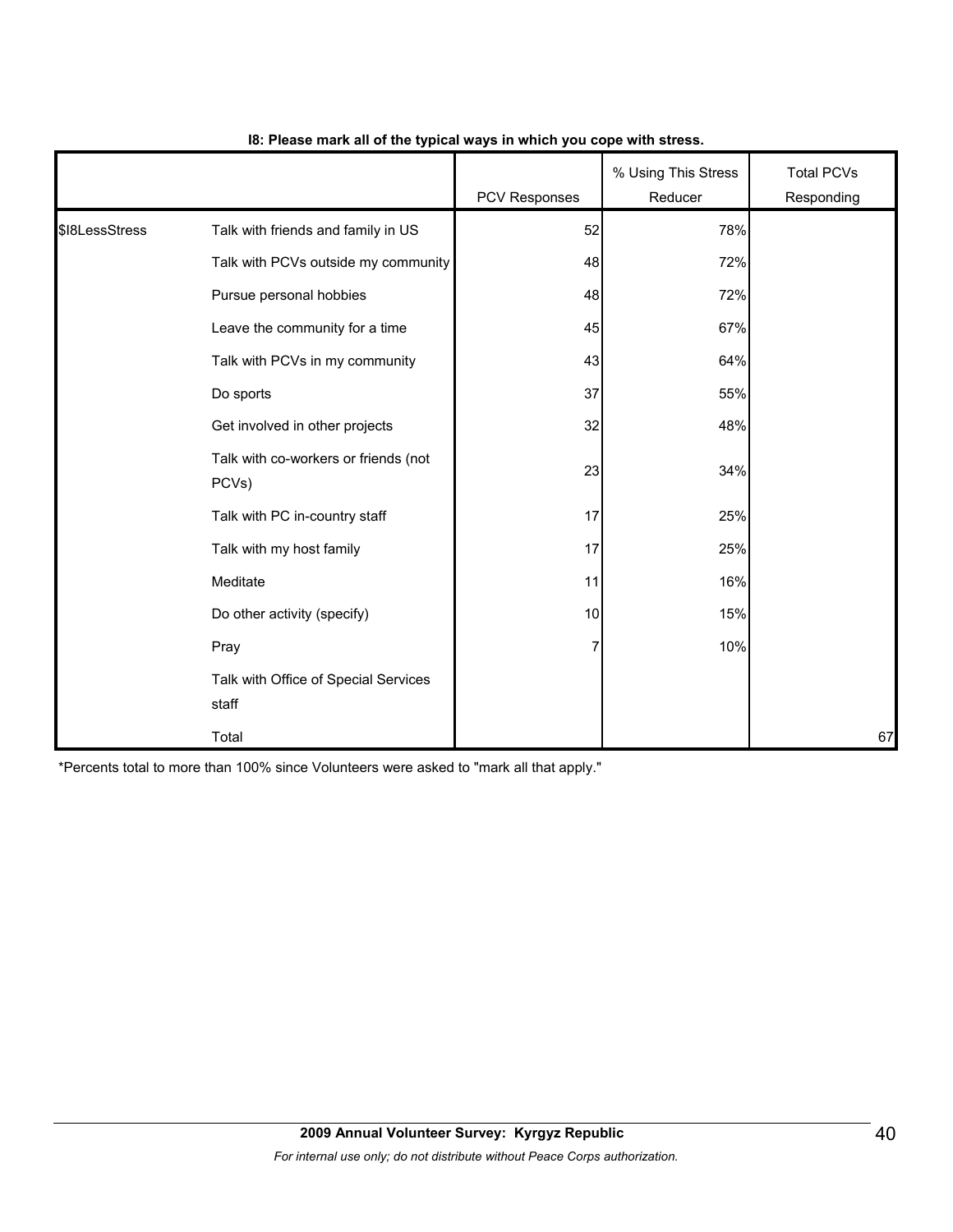#### **I8: Others I talk with to reduce stress**

|                      |                                                | Percent | Number |
|----------------------|------------------------------------------------|---------|--------|
| <b>I8.OTHRS.TEXT</b> | Open-ended results. Not responsive to request. |         |        |
|                      | Total                                          | 100%    | 71     |

|                         | 18: Other activities to reduce stress          |         |        |
|-------------------------|------------------------------------------------|---------|--------|
|                         |                                                | Percent | Number |
| <b>I8.OTHRACT.TEXT2</b> | Open-ended results. Not responsive to request. |         |        |
|                         | Total                                          | 100%    | 71     |

## **I8: When asked about ways of coping with stress, Volunteers who answered "No stress"**

|                 | N0  | Yes,<br>' have no stress | Total |
|-----------------|-----|--------------------------|-------|
| TDECC<br>II8.NC | 97% | 3%                       | 74    |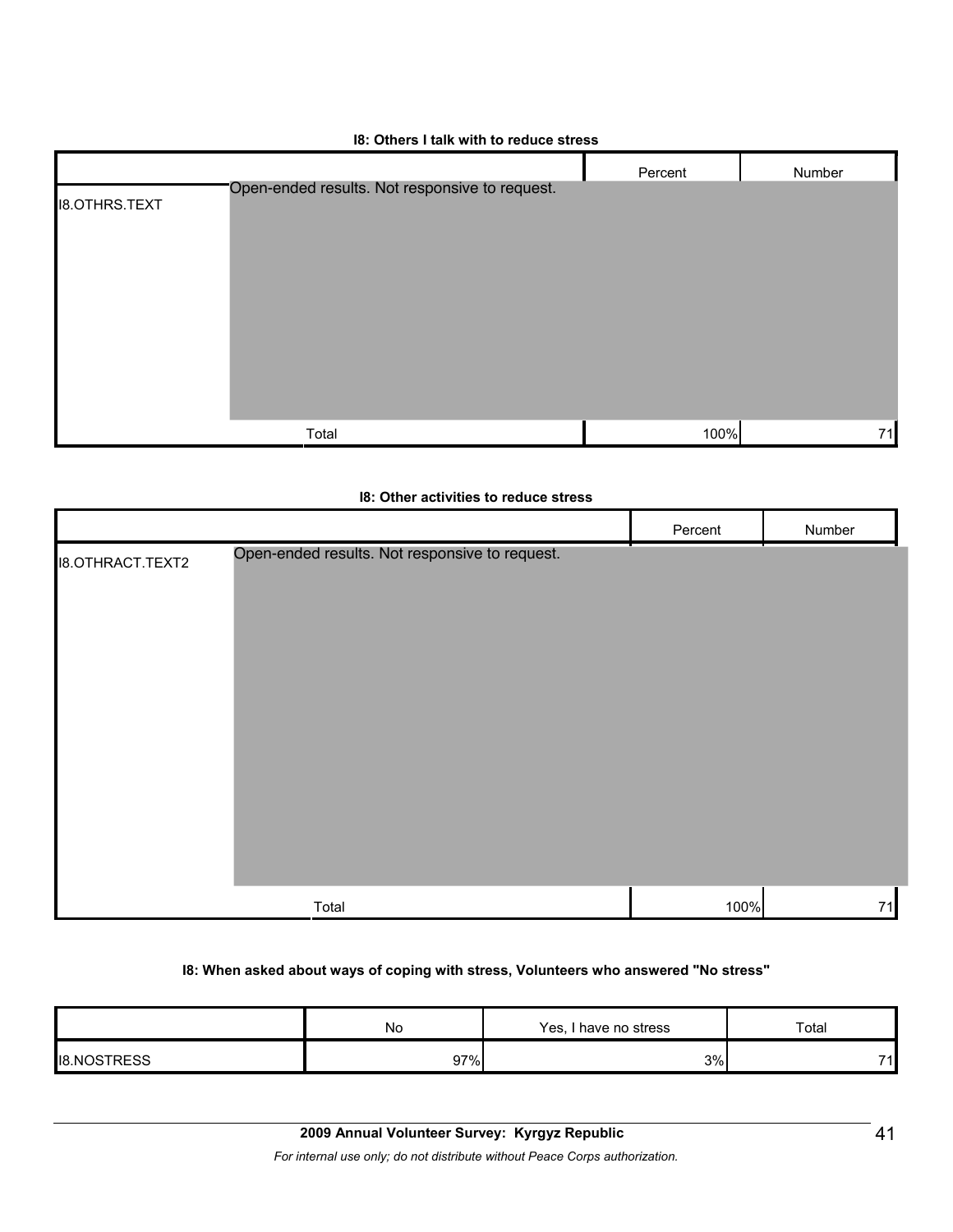# **J. Overall Assessment of Peace Corps Service**

*This section reports Volunteers' level of satisfaction with their Peace Corps service and their expectations about completing their service.* 

|      | J1a: How personally rewarding do you find your overall Peace Corps service? |           |            |              |               |             |  |  |  |  |
|------|-----------------------------------------------------------------------------|-----------|------------|--------------|---------------|-------------|--|--|--|--|
|      | Not at all                                                                  | Minimally | Moderately | Considerably | Exceptionally | Total       |  |  |  |  |
| IJ1A |                                                                             | 8%I       | 18%        | 41%          | 32%           | 71 <b>.</b> |  |  |  |  |



## **2009 Annual Volunteer Survey: Kyrgyz Republic**  *For internal use only; do not distribute without Peace Corps authorization.*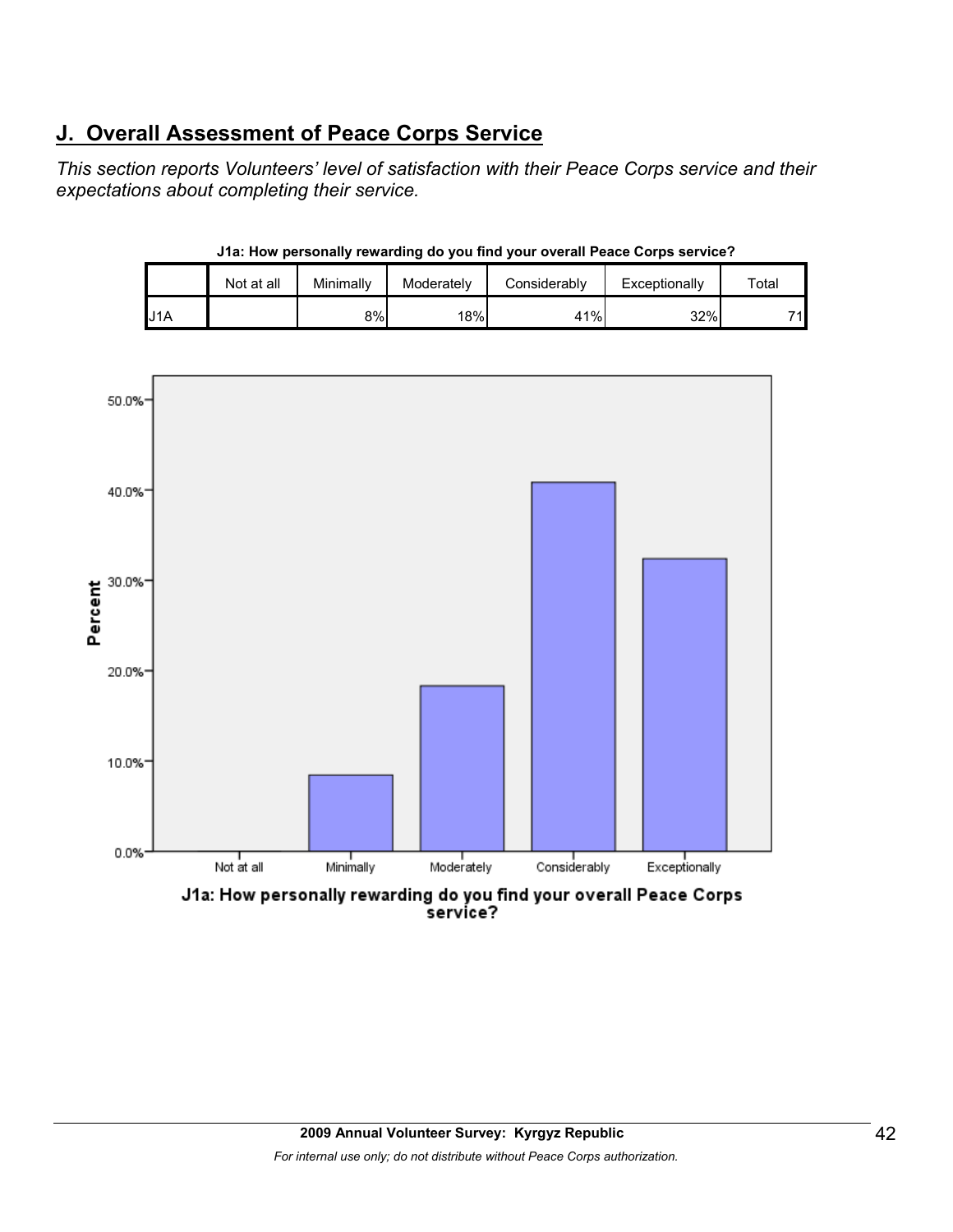|     | Not at all | Minimally | Moderately | Considerably | Exceptionally | $\tau$ otal |  |  |
|-----|------------|-----------|------------|--------------|---------------|-------------|--|--|
| J1B |            | 11%       | 31%        | 39%          | 18%           | 74          |  |  |

**J1b: How personally rewarding do you find your community involvement?**



J1b: How personally rewarding do you find your community involvement?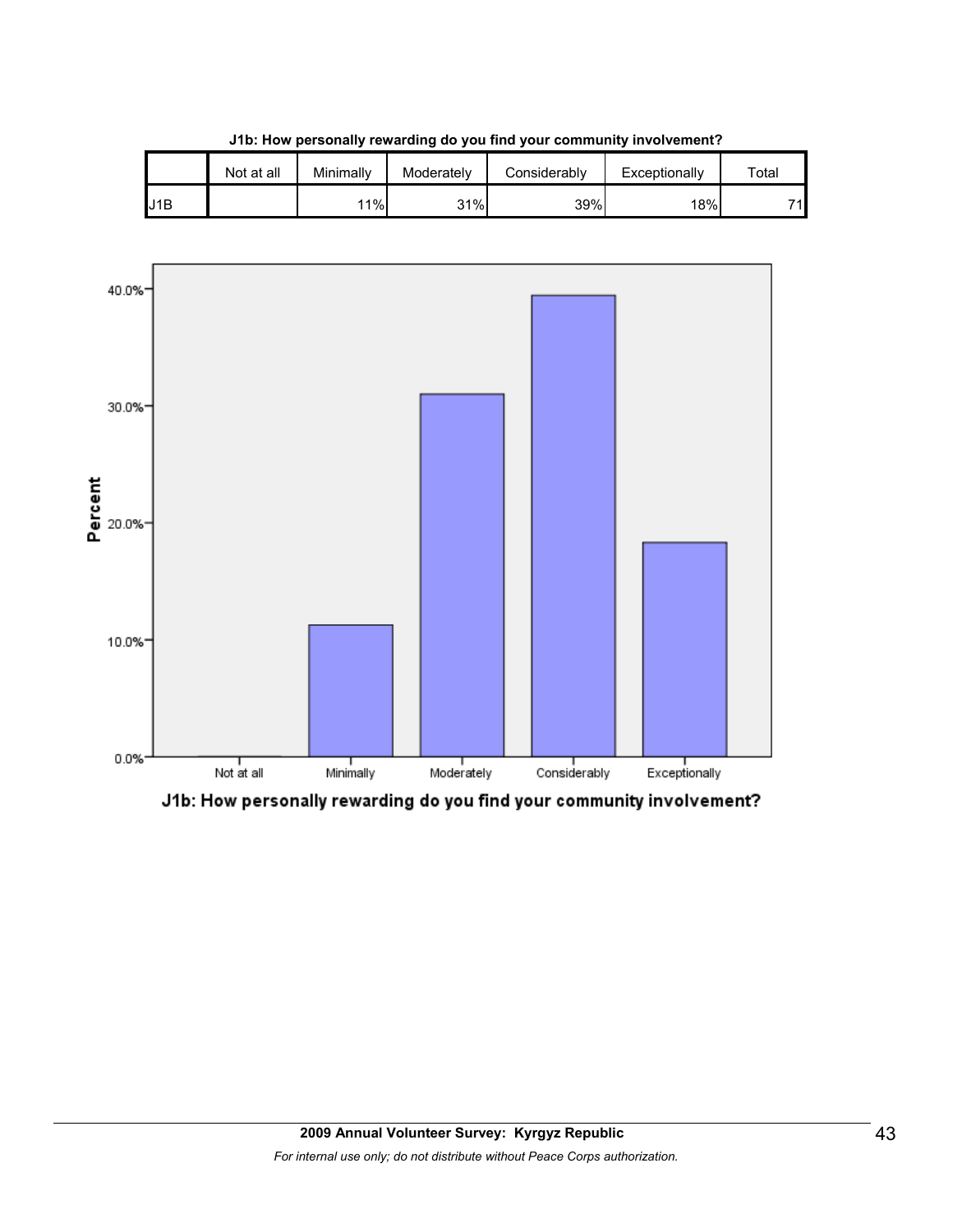|     | Not at all | Minimally | Moderately | Considerably | Exceptionally | $\tau$ otal |
|-----|------------|-----------|------------|--------------|---------------|-------------|
| J1C | $1\%$      | 9%l       | 24%        | 31%          | 34%           | 70.         |

**J1c: How personally rewarding do you find your experience with other Volunteers?**



J1c: How personally rewarding do you find your experience with other<br>Volunteers?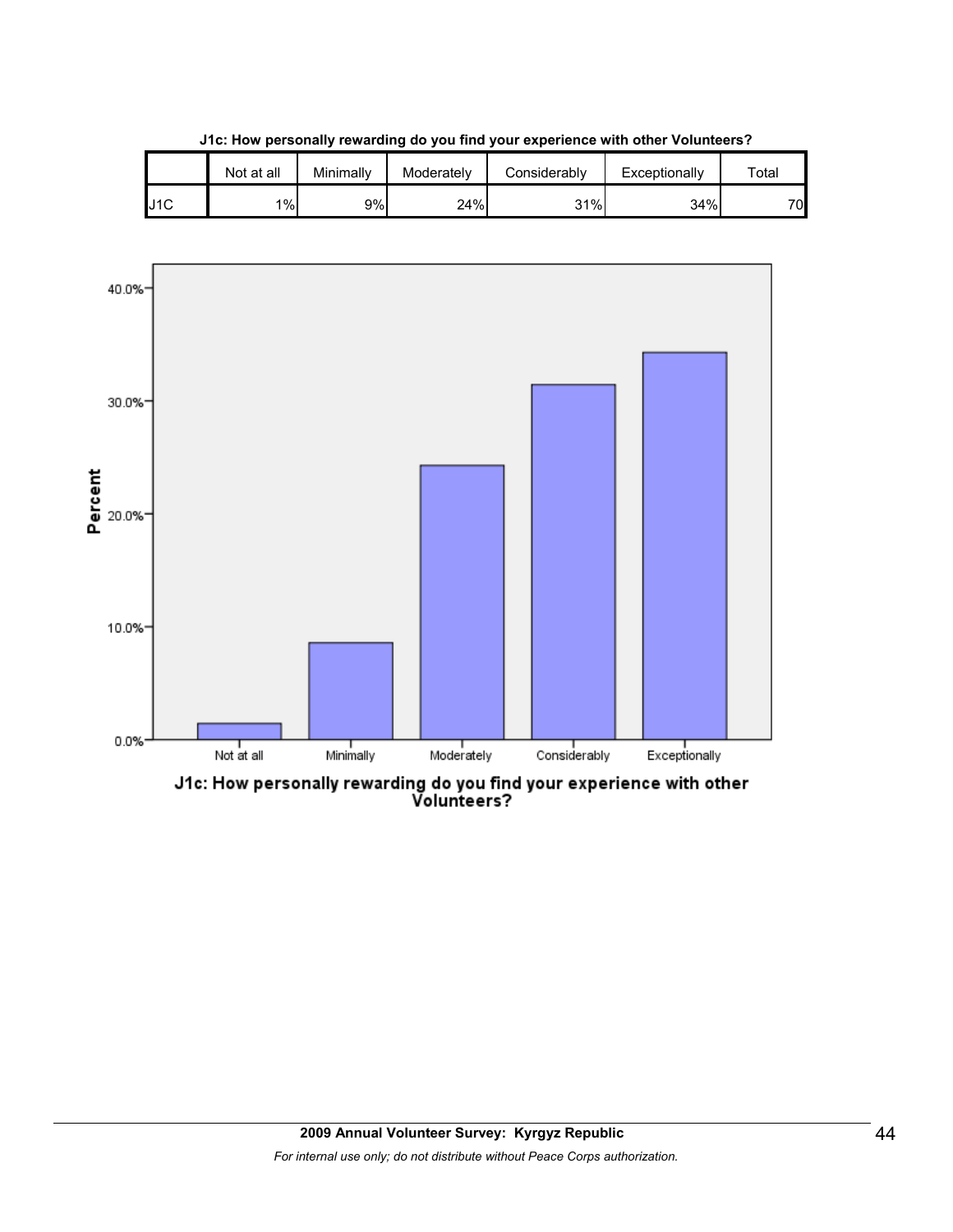

**J1d: How personally rewarding do you find your work with counterparts/community partners?**

Not at all | Minimally | Moderately | Considerably | Exceptionally | Total

J1d: How personally rewarding do you find your work with<br>counterparts/community partners?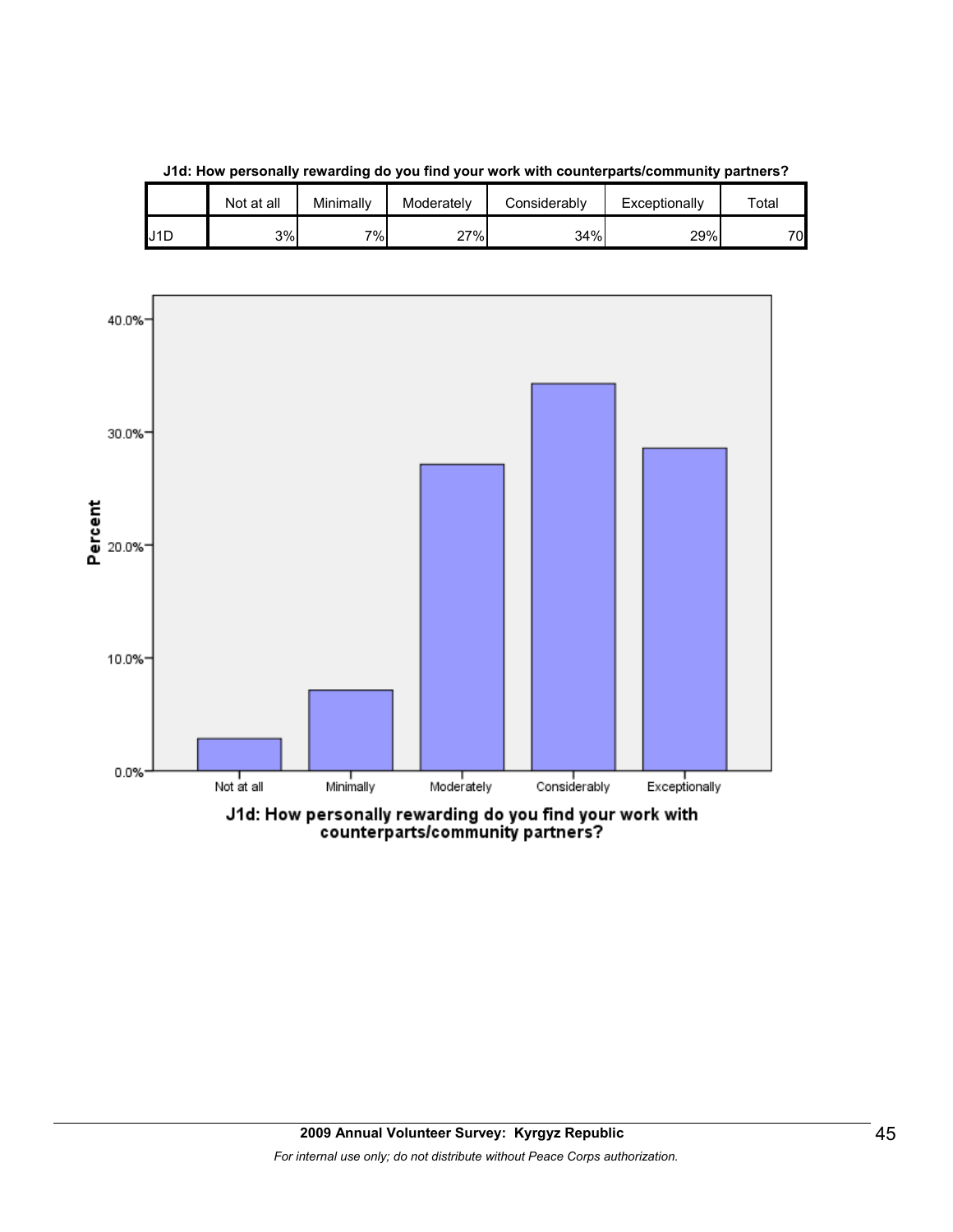|     | Not at all | Minimallv | Moderately | Considerablv | Exceptionally | $\tau$ otal |
|-----|------------|-----------|------------|--------------|---------------|-------------|
| J1E | 4%         | $7\%$     | 24%        | 42%          | 23%           | 74          |

**J1e: How personally rewarding do you find your experience with other HCNs?**

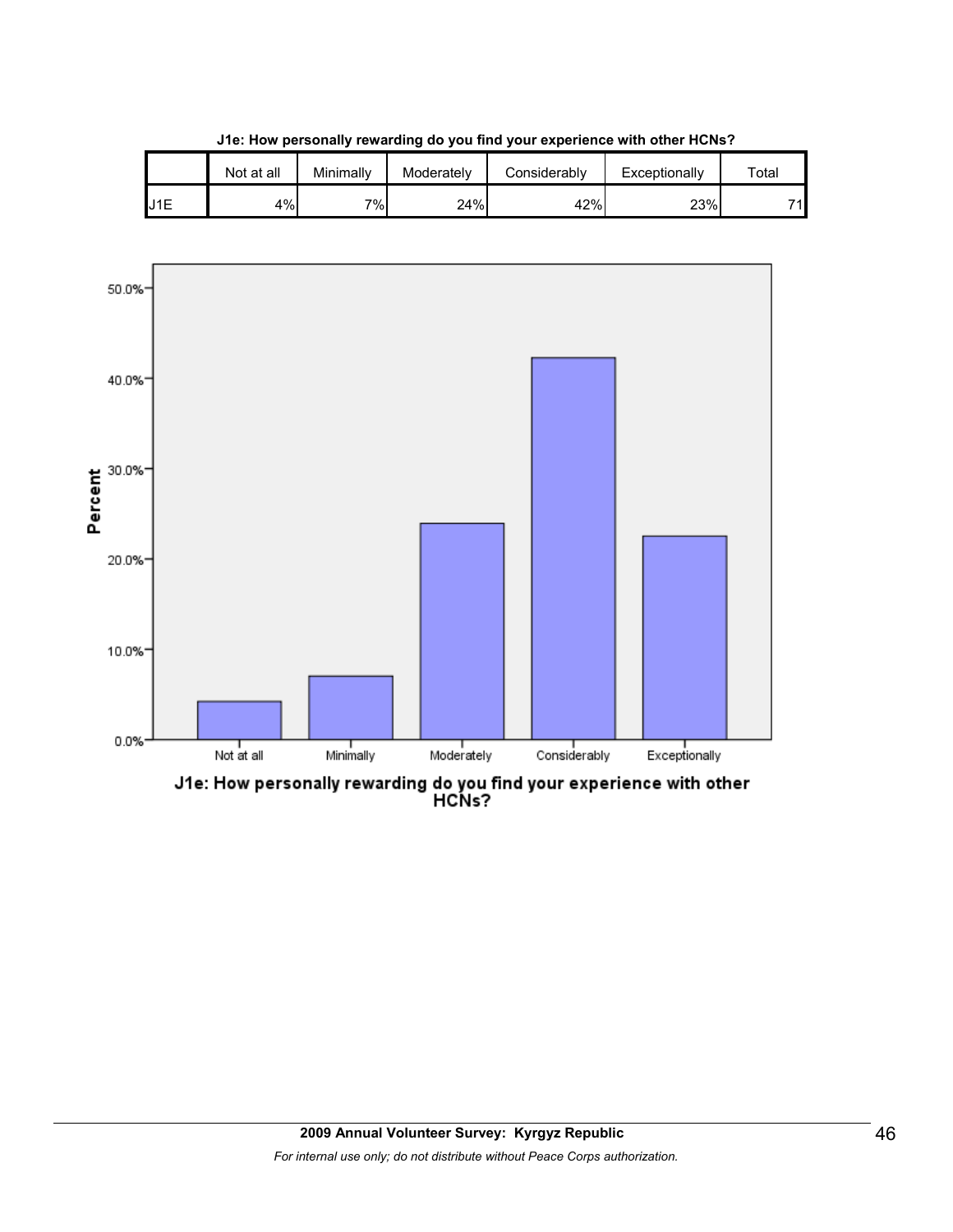

**J2a (PCVs at post 9 months+ months): Please rate how well you think you achieved Goal 1.**

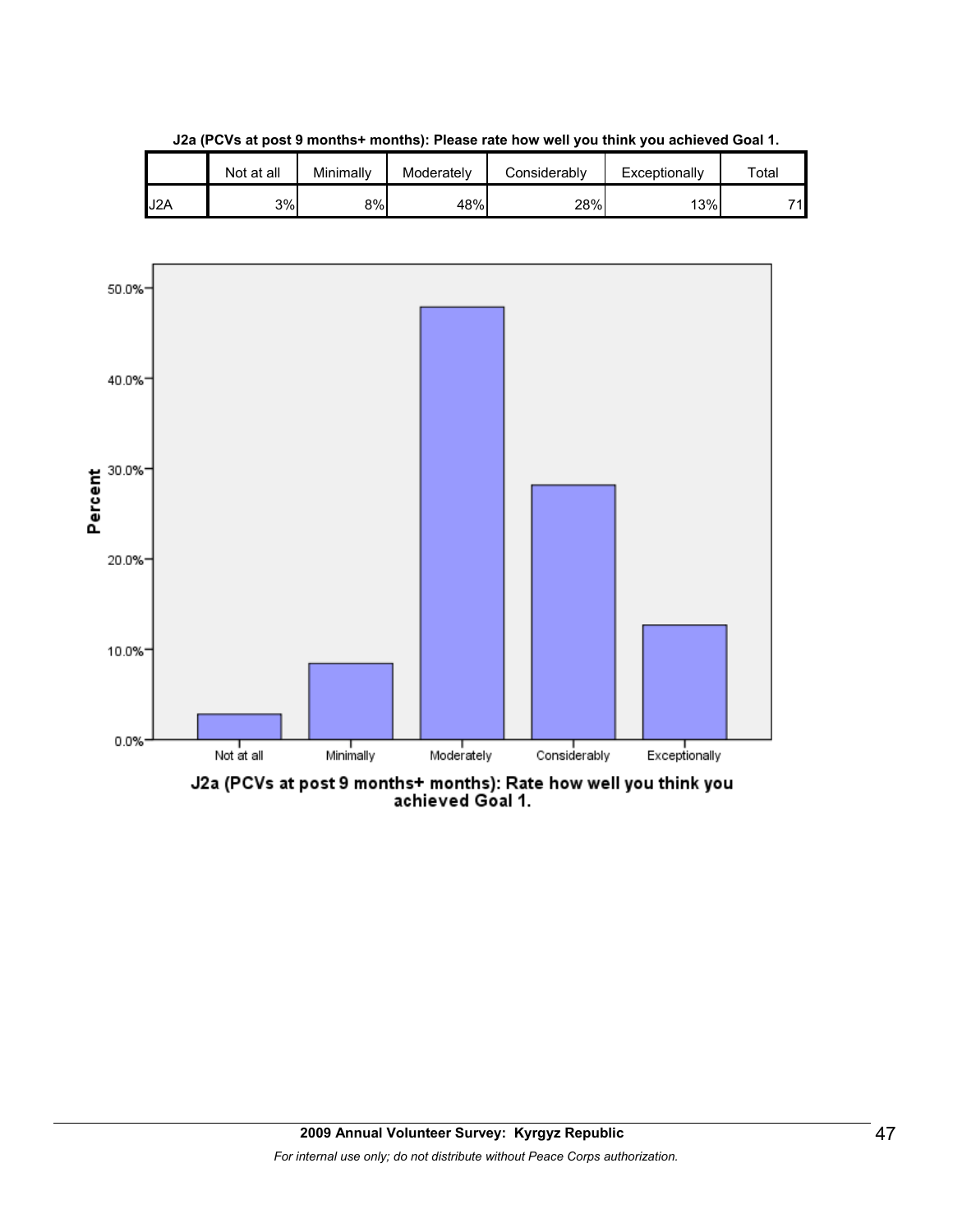

**J2b: (PCVs at post 9 months+ months): Please rate how well you think you achieved Goal 2.**



J2b (PCVs at post 9 months+ months): Rate how well you think you<br>achieved Goal 2.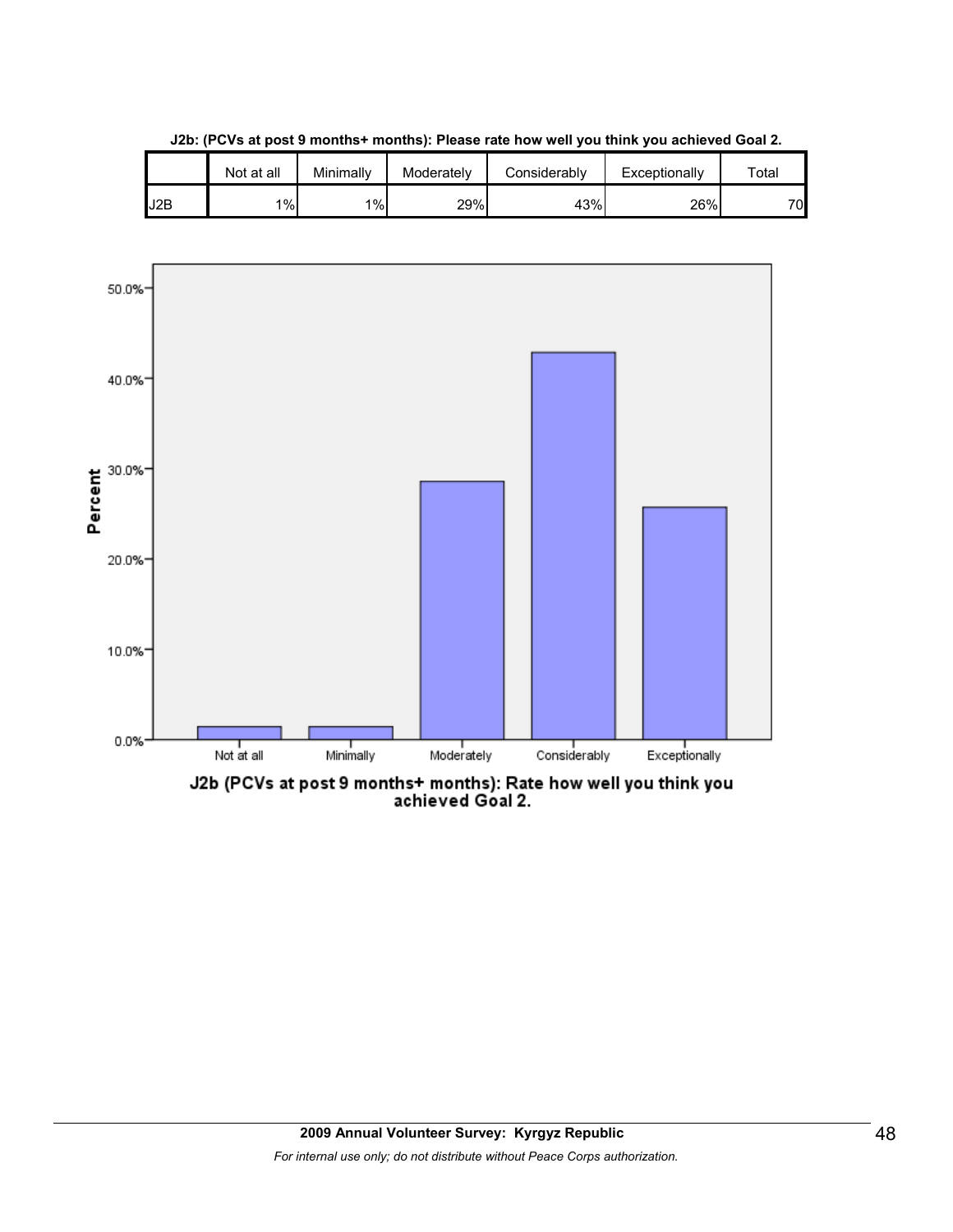

**J2c (PCVs at post 9 months+ months): Please rate how well you think you achieved Goal 3.**



J2c (PCVs at post 9 months+ months): Please rate how well you think you<br>achieved Goal 3.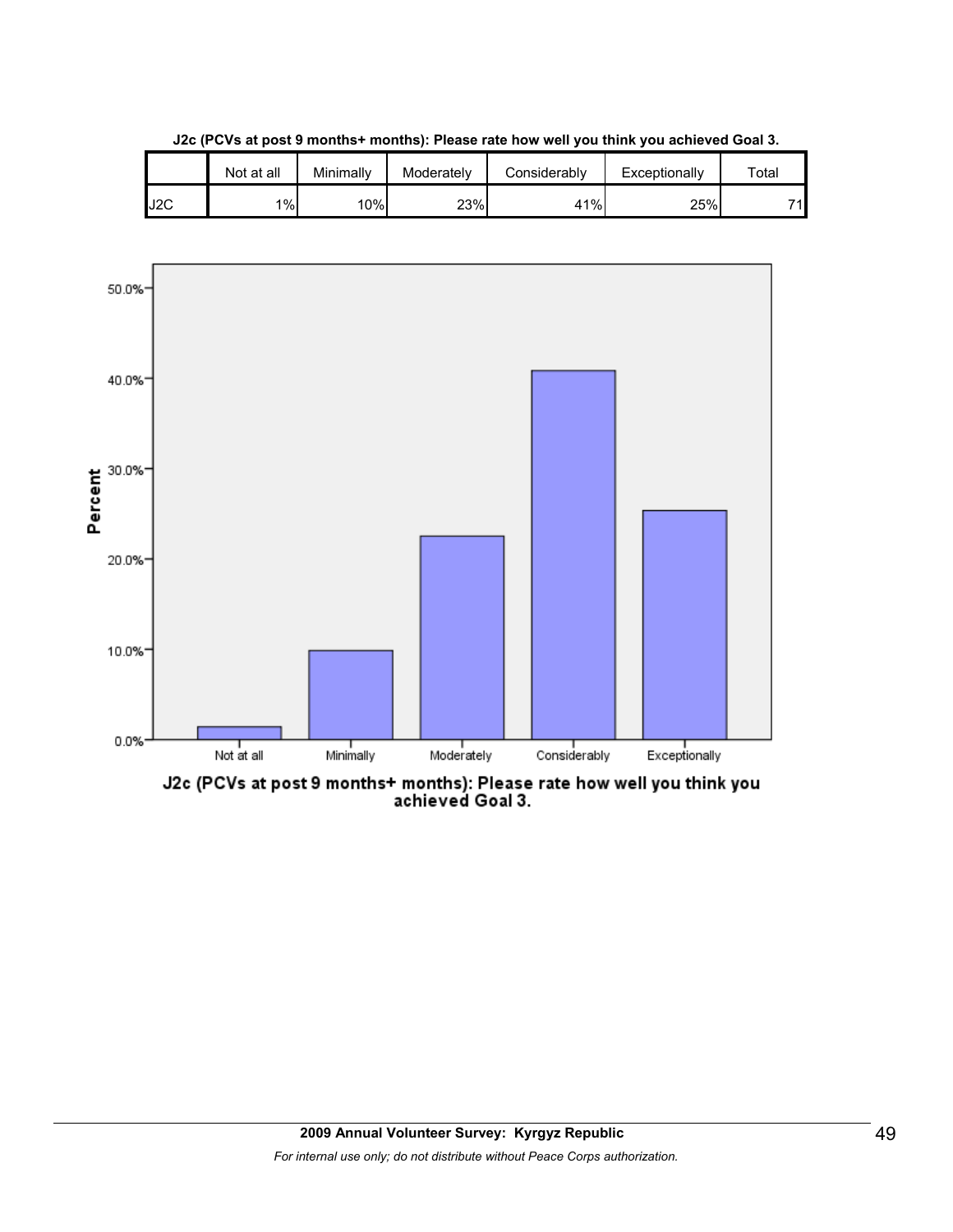**J3: Today, would you make the same decision to join the Peace Corps?**

|    | No | Not likely | Possibly | Probably | Definitely | $\tau$ otal |
|----|----|------------|----------|----------|------------|-------------|
| J3 | 1% | 3%         | 6%       | 20%      | 70%        | 71          |

**J4: Would you recommend Peace Corps service to others you think are qualified?**

|     | No | Not likely | Possibly | Probably | Definitely | $\tau$ otal |
|-----|----|------------|----------|----------|------------|-------------|
| IJ4 |    | 3%         | 13%      | 21%      | 63%        | 74          |

**J5: Do you intend to complete your Peace Corps service?**

|     | No | Not sure | Yes | Might extend | Total |
|-----|----|----------|-----|--------------|-------|
| IJ5 | 4% | 4%       | 73% | 18%          | 71    |

**J6: Would your host country benefit most if the Peace Corps program was---?**

|     |              |         | Refocused/redesig |                  |          |       |
|-----|--------------|---------|-------------------|------------------|----------|-------|
|     | Discontinued | Reduced | ned               | Maintained as is | Expanded | Total |
| IJ6 | 3%           | 7%      | 58%               | 20%              | 12%      | 69    |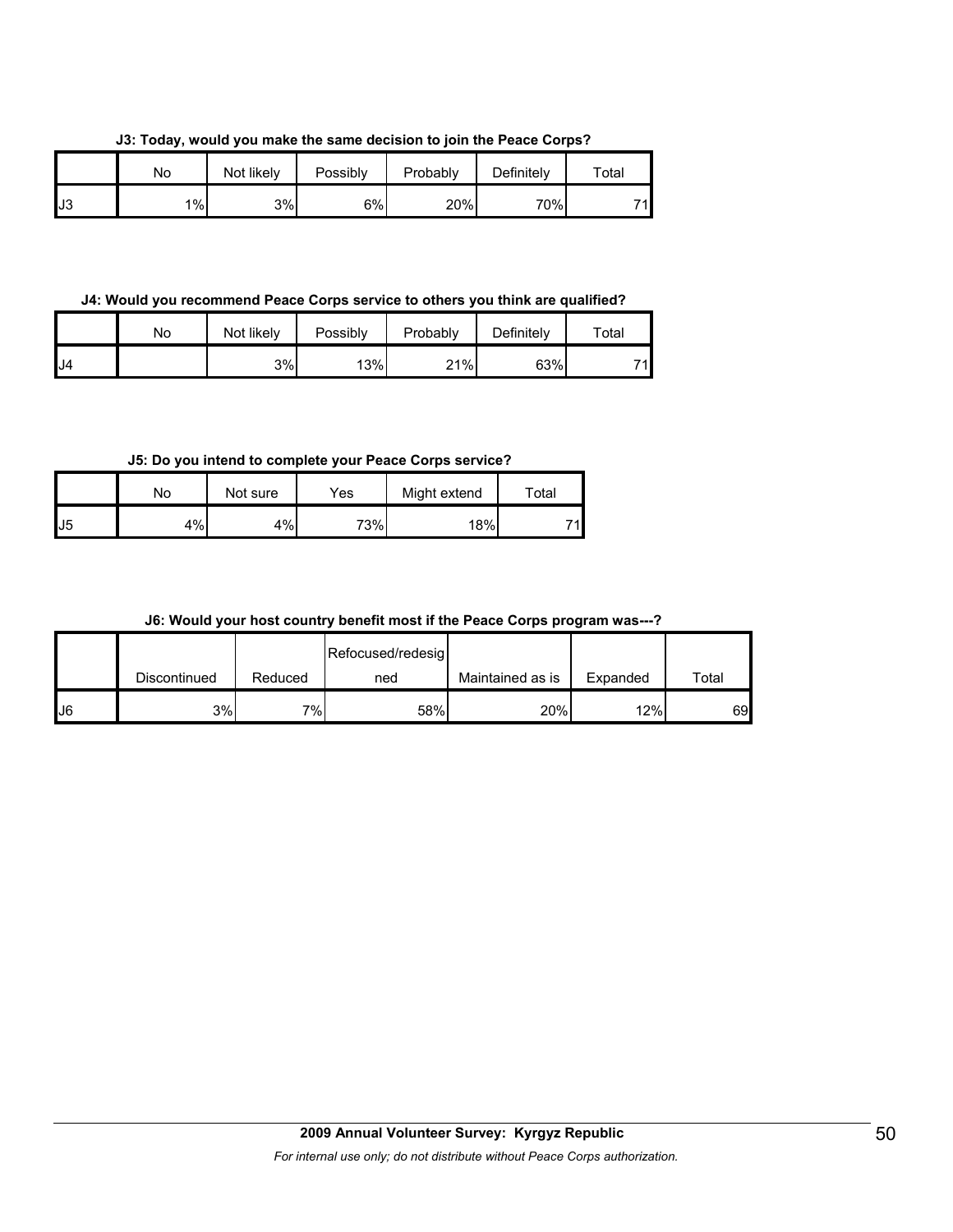## **K. Activities After Peace Corps Service**

*This section reports on Volunteers' plans for after they have completed their Peace Corps Service.* 

| Government                                                  |    |     |    |  |  |
|-------------------------------------------------------------|----|-----|----|--|--|
| In the $U.S.$<br>In another country<br>In your host country |    |     |    |  |  |
| 91%                                                         | 9% | 18% | 11 |  |  |

#### **K1a: What are your plans after your Peace Corps service? Work in government.**

\* Percent of cases was used. Percentages will be greater than 100 since Volunteers were asked to select all that applied.

#### **K1b: What are your plans after your Peace Corps service? Work in the private sector.**

| <b>Private Sector</b>                                          |     |    |    |  |  |  |
|----------------------------------------------------------------|-----|----|----|--|--|--|
| In the U.S.<br>In your host country<br>In another country<br>N |     |    |    |  |  |  |
| 91%                                                            | 0%l | 9% | 11 |  |  |  |

\* Percent of cases was used. Percentages will be greater than 100 since Volunteers were asked to select all that applied.

## **K1c: What are your plans after your Peace Corps service? Work for an NGO.**

| <b>NGO</b>                                                       |    |     |    |  |  |  |
|------------------------------------------------------------------|----|-----|----|--|--|--|
| In the $U.S.$<br>In your host country<br>In another country<br>N |    |     |    |  |  |  |
| 75%                                                              | 0% | 25% | 41 |  |  |  |

\* Percent of cases was used. Percentages will be greater than 100 since Volunteers were asked to select all that applied.

#### **K1d: What are your plans after your Peace Corps service? Work for PC Response.**

| Peace Corps Response                                        |    |      |   |  |  |  |
|-------------------------------------------------------------|----|------|---|--|--|--|
| In the $U.S.$<br>In another country<br>In your host country |    |      |   |  |  |  |
| 9%                                                          | 0% | 100% | 3 |  |  |  |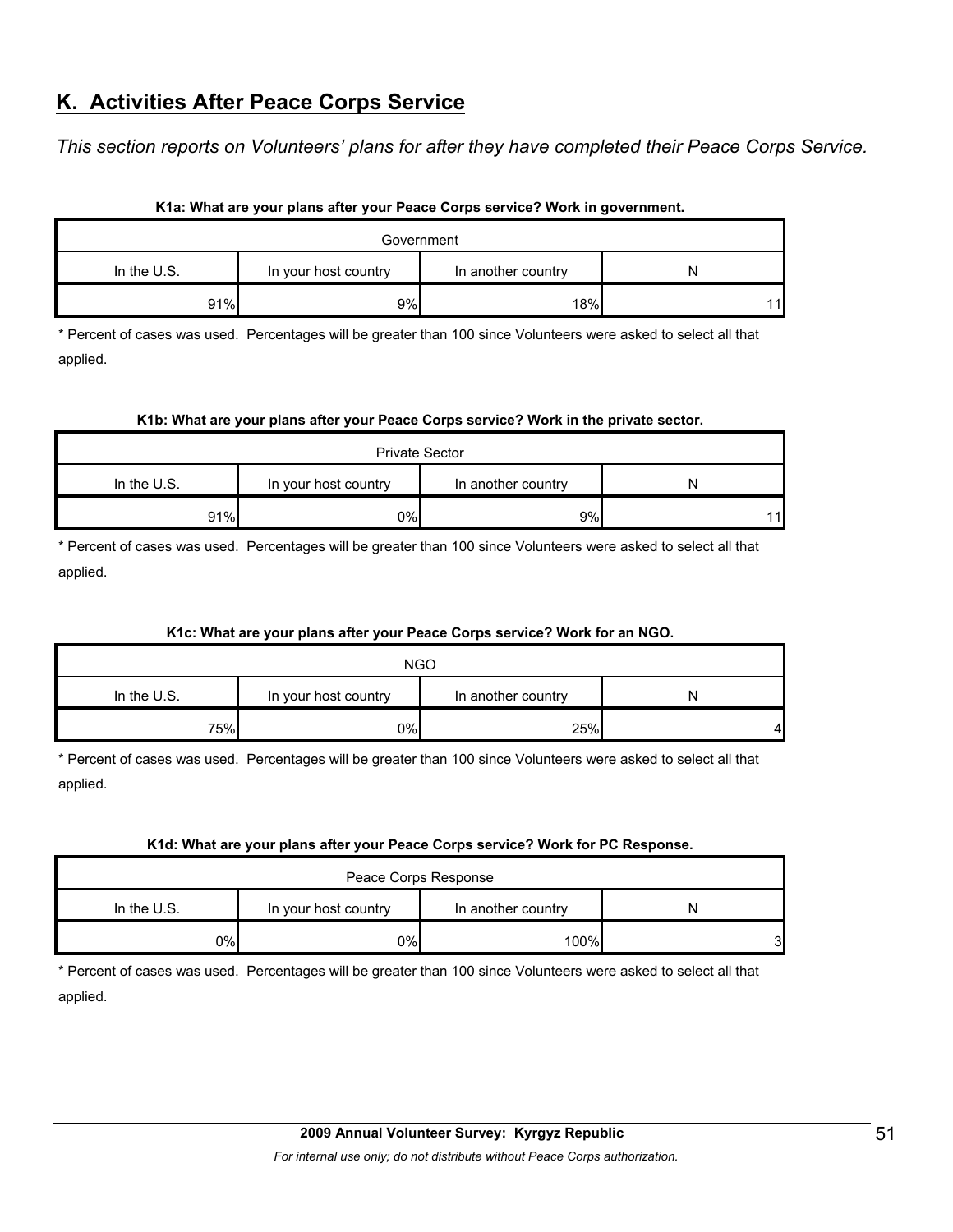#### **K1e: What are your plans after your Peace Corps service? Continue to participate in volunteer activities.**

| <b>Volunteer Activities</b>                                 |    |     |    |  |  |  |
|-------------------------------------------------------------|----|-----|----|--|--|--|
| In the $U.S.$<br>In your host country<br>In another country |    |     |    |  |  |  |
| 91%                                                         | 9% | 18% | 11 |  |  |  |

\* Percent of cases was used. Percentages will be greater than 100 since Volunteers were asked to select all that applied.

#### **K1f: What are your plans after your Peace Corps service? Graduate school/academic credentialing.**

| Graduate School                                             |     |     |    |  |  |  |
|-------------------------------------------------------------|-----|-----|----|--|--|--|
| In the $U.S.$<br>In another country<br>In your host country |     |     |    |  |  |  |
| 100%                                                        | 0%l | 0%l | 91 |  |  |  |

\* Percent of cases was used. Percentages will be greater than 100 since Volunteers were asked to select all that applied.

## **K1g: What are your plans after your Peace Corps service? Travel.**

| Travel                                                    |     |     |    |  |  |  |
|-----------------------------------------------------------|-----|-----|----|--|--|--|
| In the U.S.<br>In another country<br>In your host country |     |     |    |  |  |  |
| 50%                                                       | 10% | 80% | 10 |  |  |  |

\* Percent of cases was used. Percentages will be greater than 100 since Volunteers were asked to select all that applied.

## **K1h: What are your plans after your Peace Corps service? Other.**

| Other                                                       |     |     |   |  |  |  |
|-------------------------------------------------------------|-----|-----|---|--|--|--|
| In the $U.S.$<br>In your host country<br>In another country |     |     |   |  |  |  |
| 62%                                                         | 25% | 38% | 8 |  |  |  |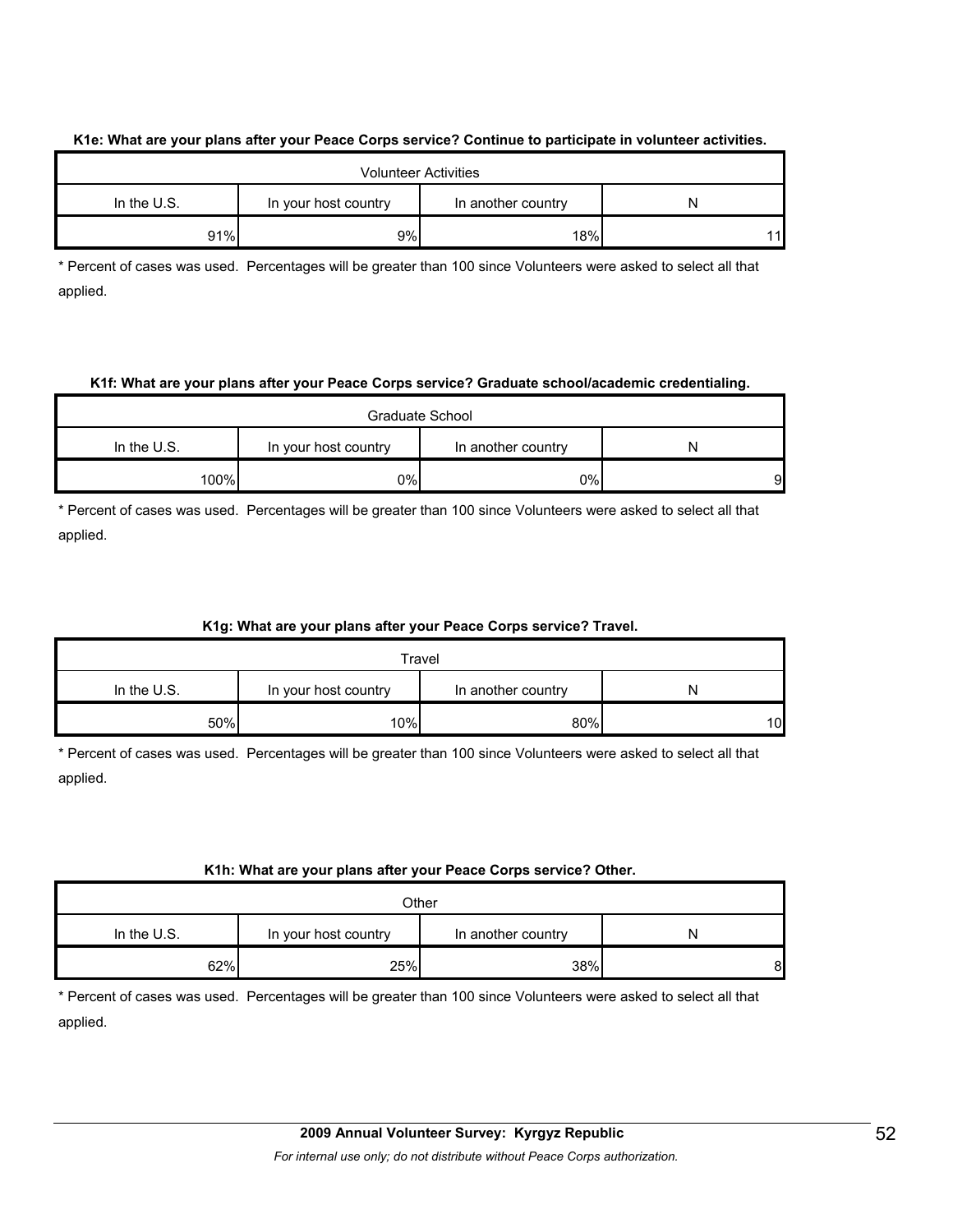## **K2:How prepared do you feel to share your Peace Corps experience and knowledge of your host country with others in the United States when you return?**

|                                  | Not at all | Minimally | Moderately | Considerably | Total |
|----------------------------------|------------|-----------|------------|--------------|-------|
| How prepared do you feel to      | $0\%$      | 0%        | 15%        | 85%          |       |
| share your Peace Corps           |            |           |            |              |       |
| experience and knowledge of your |            |           |            |              |       |
| host country with others in the  |            |           |            |              | 26    |
| United States when you return?   |            |           |            |              |       |

## **K3: How well do you feel Peace Corps has prepared you for life in the U. S. after you return?**

|                                    | Not at all | Minimally | Moderately | Considerably | Exceptionally | Total |
|------------------------------------|------------|-----------|------------|--------------|---------------|-------|
| How well do you feel Peace         | 0%I        | 4%        | 38%        | 38%          | 19%           |       |
| Corps has prepared you for life in |            |           |            |              |               |       |
| the U.S. after your return?        |            |           |            |              |               | 26    |

## **K6: Have your life/career goals changed because of your Peace**

**Corps service?**

|                             | No  | Yes | Total |
|-----------------------------|-----|-----|-------|
| Have your life/career goals | 41% | 59% |       |
| changed because of your     |     |     |       |
| Peace Corps service?        |     |     | 27    |

## **K7: How well informed are you about the following opportunities for returned Volunteers:**

|                                           | Not informed | Somewhat informed | Well informed | N  |
|-------------------------------------------|--------------|-------------------|---------------|----|
| Peace Corps Response                      | 26%          | 63%               | 11%           | 27 |
| Peace Corps' Fellows/USA program          | 4%           | 63%               | 33%           | 27 |
| Noncompetitive eligibility                | 0%           | 33%               | 67%           | 27 |
| RPCV Career Center in Washington,<br>D.C. | 15%          | 42%               | 42%           | 26 |
| Returned Volunteer Services               | 19%          | 58%               | 23%           | 26 |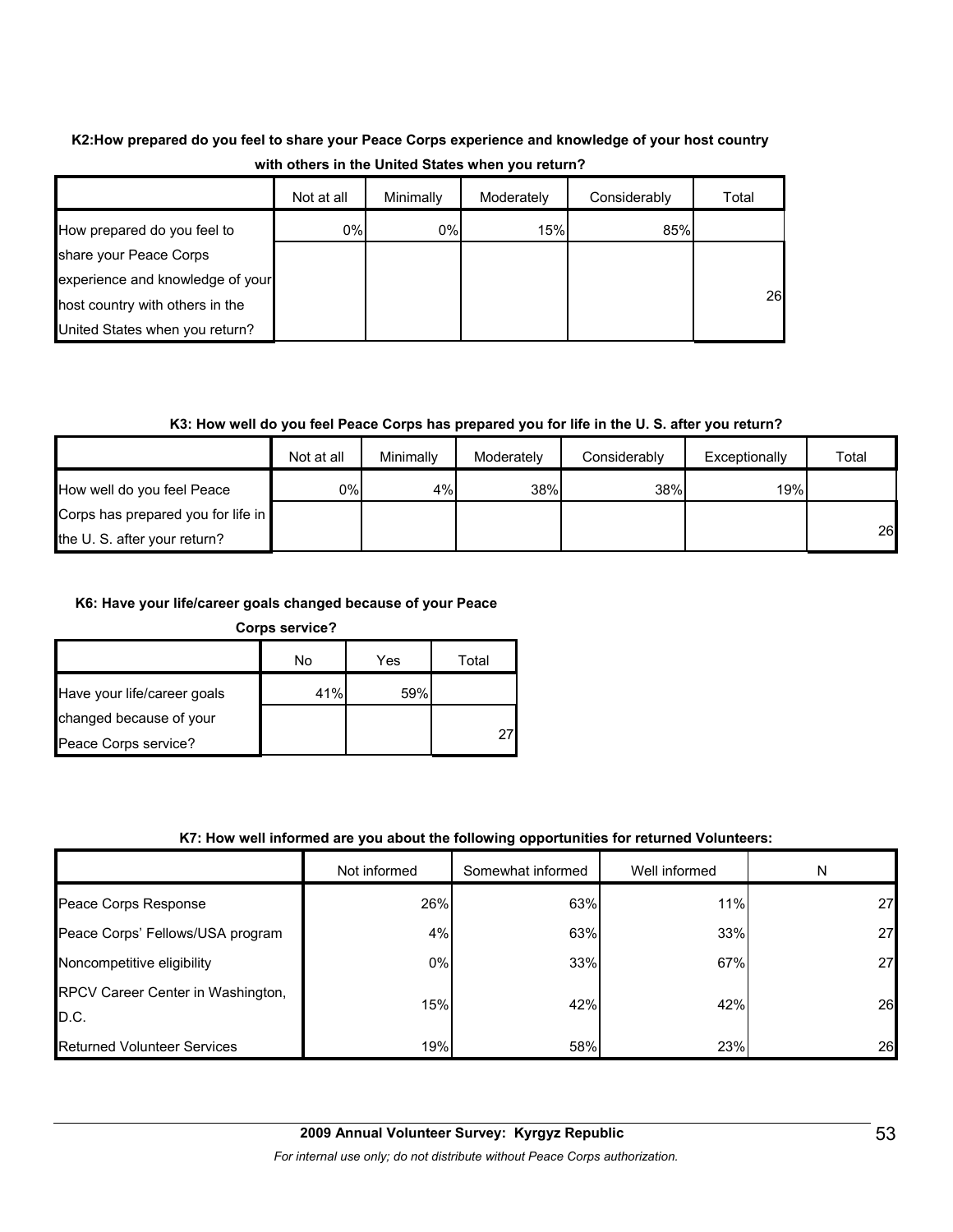|                         | ** **** * ****** ***************              |     |    |
|-------------------------|-----------------------------------------------|-----|----|
| Learn about Fellows/USA | Word of mouth                                 | 38% |    |
| program                 | PC Website                                    | 31% |    |
|                         | From a recruiter                              | 27% |    |
|                         | At PST                                        | 23% |    |
|                         | At COS Conference                             | 23% |    |
|                         | From staff in the host country's<br>PC office | 23% |    |
|                         | Mid-service mailing from PC                   | 15% |    |
|                         | At IST                                        | 8%  |    |
|                         | University website                            | 8%  |    |
|                         | Hotline                                       | 4%  |    |
|                         | At post's information resource<br>center      | 4%  |    |
|                         | Other                                         | 4%  |    |
|                         | N                                             |     | 26 |

**K8: How did you first learn about the Fellows/USA program?**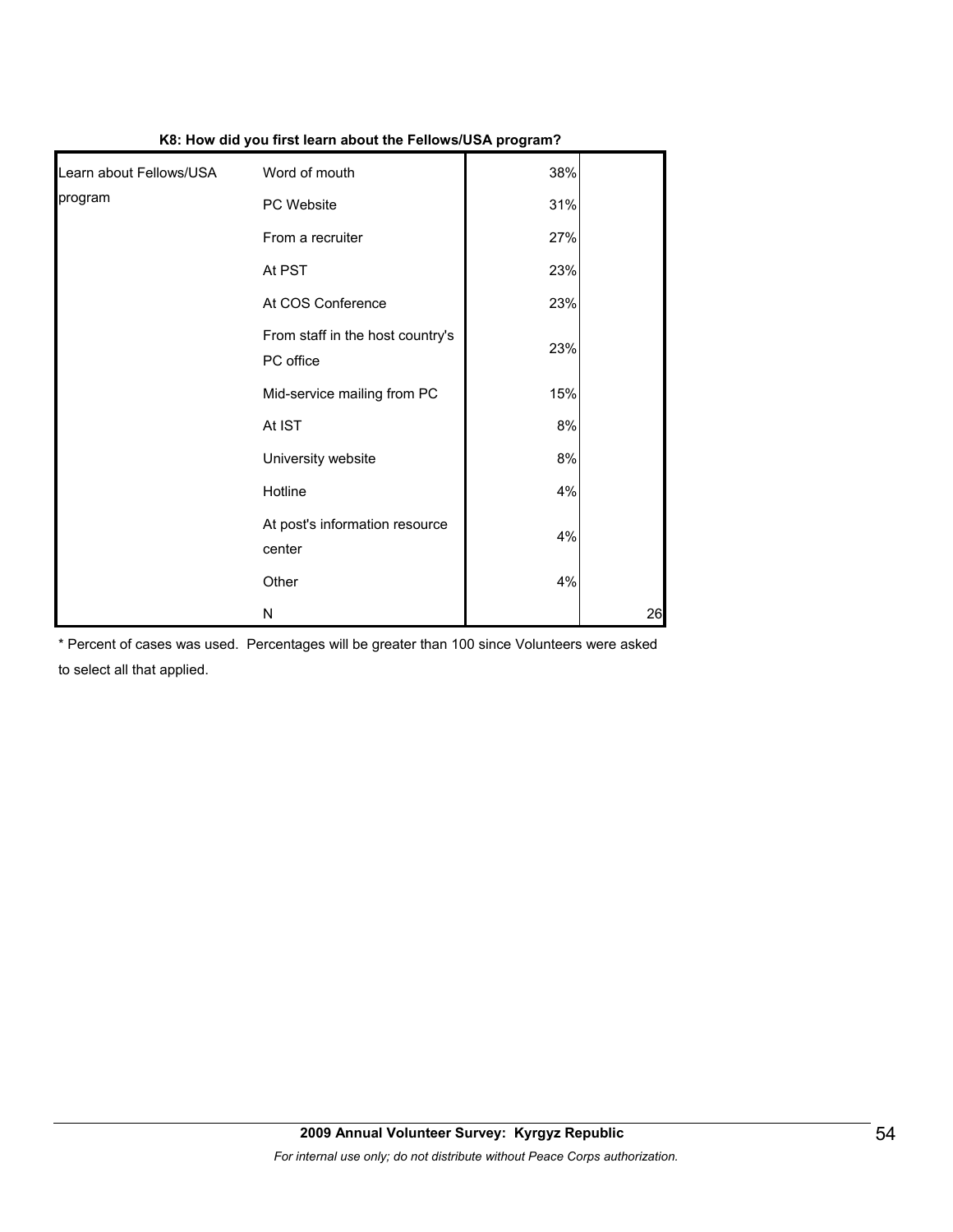**K9: Which of the following resources do you think will be helpful as you exit** 

| K9 Resources | Applying to federal government<br>with RPCV noncompetitive<br>eligibility | 71% |    |
|--------------|---------------------------------------------------------------------------|-----|----|
|              | Career Resource Manual                                                    | 64% |    |
|              | <b>RPCV Handbook</b>                                                      | 57% |    |
|              | Electronic newsletter with job<br>postings and career advice              | 54% |    |
|              | RPCV job search webinars                                                  | 50% |    |
|              | Access to free job bulletins                                              | 50% |    |
|              | RPCV career conferences                                                   | 46% |    |
|              | Guide to speaking about my PC<br>service to others (third goal)           | 39% |    |
|              | List of RPCVs willing to talk to<br>me about their careers                | 32% |    |
|              | <b>Connection with RPCVs</b><br>through a mentoring program               | 21% |    |
|              | Self-assessment software (SIGI<br>3)                                      | 14% |    |
|              | <b>NOT SURE</b>                                                           | 7%  |    |
|              | Other                                                                     | 0%  |    |
|              | N                                                                         |     | 28 |

**Peace Corps service?**